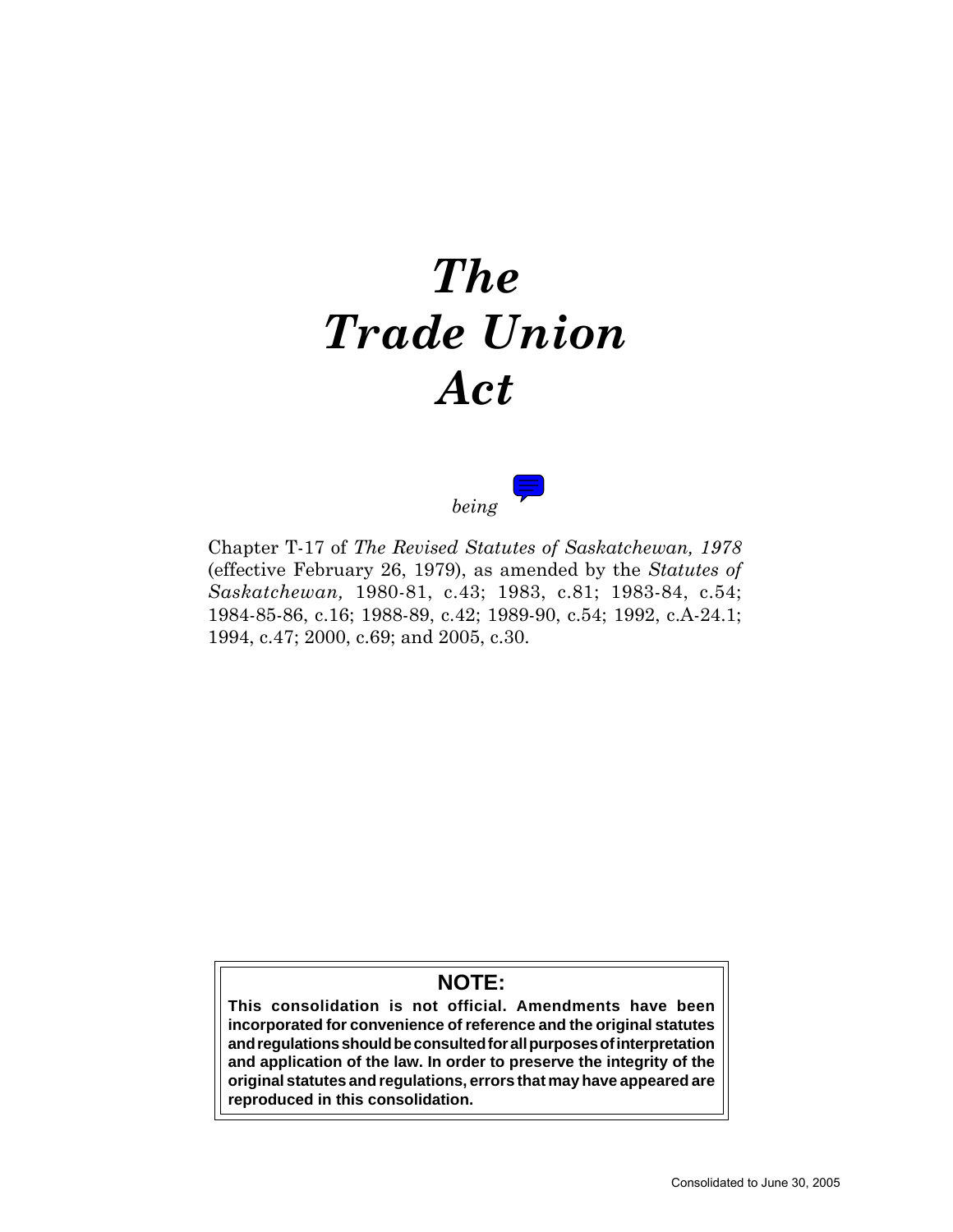# Table of Contents

- 1 Short title
- 2 Interpretation
- 3 Rights of employees
- 4 Labour Relations Board continued
- 5 Powers of board
- 5.1 Rectification plan
- 5.2 Provisional determination re employee
- 5.3 Interim orders
- 6 Representation votes
- 7 Procedure of voting
- 8 Quorum for vote
- 9 Dismissal of certain applications
- 10 Rejection of certain evidence, etc.
- 10.1 Certification after unfair labour practice
- 10.2 Decertification after unfair labour practice
- 11 Unfair labour practices
- 12 Certain prohibitions respecting unfair labour practices
- 13 Enforcement of orders and decisions of board
- 14 Court may refer any question to board
- 15 Offence and penalty
- 16 Board may rescind order obtained by fraud
- 17 Board may make rules and regulations
- 18 Additional powers of board
- 18.1 Privileges and immunities
- 19 Proceedings not invalidated by irregularities, etc.
- 20 Notices, how given
- 21 No appeal from order or decision of board
- 22 Boards of conciliation
- 23 Regulations by minister respecting boards of conciliation
- 23.1 Special mediator
- 23.2 Provision of information
- 24 Board to determine any dispute on request of parties
- 25 Powers of arbitration board, binding effect of findings of, etc.
- 25.1 Fair representation
- 26 Application of arbitration procedure of Act in certain cases
- 26.1 Arbitration by arbitration board
- 26.2 Arbitration re termination or suspension
- 26.3 Expedited arbitration
- 26.4 Grievance mediation
- 26.5 First collective bargaining agreements
- 26.6 List of arbitrators
- 27 Trade union not deemed unlawful
- 28 Acts done by two or more members
- 29 Capacity of union to sue, etc.
- 30 Repealed
- 31 Copies of collective bargaining agreements, amendments, to be filed with minister
- 32 Employer to deduct trade union dues from wages
- 33 Period for which collective bargaining agreements are to remain in force
- 34 Rights of parties after expiry of collective bargaining agreement
- 35 Power to vary expiry dates of collective bargaining agreements in certain cases
- 36 Union security
- 36.1 Employee-trade union disputes
- 37 Transfer of obligations
- 37.1 Deemed sale of business
- 37.2 Application of section 37 to certain businesses
- 37.3 Related business
- 38 Continuation of obligations
- 39 Change of name of trade union consequent upon amalgamation, etc.
- 40 Certain information, etc., privileged
- 41 Application of Acts of Canada, etc., to certain employees and employers
- 42 Powers and duties of board
- 43 Technological change in employers' businesses, etc.
- 44 Prohibition re lock-out during term of agreement
- 45 Vote on employer's final offer
- 46 Reinstatement of employees after strike or lock-out
- 47 Benefits during strike or lock-out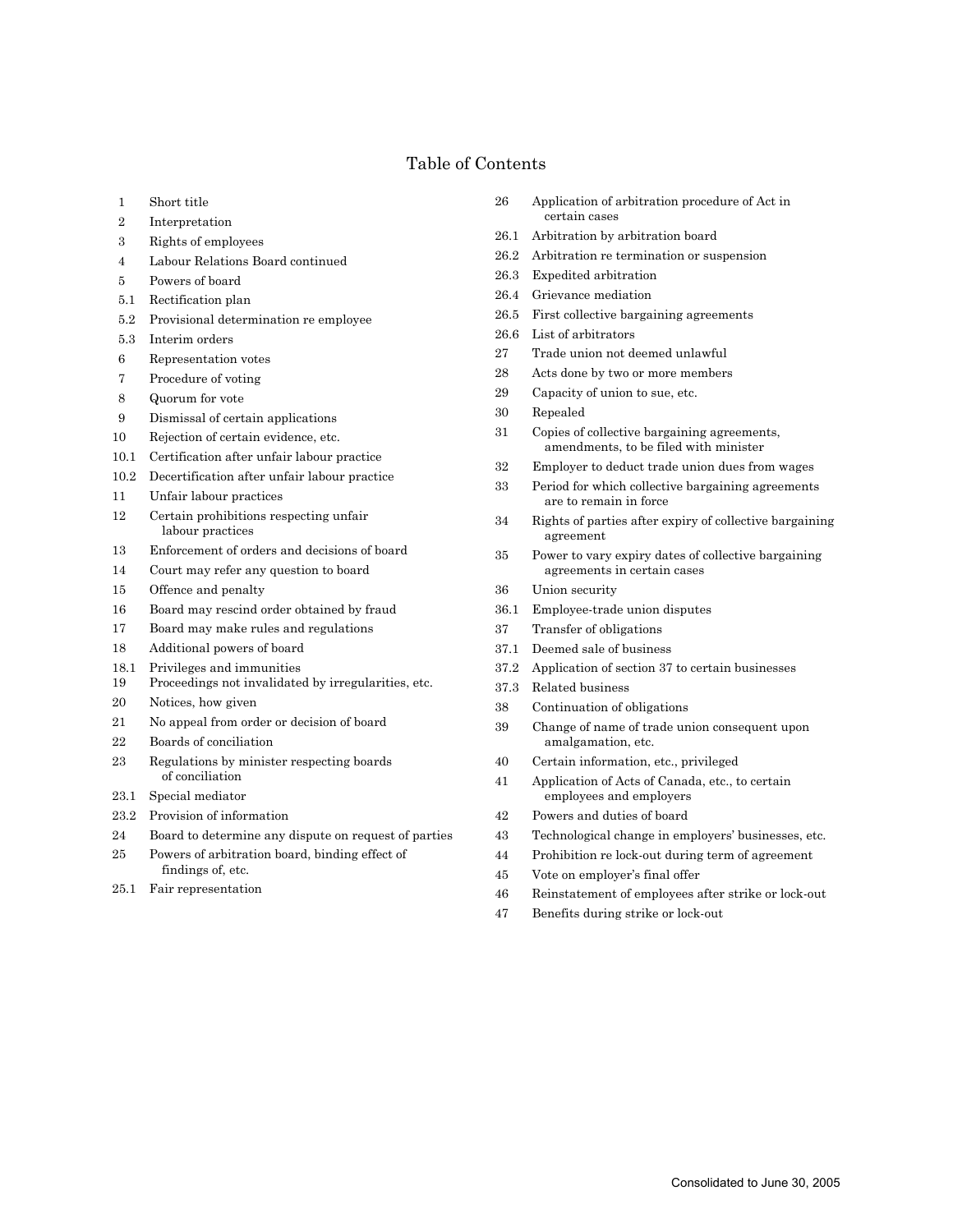# **CHAPTER T-17**

# An Act respecting Trade Unions and the Right of Employees to organize in Trade Unions of their own choosing for the Purpose of Bargaining Collectively with their Employers.

# **Short title**

**1** This Act may be cited as *The Trade Union Act*.

**Interpretation**

**2** In this Act:

(a) **"appropriate unit"** means a unit of employees appropriate for the purpose of bargaining collectively;

(b) **"bargaining collectively"** means negotiating in good faith with a view to the conclusion of a collective bargaining agreement, or a renewal or revision of a bargaining agreement, the embodiment in writing or writings of the terms of agreement arrived at in negotiations or required to be inserted in a collective bargaining agreement by this Act, the execution by or on behalf of the parties of such agreement, and the negotiating from time to time for the settlement of disputes and grievances of employees covered by the agreement or represented by a trade union representing the majority of employees in an appropriate unit;

(c) **"board"** means the Labour Relations Board mentioned in section 4;

(d) **"collective bargaining agreement"** means an agreement in writing or writings between an employer and a trade union setting forth the terms and conditions of employment or containing provisions in regard to rates of pay, hours of work or other working conditions of employees;

(e) **"company dominated organization"** means a labour organization, the formation or administration of which an employer or employer's agent has dominated or interfered with or to which an employer or employer's agent has contributed financial or other support, except as permitted by this Act;

(e.1) **"department"** means the department over which the minister presides;

- (f) **"employee"** means:
	- (i) a person in the employ of an employer except:

(A) a person whose primary responsibility is to actually exercise authority and actually perform functions that are of a managerial character; or

(B) a person who is regularly acting in a confidential capacity with respect to the industrial relations of his or her employer;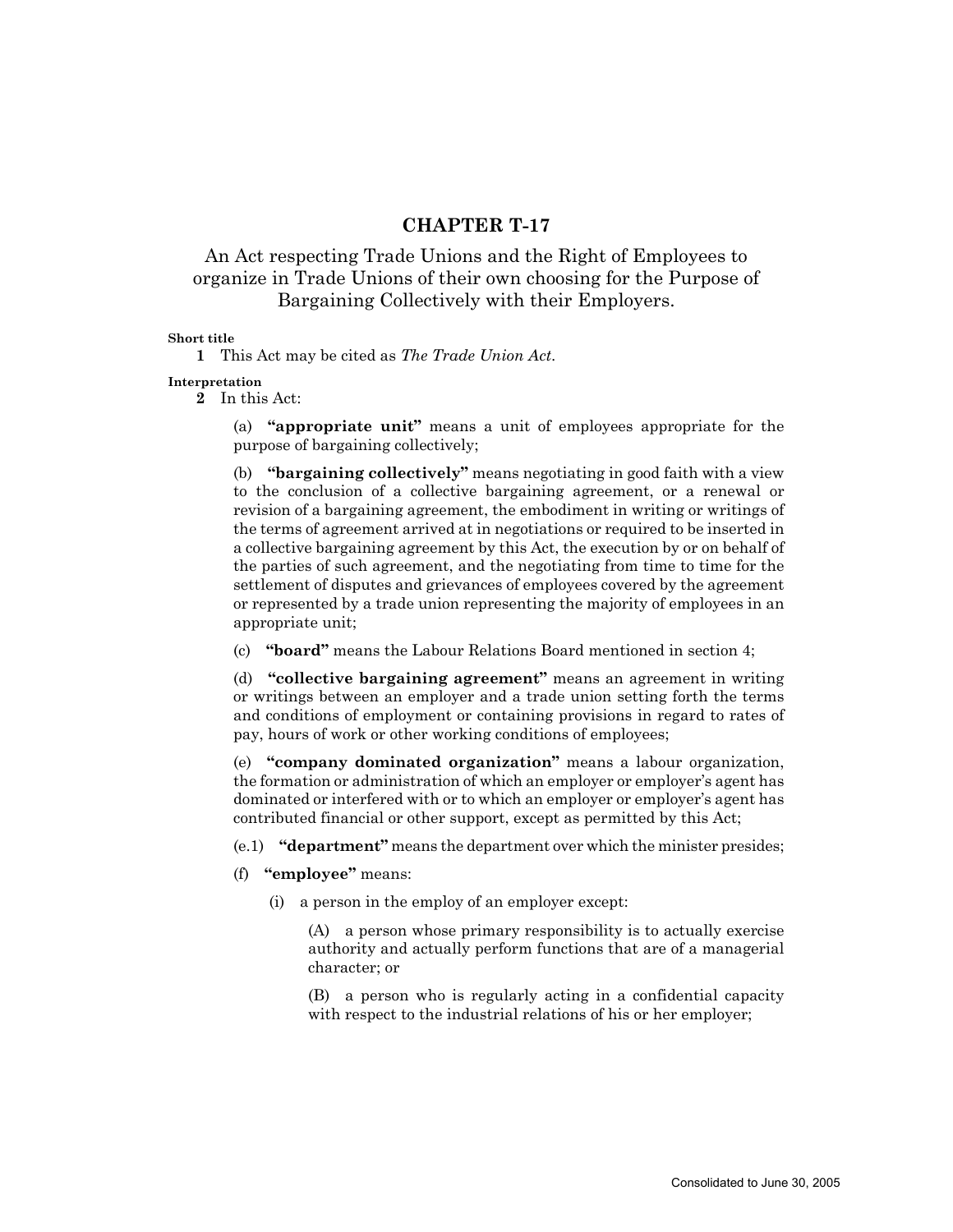(i.1) a person engaged by another person to perform services if, in the opinion of the board, the relationship between those persons is such that the terms of the contract between them can be the subject of collective bargaining;

(ii) **Repealed.** 1983, c.81, s.3.

(iii) any person designated by the board as an employee for the purposes of this Act notwithstanding that for the purpose of determining whether or not the person to whom he provides his services is vicariously liable for his acts or omissions he may be held to be an independent contractor; and includes a person on strike or locked out in a current labour-management dispute who has not secured permanent employment elsewhere, and any person dismissed from his employment whose dismissal is the subject of any proceedings before the board;

- (g) **"employer"** means:
	- (i) an employer who employs three or more employees;

(ii) an employer who employs less than three employees if at least one of the employees is a member of a trade union that includes among its membership employees of more than one employer;

(iii) in respect of any employees of a contractor who supplies the services of the employees for or on behalf of a principal pursuant to the terms of any contract entered into by the contractor or principal, the contractor or principal as the board may in its discretion determine for the purposes of this Act;

and includes Her Majesty in the right of the Province of Saskatchewan;

- (h) **"employer's agent"** means:
	- (i) a person or association acting on behalf of an employer;

(ii) any officer, official, foreman or other representative or employee of an employer acting in any way on behalf of an employer with respect to the hiring or discharging or any of the terms or conditions of employment of the employees of the employer;

(i) **"labour-management dispute"** means any dispute or difference between an employer and one or more of his employees or a trade union with respect to:

(i) matters or things affecting or relating to work done or to be done by the employee or employees or trade union; or

(ii) the privileges, rights, duties, terms and conditions, or tenure of, employment or working conditions of the employee or employees or trade union;

(j) **"labour organization"** means an organization of employees, not necessarily employees of one employer, that has bargaining collectively among its purposes;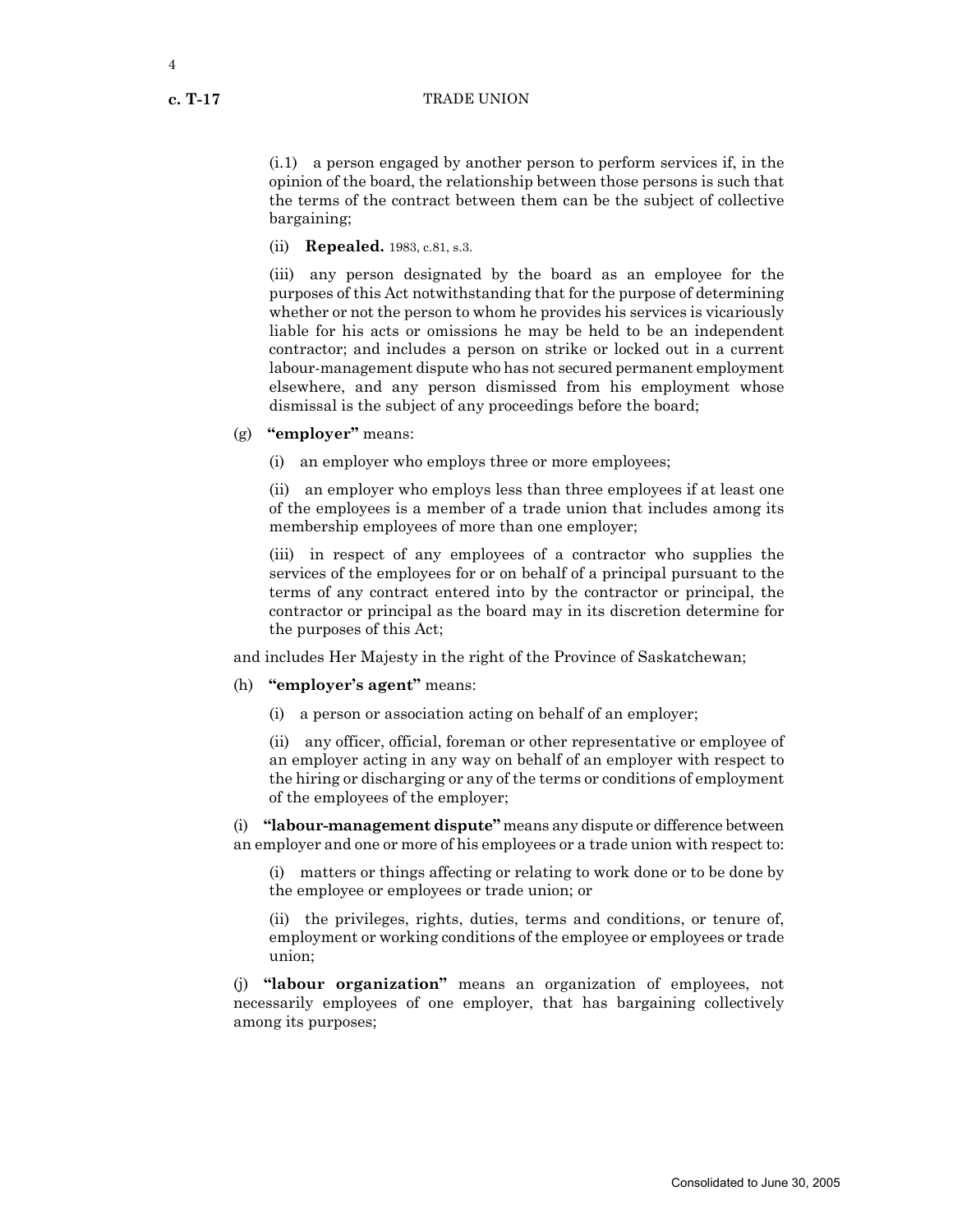(j.1) **"labour relations officer"** means a labour relations officer of the department who is designated by the deputy minister to provide information pursuant to section 23.2;

(j.2) **"lock-out"** means one or more of the following actions taken by an employer for the purpose of compelling employees to agree to terms and conditions of employment:

- (i) the closing of all or part of a place of employment;
- (ii) a suspension of work;
- (iii) a refusal to continue to employ employees;

(k) **"minister"** means the member of the Executive Council to whom for the time being the administration of this Act is assigned;

(k.1) **"strike"** means any of the following actions taken by employees:

(i) a cessation of work or a refusal to work or to continue to work by employees acting in combination or in concert or in accordance with a common understanding; or

(ii) other concerted activity on the part of employees in relation to their work that is designed to restrict or limit output or the effective delivery of services;

(l) **"trade union"** means a labour organization that is not a company dominated organization.

> 1972, c.137, s.2; 1983, c.81, s.3; 1988-89, c.42, s.105; 1994, c.47, s.3.

#### **Rights of employees**

**3** Employees have the right to organize in and to form, join or assist trade unions and to bargain collectively through a trade union of their own choosing; and the trade union designated or selected for the purpose of bargaining collectively by the majority of the employees in a unit appropriate for that purpose shall be the exclusive representative of all employees in that unit for the purpose of bargaining collectively.

1972, c.137, s.3.

# **Labour Relations Board continued**

**4**(1) There shall continue to be a board known as the Labour Relations Board composed of members appointed by the Lieutenant Governor in Council at such salaries or remuneration as he deems fit; the Lieutenant Governor in Council shall name a chairperson and two vice-chairpersons of the board; the members of the board shall be selected so that employers and organized employees are equally represented.

- (1.1) The members of the board:
	- (a) shall be appointed to hold office for terms not exceeding:
		- (i) five years in the case of the chairperson and vice-chairpersons; and
		- (ii) three years in the case of other members; and
	- (b) may be reappointed for additional terms.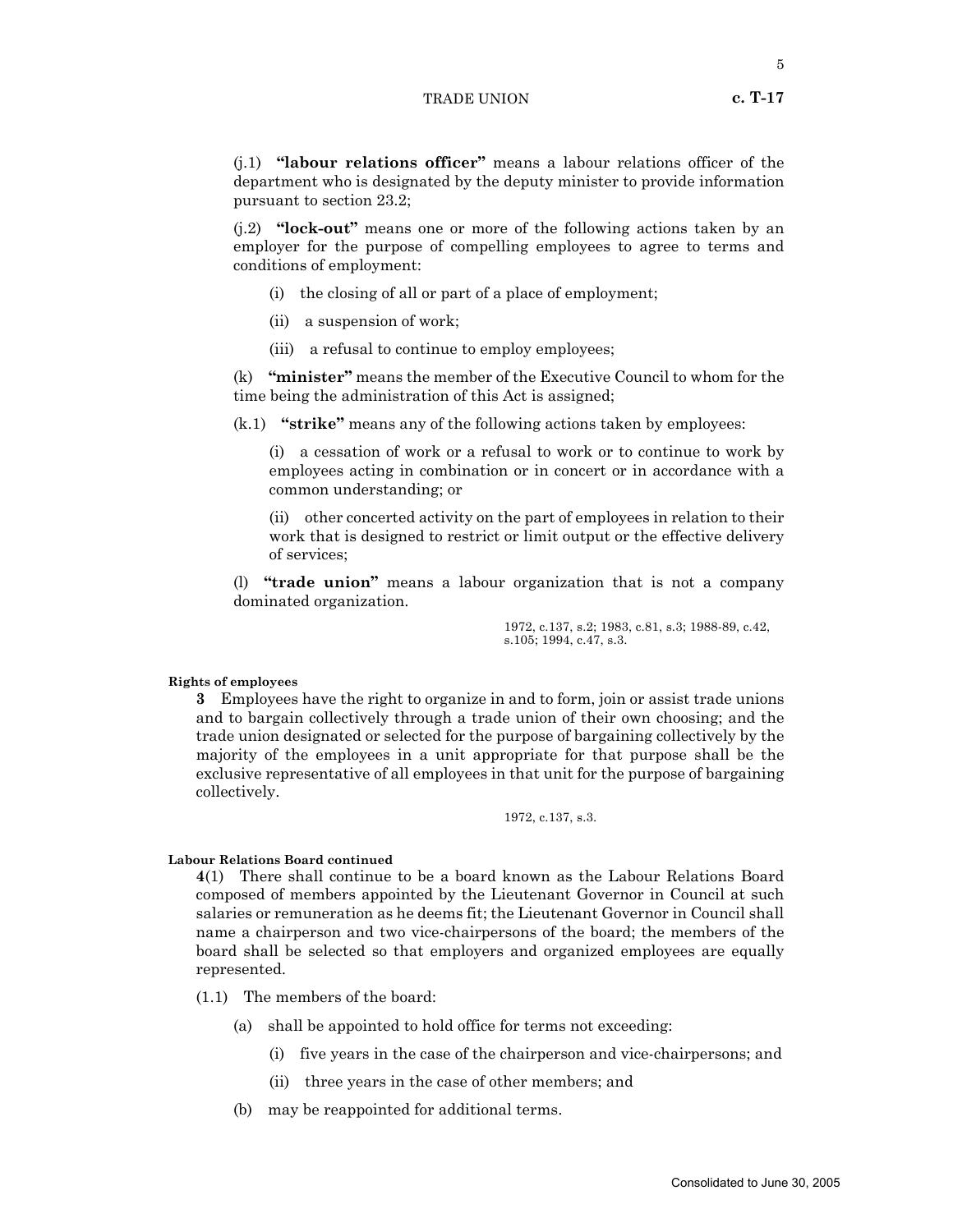6

(1.2) If the term of a member of the board expires after the member has begun hearing a matter before the board but before the proceeding is completed, the member may continue as if his or her term had not expired for the purpose of completing the proceeding.

(1.3) If a member continues to serve pursuant to subsection (1.2), he or she shall not begin to hear any additional matters before the board.

(2) The board must not proceed with a matter unless a quorum is present.

 $(2.1)$  Subject to subsection  $(2.2)$ , a quorum of the board consists of three members at least one of whom must be the chairperson or a vice-chairperson.

(2.2) The chairperson may designate himself or herself or a vice-chairperson to hear a matter alone for proceedings related to section 25.1 or 36.1.

(3) A decision of the majority of the members of the board present and constituting a quorum shall be the decision of the board, and in the event of a tie the chairperson or acting chairperson shall have a casting vote.

(4) All orders, decisions, rules and regulations made by the board and every consent of the board shall be signed by the chairperson or a vice-chairperson, but in the absence or disability of the chairperson and a vice-chairperson any orders, decisions, rules or regulations or any consent may be signed by any one member and when so signed shall have the like effect as if signed by the chairperson or a vice-chairperson.

(5) Where any order, decision, rule or regulation or any consent purports to be signed by a member other than the chairperson or a vice-chairperson, it shall be conclusively presumed that such member has so acted in the absence or disability of the chairperson and vice-chairpersons.

(6) Any order, decision, rule or regulation or any consent purporting to be signed by the chairperson, a vice-chairperson or a member other than the chairperson or a vice-chairperson shall be deemed to have been duly authorized by the board unless the contrary is shown, and it shall not be necessary in or before any court, board, commission or other tribunal of competent jurisdiction to prove the handwriting or authority of the chairperson, a vice-chairperson or other member.

(7) **Repealed.** 1994, c.47, s.4.

(8) **Repealed.** 1994, c.47, s.4.

(9) **Repealed.** 1994, c.47, s.4.

(10) Every member of the board shall, before entering upon the duties of his office, take before the Clerk of the Executive Council and file in his office an oath in the following form:

I, \_\_\_\_\_\_\_\_\_\_\_\_\_\_\_\_\_\_\_\_\_\_\_\_\_\_\_\_\_\_\_\_\_\_\_\_\_\_\_\_ , do swear that I will faithfully and impartially, to the best of my judgment, skill and ability, execute and perform the office of member of the Labour Relations Board. So help me God.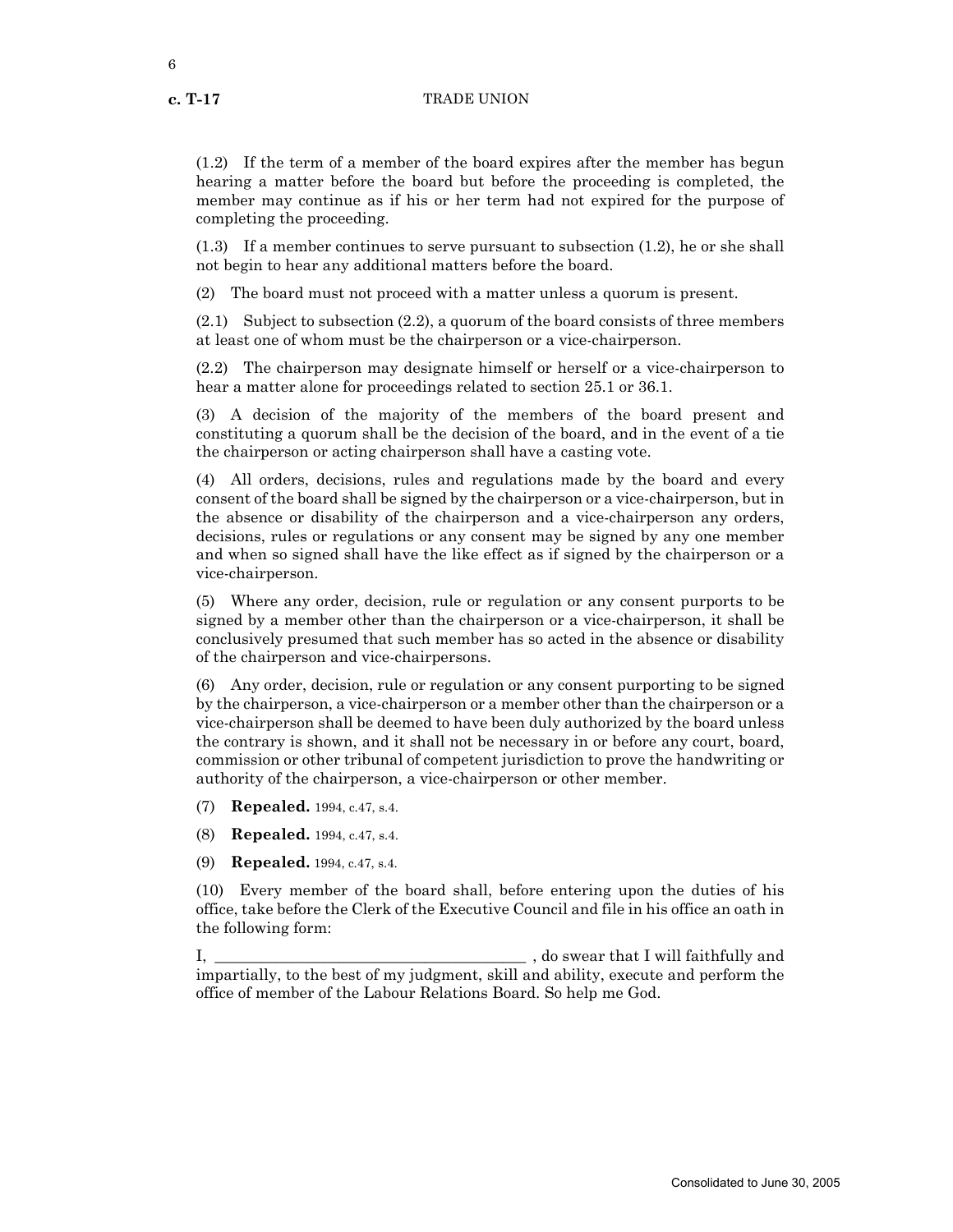(11) The Lieutenant Governor in Council may appoint an executive officer who shall be an agent of the board and shall perform such duties as the board may from time to time direct.

(12) The board may delegate to the executive officer any of its powers or functions but any employer, employee or trade union affected by any act done by the executive officer in the exercise or purported exercise of any such delegated power may apply to the board to review, set aside, amend, stay or otherwise deal with the act and the board upon the application or, of its own motion, may exercise its powers or perform its functions with respect to the matter in issue as if the executive officer had not done such act.

(12.1) The chairperson may designate one or more persons as investigating officers for the purposes of this Act.

(13) Notwithstanding subsection (1.1):

(a) persons who are members of the board immediately before the coming into force of this subsection are continued as members of the board on an acting basis until new appointments are made pursuant to subsection (1.1);

(b) persons who are alternate members immediately before the coming into force of this subsection:

(i) are deemed to have been members on and from the dates of their appointments as alternate members; and

(ii) are continued as members of the board on an acting basis until new appointments are made pursuant to subsection (1.1); and

(c) all matters pending before the board as it was constituted immediately before the coming into force of subsection (1.1) are continued before the board as constituted pursuant to clauses (a) and (b).

> 1972, c.137, s.4; 1983-84, c.54, s.25; 1994, c.47, s.4; 2000, c.69, s.17; 2005, c.30, s.3.

# **Powers of board**

**5** The board may make orders:

(a) determining whether the appropriate unit of employees for the purpose of bargaining collectively shall be an employer unit, craft unit, plant unit or a subdivision thereof or some other unit;

(b) determining what trade union, if any, represents a majority of employees in an appropriate unit of employees, but no order under this clause shall be made in respect of an application made within a period of six months from the date of the dismissal of an application for certification by the same trade union in respect of the same or a substantially similar unit of employees, unless the board, on the application of that trade union, considers it advisable to abridge that period;

(c) requiring an employer or a trade union representing the majority of employees in an appropriate unit to bargain collectively;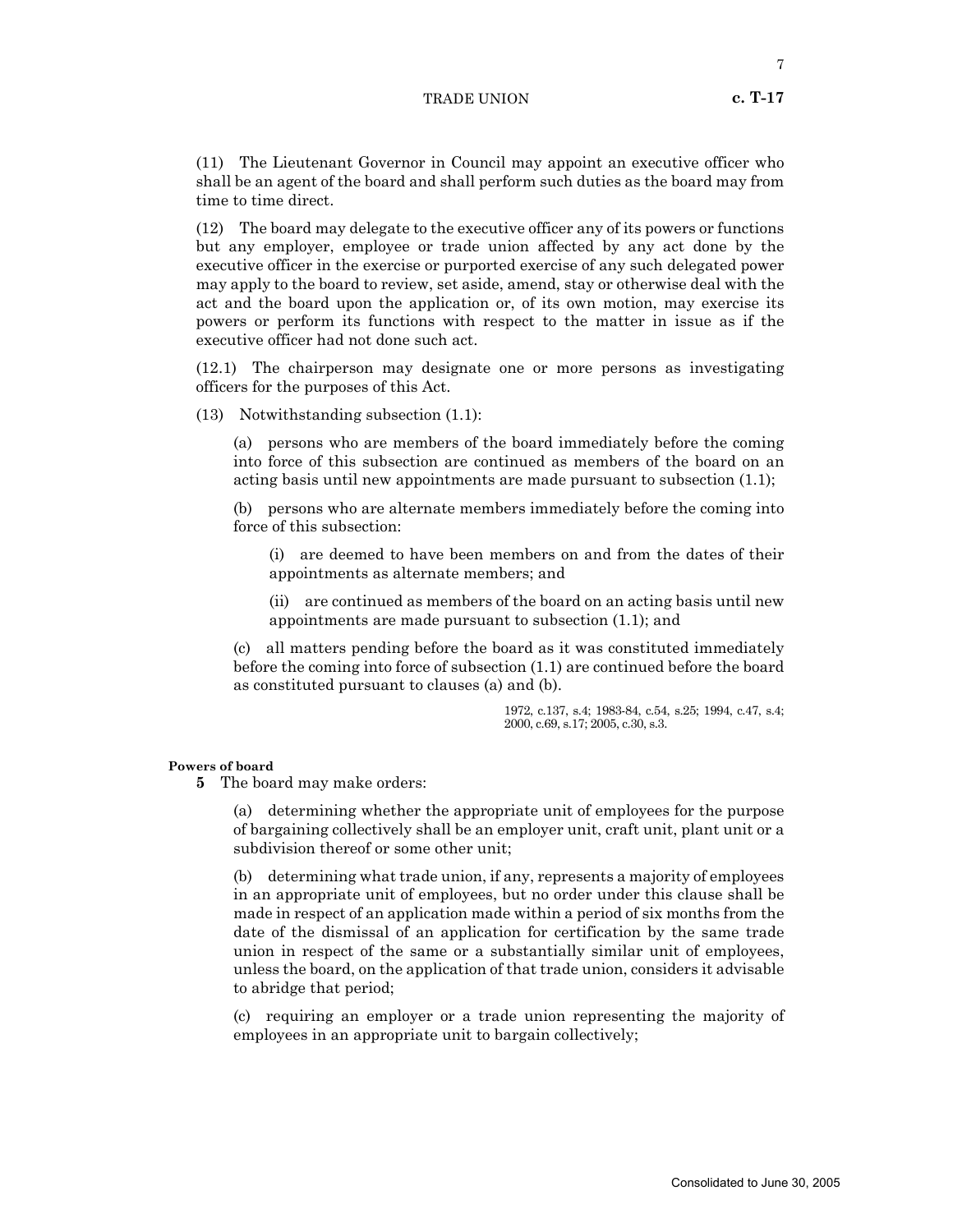8

(d) determining whether an unfair labour practice or a violation of this Act is being or has been engaged in;

(e) requiring any person to do any of the following:

(i) to refrain from violations of this Act or from engaging in any unfair labour practice;

(ii) subject to section 5.1, to do any thing for the purpose of rectifying a violation of this Act, the regulations or a decision of the board;

(f) requiring an employer to reinstate any employee discharged under circumstances determined by the board to constitute an unfair labour practice, or otherwise in violation of this Act;

(g) fixing and determining the monetary loss suffered by an employee, an employer or a trade union as a result of a violation of this Act, the regulations or a decision of the board by one or more persons, and requiring those persons to pay to that employee, employer or trade union the amount of the monetary loss or any portion of the monetary loss that the board considers to be appropriate;

(h) determining whether a labour organization is a company dominated organization;

(i) rescinding or amending an order or decision of the board made under clause (d), (e), (f), (g) or (h), or amending an order or decision of the board made under clause (a), (b) or (c) in the circumstances set out in clause (j) or (k), notwithstanding that a motion, application, appeal or other proceeding in respect of or arising out of the order or decision is pending in any court;

(j) amending an order of the board if:

- (i) the employer and the trade union agree to the amendment; or
- (ii) in the opinion of the board, the amendment is necessary;

(k) rescinding or amending an order or decision of the board made under clause (a), (b) or (c) where:

(i) there is a collective bargaining agreement in existence and an application is made to the board to rescind or amend the order or decision during a period of not less than 30 days or more than 60 days before the anniversary of the effective date of the agreement; or

(ii) there is no agreement and an application is made to the board to rescind or amend the order or decision during a period of not less than 30 days or more than 60 days before the anniversary date of the order to be rescinded or amended;

notwithstanding that a motion, application, appeal or other proceeding in respect of or arising out of the order or decision is pending in any court;

(l) excluding from an appropriate unit of employees an employee whom the board finds, in its absolute discretion, objects;

- (i) to joining or belonging to a trade union; or
- (ii) to paying dues and assessments to a trade union;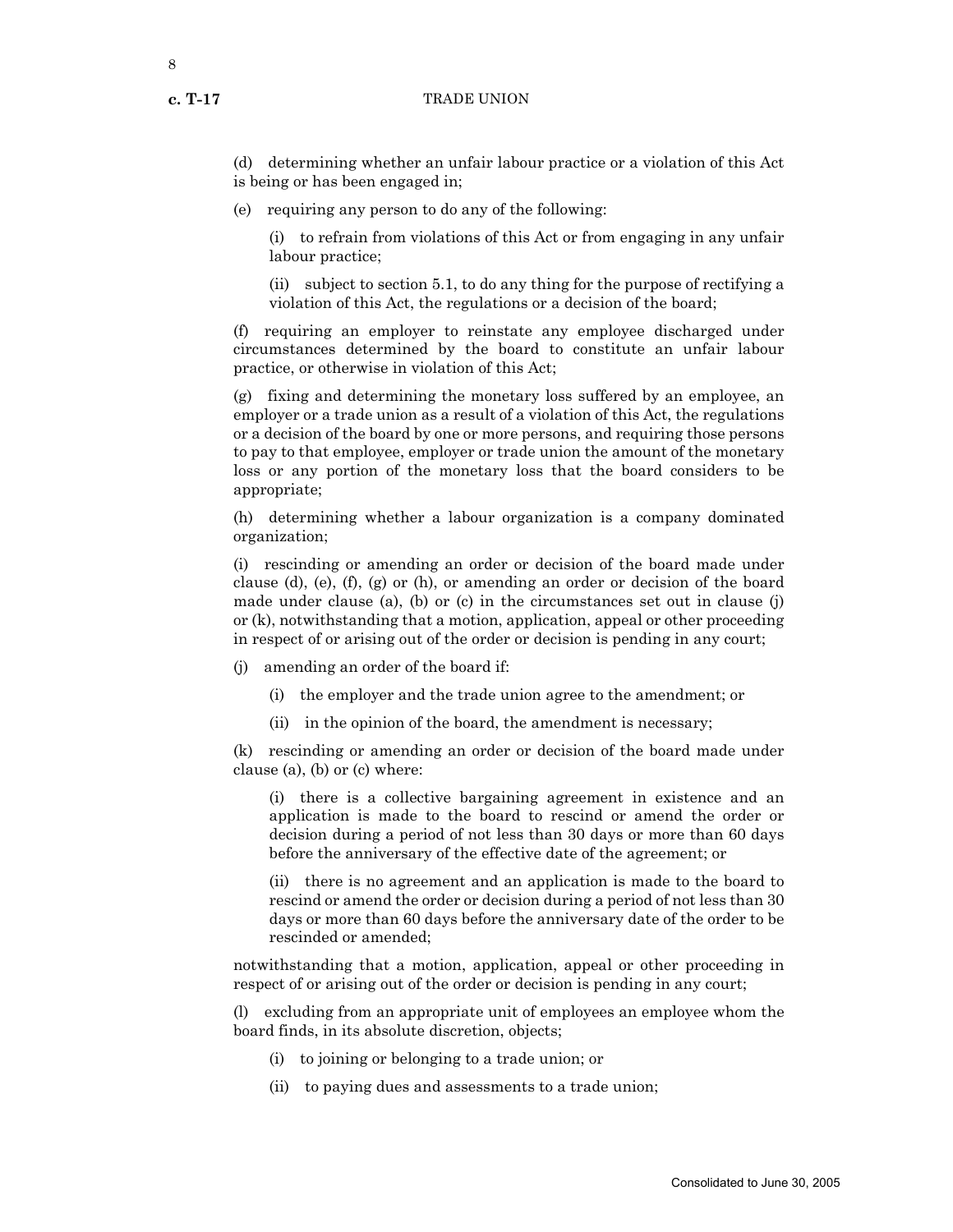as a matter of conscience based on religious training or belief during such period that the employee pays:

(iii) to a charity mutually agreed upon by the employee and the trade union that represents a majority of employees in the appropriate unit; or

(iv) where agreement cannot be reached by these parties, to a charity designated by the board;

an amount at least equal to the amount of dues and assessments that a member of that trade union is required to pay to the trade union in respect of such period;

(m) subject to section 5.2, determining for the purposes of this Act whether any person is or may become an employee;

(n) when acting pursuant to section 24, relieving against breaches of time limits set out in this Act or in a collective bargaining agreement on terms that, in the opinion of the board, are just and reasonable.

1972, c.137, s.5; 1983, c.81, s.4; 1994, c.47, s.5.

#### **Rectification plan**

**5.1** In making an order pursuant to subclause 5(e)(ii), the board may consider a plan, submitted by a person found to have violated the Act, the regulations or a decision of the board, for rectifying the violation.

1994, c.47, s.6.

# **Provisional determination re employee**

**5.2**(1) On an application pursuant to clause 5(m), the board may make a provisional determination before the person who is the subject of the application is actually performing the duties of the position in question.

(2) A provisional determination made pursuant to subsection (1) becomes a final determination after the expiry of one year from the day on which the provisional determination is made unless, before that period expires, the employer or the trade union applies to the board for a variation of the determination.

1994, c.47, s.6.

**Interim orders**

**5.3** With respect to an application or complaint made pursuant to any provision of this Act or the regulations, the board may, after giving each party to the matter an opportunity to be heard, make an interim order pending the making of a final order or decision.

1994, c.47, s.6.

#### **Representation votes**

**6**(1) In determining what trade union, if any, represents a majority of employees in an appropriate unit of employees, in addition to the exercise of any powers conferred upon it by section 18, the board may, in its discretion, subject to subsection (2), direct a vote to be taken by secret ballot of all employees eligible to vote to determine the question.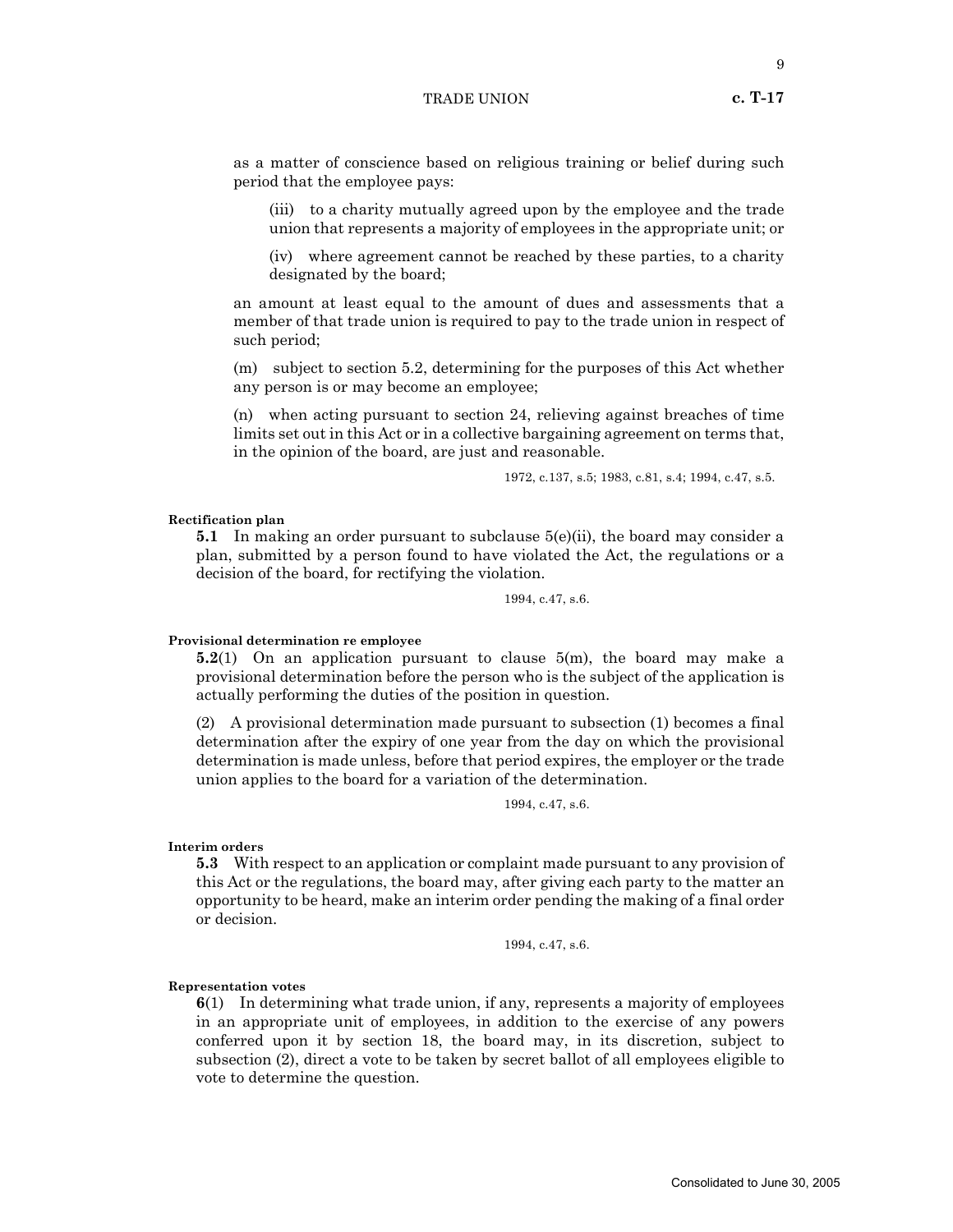(2) Where a trade union:

(a) applies for an order of the board determining it to represent the majority of employees in an appropriate unit for which there is an existing order of the board determining another trade union to represent the majority of employees in the unit; and

(b) shows that 25% or more of the employees in the appropriate unit have within six months preceding the date of the application indicated that the applicant trade union is their choice as representative for the purpose of collective bargaining;

the board shall, subject to clause  $5(k)$ , direct a vote to be taken by secret ballot of all employees eligible to vote, but the board may, in its discretion, refuse to direct the vote where the board:

(c) is satisfied that another trade union represents a clear majority of the employees in the appropriate unit; or

(d) has, within six months preceding the date of the application, upon application of the same trade union, directed a vote of employees in the same appropriate unit.

(3) **Repealed.** 1983, c.81, s.5.

1972, c.137, s.6; 1983, c.81, s.5.

# **Procedure of voting**

**7**(1) All votes directed by the board to be taken shall be by secret ballot and the board or a person appointed by the board shall conduct the taking and counting of the ballots cast.

(2) An employee who has voted at a vote taken under this Act shall not be competent or compellable to give evidence in any court proceedings whatsoever as to how he voted.

1972, c.137, s.7.

# **Quorum for vote**

**8** In any such vote a majority of the employees eligible to vote shall constitute a quorum and if a majority of those eligible to vote actually vote, the majority of those voting shall determine the trade union that represents the majority of employees for the purpose of bargaining collectively.

1972, c.137, s.8.

**Dismissal of certain applications**

**9** The board may reject or dismiss any application made to it by an employee or employees where it is satisfied that the application is made in whole or in part on the advice of, or as a result of influence of or interference or intimidation by, the employer or employer's agent.

1972, c.137, s.9.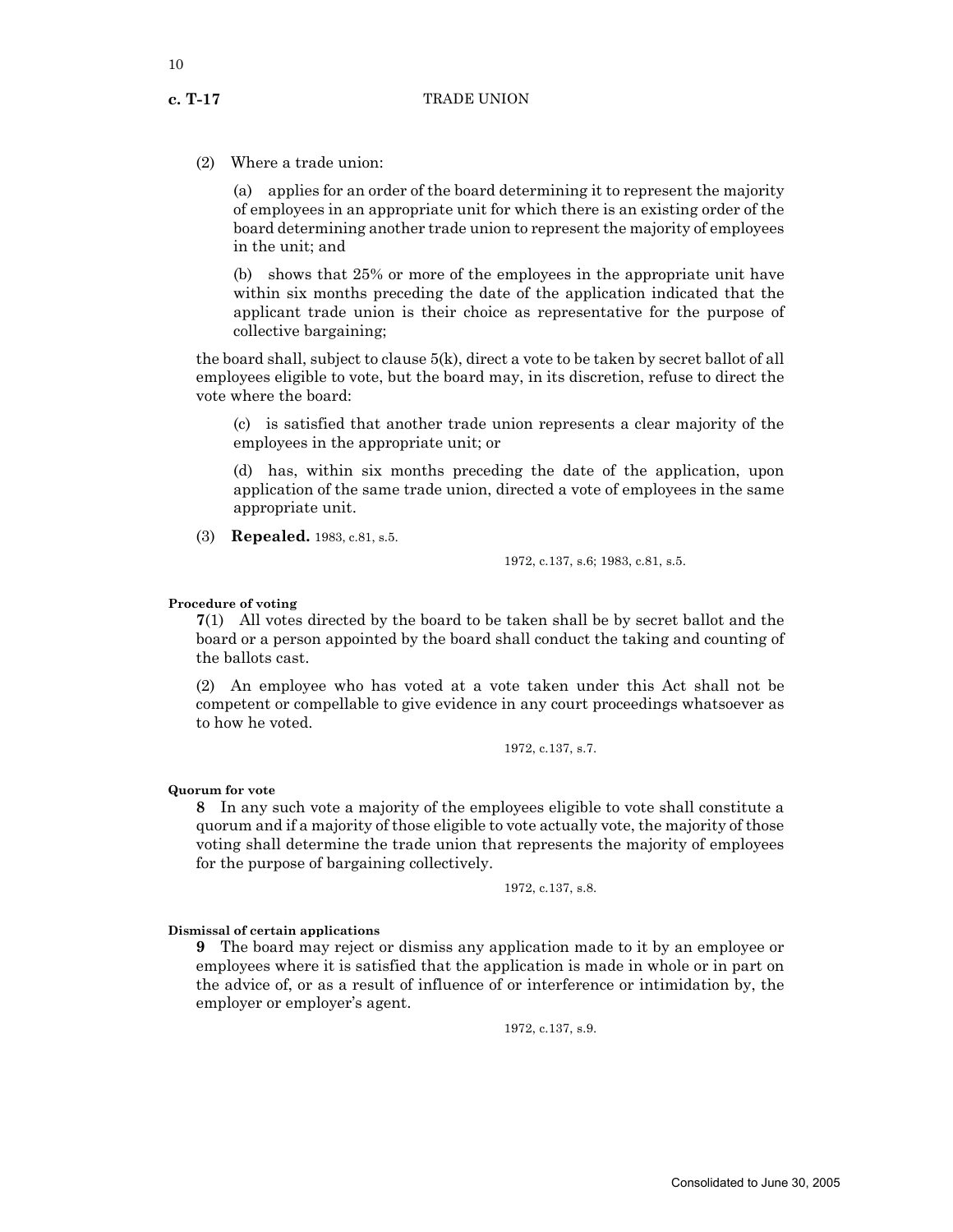# **Rejection of certain evidence, etc.**

**10** Where an application is made to the board for an order under clause 5(a) or (b), the board may, in its absolute discretion, reject any evidence or information tendered or submitted to it concerning any fact, event, matter or thing transpiring, or occurring after the date on which such application is filed with the board in accordance with the regulations of the board.

1972, c.137, s.10; 1989-90, c.54, s.6.

#### **Certification after unfair labour practice**

**10.1** On an application pursuant to clause 5(a), (b) or (c), the board shall make an order directing a vote to be taken by secret ballot of all employees eligible to vote, and may make an order pursuant to clause 5(g), where:

(a) the board finds that the employer or the employer's agent has committed an unfair labour practice or has otherwise violated this Act;

(b) there is no evidence before the board that shows that a majority of the employees in the appropriate unit support the application; and

(c) the board finds that evidence of majority support would have been obtained but for the unfair labour practice or violation of this Act.

# 1994, c.47, s.7.

#### **Decertification after unfair labour practice**

**10.2** On an application pursuant to clause 5(k) for an order rescinding an order made pursuant to clause 5(a), (b) or (c), the board shall make an order directing a vote to be taken by secret ballot of all employees eligible to vote, and may make an order pursuant to clause 5(g), where:

(a) the board finds that the trade union or an employee has committed an unfair labour practice or has otherwise violated this Act;

(b) there is no evidence before the board that shows that a majority of the employees in the appropriate unit support the application; and

(c) the board finds that evidence of majority support would have been obtained but for the unfair labour practice or violation of this Act.

# 1994, c.47, s.7.

#### **Unfair labour practices**

**11**(1) It shall be an unfair labour practice for an employer, employer's agent or any other person acting on behalf of the employer:

(a) in any manner, including by communication, to interfere with, restrain, intimidate, threaten or coerce an employee in the exercise of any right conferred by this Act;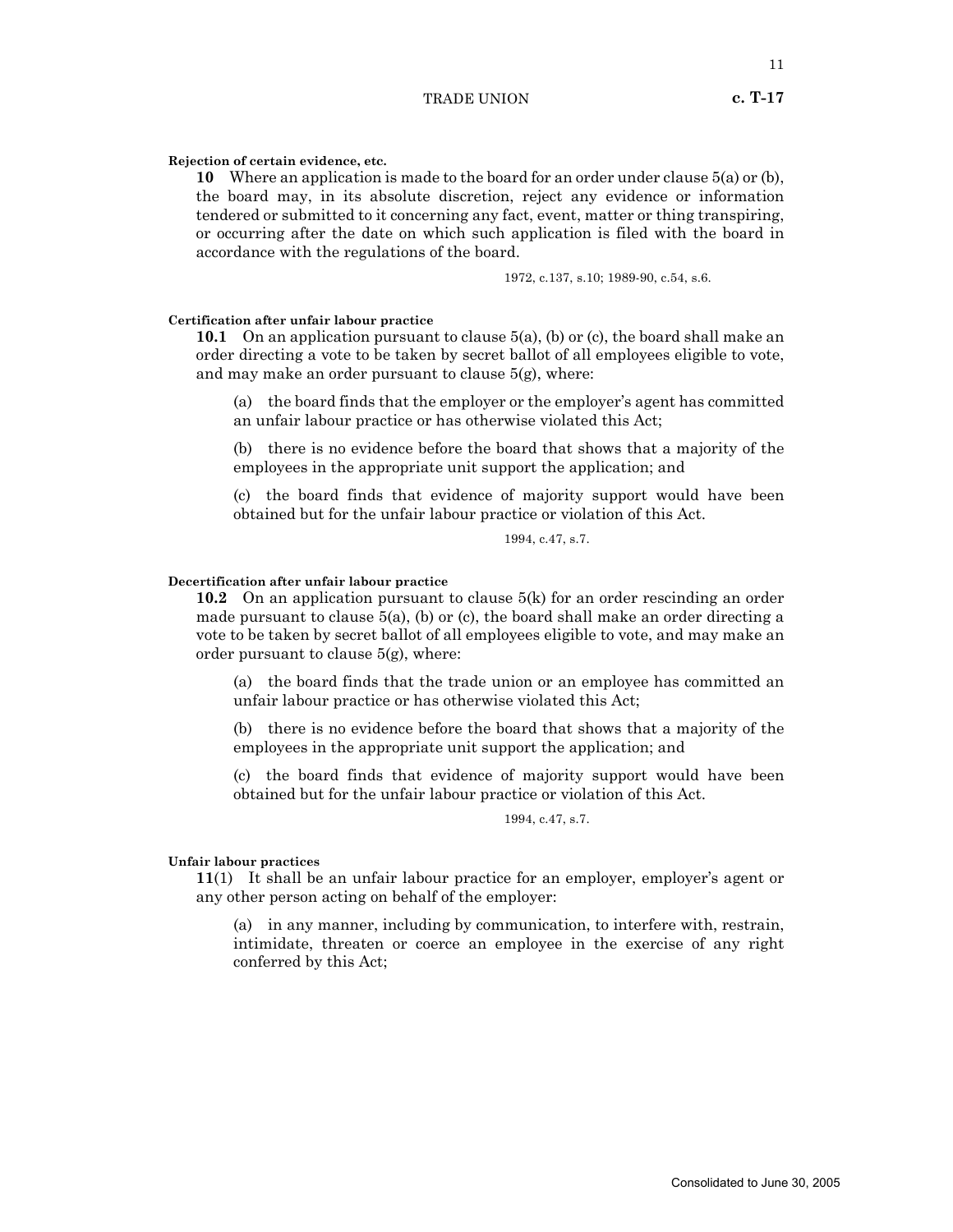(b) to discriminate or interfere with the formation or administration of any labour organizaton or contribute financial or other support to it; but an employer shall not be prohibited from permitting the bargaining committee or officers of a trade union representing his employees in any unit to confer with him for the purpose of bargaining collectively or attending to the business of a trade union without deductions from wages or loss of time so occupied or from agreeing with any trade union for the use of notice boards and of the employer's premises for the purposes of such trade union;

(c) to fail or refuse to bargain collectively with representatives elected or appointed, not necessarily being the employees of the employer, by a trade union representing the majority of the employees in an appropriate unit;

(d) to refuse to permit a duly authorized representative of a trade union with which he has entered into a collective bargaining agreement or that represents the majority of employees in an appropriate unit of employees of the employer to negotiate with him during working hours for the settlement of disputes and grievances of employees covered by the agreement, or of employees in the appropriate unit, as the case may be, or to make any deductions from the wages of any such duly authorized representative of a trade union in respect of the time actually spent in negotiating for the settlement of such disputes and grievances;

(e) to discriminate in regard to hiring or tenure of employment or any term or condition of employment or to use coercion or intimidation of any kind, including discharge or suspension or threat of discharge or suspension of an employee, with a view to encouraging or discouraging membership in or activity in or for or selection of a labour organization or participation of any kind in a proceeding under this Act, and if an employer or an employer's agent discharges or suspends an employee from his employment and it is shown to the satisfaction of the board that employees of the employer or any of them had exercised or were exercising or attempting to exercise a right under this Act, there shall be a presumption in favour of the employee that he was discharged or suspended contrary to this Act, and the burden of proof that the employee was discharged or suspended for good and sufficient reason shall be upon the employer; but nothing in this Act precludes an employer from making an agreement with a trade union to require as a condition of employment membership in or maintenance of membership in the trade union or the selection of employees by or with the advice of a trade union or any other condition in regard to employment, if the trade union has been designated or selected by a majority of employees in any such unit as their representative for the purpose of bargaining collectively;

(f) to require as a condition of employment that any person shall abstain from joining or assisting or being active in any trade union or from exercising any right provided by this Act, except as permitted by this Act;

(g) to interfere in the selection of a trade union as a representative of employees for the purpose of bargaining collectively;

(h) to maintain a system of industrial espionage or to employ or direct any person to spy upon a member or proceedings of a labour organization or the offices thereof or the exercise by any employee of any right provided by this Act;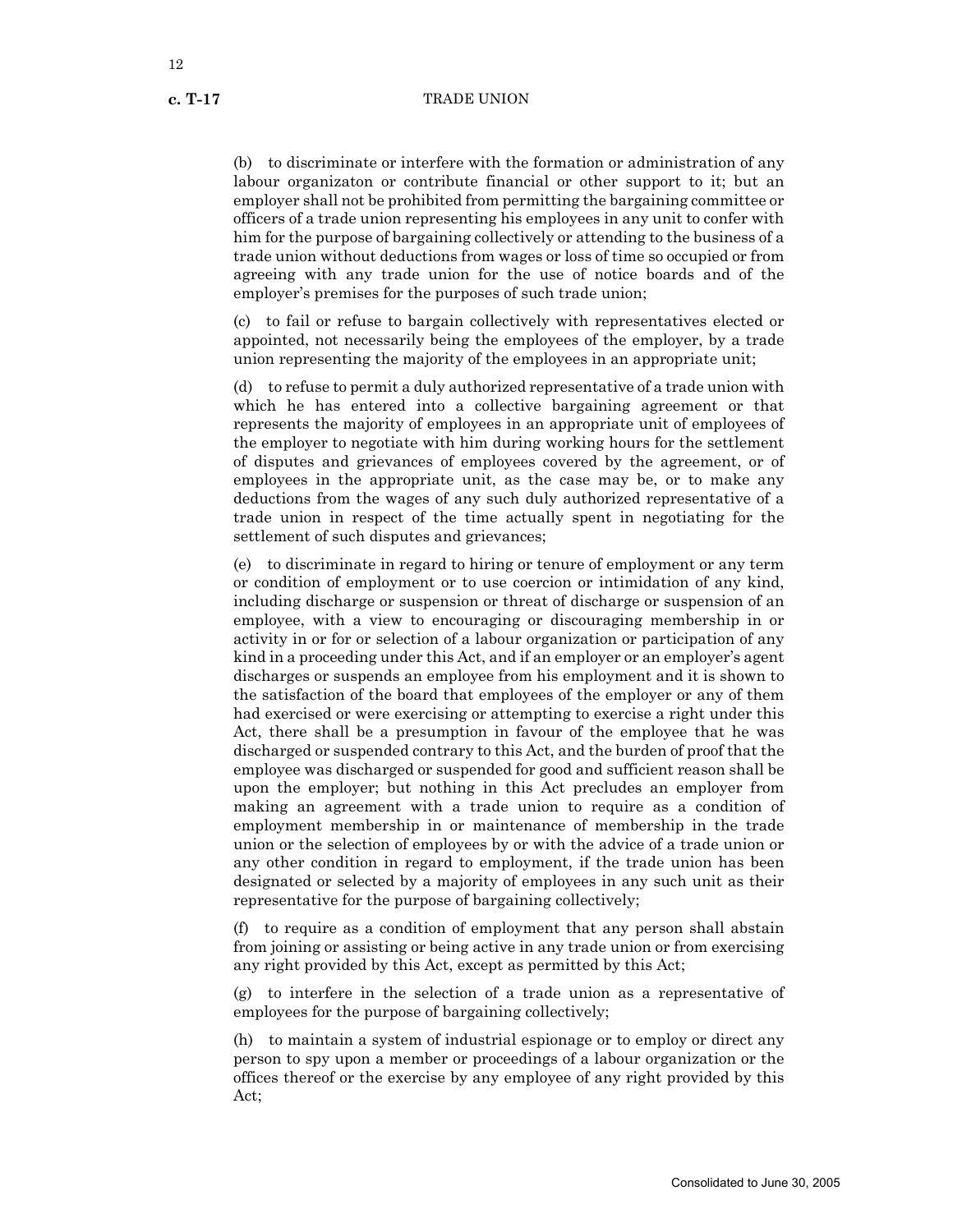(j) to declare or cause a lock-out or to make or threaten any change in wages, hours, conditions or tenure of employment, benefits or privileges while any application is pending before the board or any matter is pending before a board of conciliation or special mediator appointed under this Act;

- (k) to bargain collectively with a company dominated organization;
- (l) to deny or threaten to deny to any employee:

(i) by reason of the employee ceasing to work as the result of a lock-out or while taking part in a stoppage of work due to a labour-management dispute where such lock-out or stoppage of work has been enforced by the employer or called in accordance with this Act by the trade union representing the employee, as the case may be; or

(ii) by reason of the employee exercising any right conferred by this Act;

any pension rights or benefits, health rights or benefits or medical rights or benefits that the employee enjoyed prior to such cessation of work or to his exercising any such right;

(m) where no collective bargaining agreement is in force, to unilaterally change rates of pay, hours of work or other conditions of employment of employees in an appropriate unit without bargaining collectively respecting the change with the trade union representing the majority of employees in the appropriate unit;

(n) where one or more employees are permitted or required to live in premises supplied by, or by arrangement with, the employer, to refuse, deny, restrict or limit the right of the employee or employees to allow access to the premises by members of any trade union representing or seeking to represent such employee or employees or any of them for the purpose of bargaining collectively;

(o) to interrogate employees as to whether or not they or any of them have exercised, or are exercising or attempting to exercise any right conferred by this Act;

(p) to discharge an employee for failure to acquire or maintain membership in a trade union, where such membership is a condition of employment, if the employee complies with subsection 36(3).

(2) It shall be an unfair labour practice for any employee, trade union or any other person:

(a) to interfere with, restrain, intimidate, threaten or coerce an employee with a view to encouraging or discouraging membership in or activity in or for a labour organization, but nothing in this Act precludes a person acting on behalf of a trade union from attempting to persuade an employer to make an agreement with that trade union to require as a condition of employment membership or maintenance of membership in the trade union or the selection of employees by or with the advice of a trade union or any other condition in regard to employment, if such trade union has been designated or selected by a majority of employees in an appropriate unit as their representative for the purpose of bargaining collectively;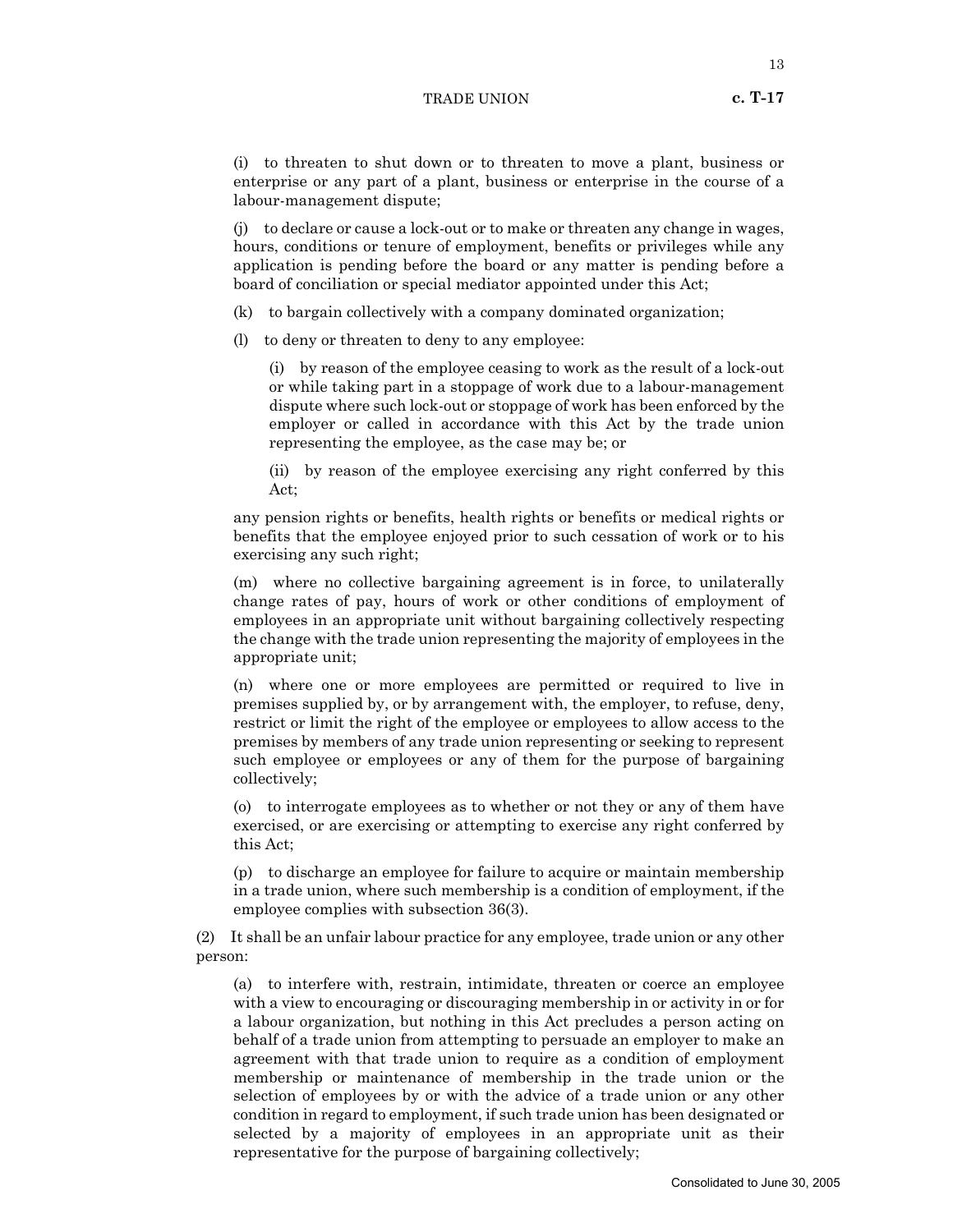(b) to commence to take part in or persuade an employee to take part in a strike while an application is pending before the board or any matter is pending before a board of conciliation or special mediator appointed under this Act;

(c) to fail or refuse to bargain collectively with the employer in respect of employees in an appropriate unit where a majority of the employees have selected or designated the trade union as their representative for the purpose of bargaining collectively;

(d) to declare, authorize or take part in a strike unless a strike vote is taken by secret ballot among the employees who are:

- (i) in the appropriate unit concerned; and
- (ii) affected by the collective bargaining;

and unless a majority of the employees voting vote in favour of a strike, but no strike vote by secret ballot need be taken among employees in an appropriate unit consisting of two employees or fewer;

(e) to seek or take steps to have an employee discharged for failure to acquire or maintain membership in a trade union, where such membership is a condition of employment, if the employee complies with subsection 36(3);

(f) to use coercion or intimidation of any kind against an employee with a view to discouraging activity which might lead to the rescission of an order or decision of the board under clause 5(a), (b) or (c).

(3) For the purposes of this Act:

(a) an application is deemed to be pending before the board on and after the day on which it is first considered by the board at a formally constituted meeting until the day on which the decision of the board is made;

(b) a matter is deemed to be pending before a board of conciliation on and after the day on which the board of conciliation is established by the minister until the day on which its report is received by the minister; and

(c) a matter is deemed to be pending before a special mediator on and after the day on which the special mediator is appointed by the minister until the day on which the special mediator's report is received by the minister.

(4) No employer shall be found guilty of an unfair labour practice under clause  $(1)(c)$ ,  $(d)$  or  $(m)$ :

(a) unless the board has made an order determining that the trade union making the complaint represents the majority of the employees in the appropriate unit; or

(b) where the employer shows to the satisfaction of the board that he did not know nor had any reasonable grounds for believing that the trade union represented the majority of the employees, or that the employees were actively endeavouring to have a trade union represent them, in the appropriate unit when he committed the acts complained of.

(5) In any matter or proceeding arising under this Act, an order made by the board shall be binding and conclusive of the matters stated therein.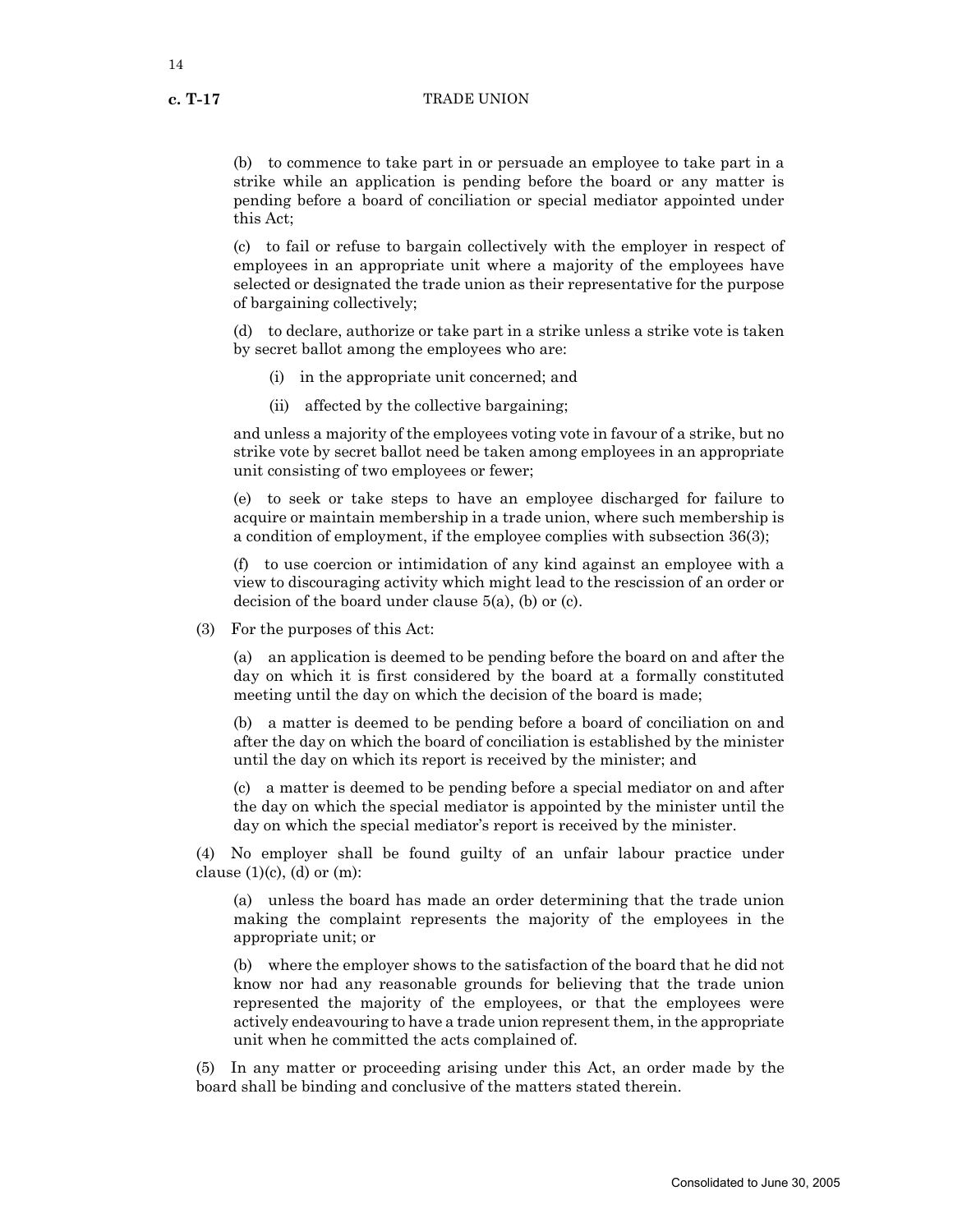(6) Where the majority of the employees voting on a strike vote under clause  $11(2)(d)$  vote in favour of a strike, no strike may commence unless the trade union representing a majority of the employees:

(a) gives the employer or employer's agent at least 48 hours written strike notice of the date and time that the strike will commence; and

(b) promptly, after service of the notice, notifies the minister or his designate of the date and time that the strike will commence.

(7) No employer may cause a lock-out unless:

(a) he gives the union or union's agent at least 48 hours written notice of the date and time that the lock-out will commence; and

(b) promptly, after the service of the notice, notifies the minister or his designate of the date and time that the lock-out will commence.

(8) The board may, in its discretion, on the application of the trade union or affected employees, require that any strike vote under clause 11(2)(d) or any vote of employees to ratify the terms of a proposed collective bargaining agreement be supervised, conducted or scrutinized by the board or a person appointed by the board, and the board may:

(a) determine where, when and how the vote may be taken;

(b) require that the employer and trade union give all employees who are eligible to vote an opportunity to vote.

> 1972, c.137, s.11; 1980-81, c.43, s.2; 1983, c.81, s.6; 1994, c.47, s.8.

#### **Certain prohibitions respecting unfair labour practices**

**12** No person shall take part in, aid, abet, counsel or procure any unfair labour practice or any violation of this Act.

1972, c.137, s.12.

#### **Enforcement of orders and decisions of board**

**13** A certified copy of any order or decision of the board shall be filed in the office of a local registrar of the Court of Queen's Bench and shall thereupon be enforceable as a judgment or order of the court, and in the same manner as any other judgment or order of the court, but the board may nevertheless rescind or vary any such order.

1972, c.137, s.13; 1994, c.47, s.9.

#### **Court may refer any question to board**

**14**(1) In an application to the court arising out of the failure of any person to comply with the terms of an order filed pursuant to section 13, the court may refer to the board any question as to the compliance or non-compliance of such person or persons with the order of the board.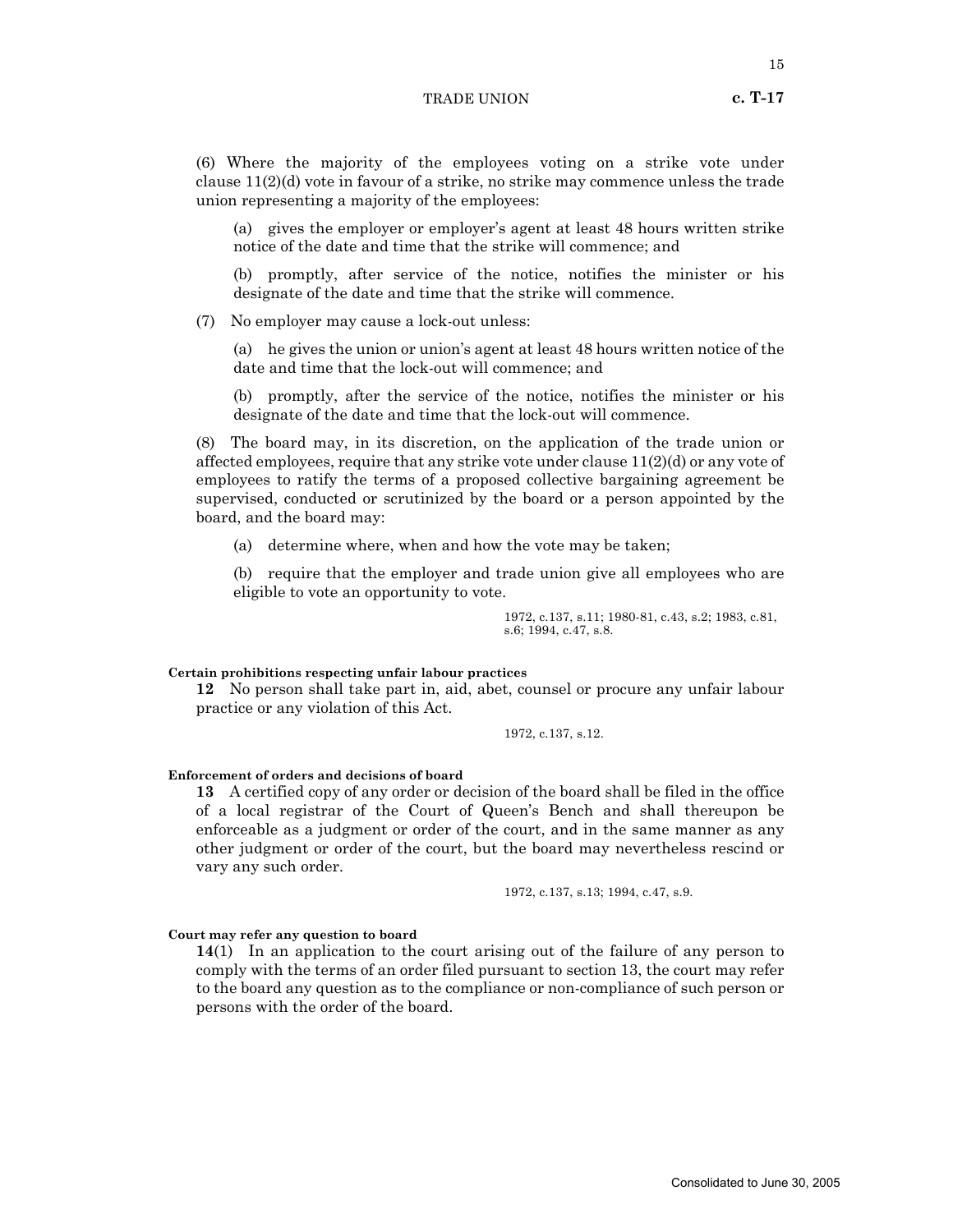(2) The application to enforce an order of the board may be made to the court by and in the name of the board, any trade union affected or any interested person, and upon such application being heard the court shall be bound absolutely by the findings of the board and shall make such order or orders as may be necessary to cause every party with respect to whom the application is made to comply with the order of the board.

(3) The board may in its own name appeal from any judgment, decision or order of any court affecting any of its orders or decision.

1972, c.137, s.14.

#### **Offence and penalty**

**15**(1) Any person who takes part in, aids, abets, counsels or procures any unfair labour practice or contravenes any provision of this Act is, in addition to any other penalty imposed on him pursuant to this Act, guilty of an offence and liable on summary conviction:

(a) for a first offence:

(i) in the case of an individual, to a fine of not less than \$50 and not more than \$1,000;

(ii) in the case of a corporation or trade union, to a fine of not less than \$1,000 and not more than \$10,000;

(b) for a second or subsequent offence, to a fine in the amount set out in clause (a) and to imprisonment for a term of not longer than one year.

(2) Any person who fails to comply with any order of the board, whether made prior to or after the coming into force of this section, is, in addition to any other penalty imposed on him under this Act, guilty of an offence and liable on summary conviction:

- (a) in the case of an individual, to a fine of \$50;
- in the case of a corporation or trade union, to a fine of  $$250;$

for each day or part of a day during which the non-compliance continues.

1983, c.81, s.7.

# **Board may rescind order obtained by fraud**

**16**(1) Where the board has by order determined that a trade union represents a majority of employees in an appropriate unit for the purposes of bargaining collectively:

- (a) any employee in the appropriate unit;
- (b) the employer; or

(c) any trade union claiming to represent any employees in the appropriate unit;

who alleges that the order was obtained by fraud may apply to the board at any time to rescind the order.

(2) Upon an application under subsection (1) the board shall, upon being satisfied that the order was obtained by fraud, rescind the order.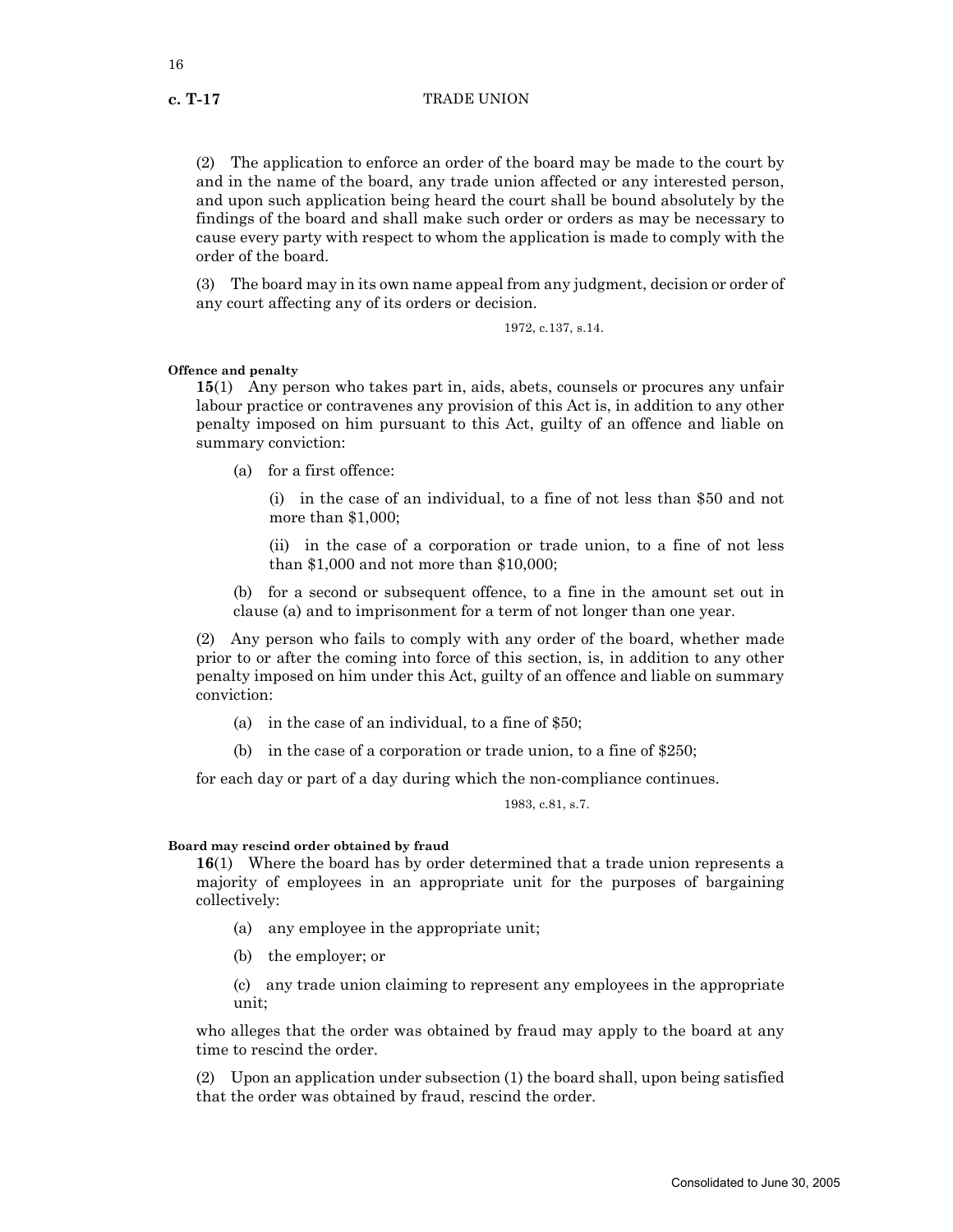(3) Any person who takes part in, aids, abets, counsels or procures the obtaining by fraud of an order mentioned in subsection (1) is guilty of an offence and liable on summary conviction to the penalties set out in section 15.

1972, c.137, s. 16.

# **Board may make rules and regulations**

**17**(1) The board may, subject to the approval of the Lieutenant Governor in Council, make such regulations, not inconsistent with this Act, as are necessary to carry out the provisions of this Act according to their true intent.

(1.1) The chairperson of the board may make regulations prescribing rules of procedure for matters before the board, including preliminary procedures, and prescribing forms that are consistent with this Act and any other regulations made pursuant to this Act.

(2) Without limiting the generality of subsection (1), the Lieutenant Governor in Council may make regulations:

(a) providing for the disposition of applications to the board *ex parte*;

(b) prescribing terms and conditions to which dispositions of applications to the board *ex parte* shall be subject.

(3) An employer, employee or trade union affected by any act done on an *ex parte* application may apply to the board to review, set aside, amend, stay or otherwise deal with such act and the board, upon such application or upon its own motion, may exercise its powers with regard to the matter in issue as if the act had not been done.

(4) The minister shall provide such technical, clerical and secretarial assistance as the board may require for the purpose of this Act.

> 1972, c.137, s. 17; 1989-90, c.54, s.6; 2005, c.30, s.4.

#### **Additional powers of board**

**18** The board has, for any matter before it, the power:

(a) to require any party to provide particulars before or during a hearing;

(b) to require any party to produce documents or things that may be relevant to a matter before it and to do so before or during a hearing;

(c) that is vested in the Court of Queen's Bench for the trial of civil actions to:

- (i) summon and enforce the attendance of witnesses;
- (ii) compel witnesses to give evidence on oath or otherwise; and
- (iii) compel witnesses to produce documents or things;
- (d) to administer oaths and solemn affirmations;

(e) to receive and accept any evidence and information on oath, affidavit or otherwise that the board in its discretion sees fit, whether admissible in a court of law or not;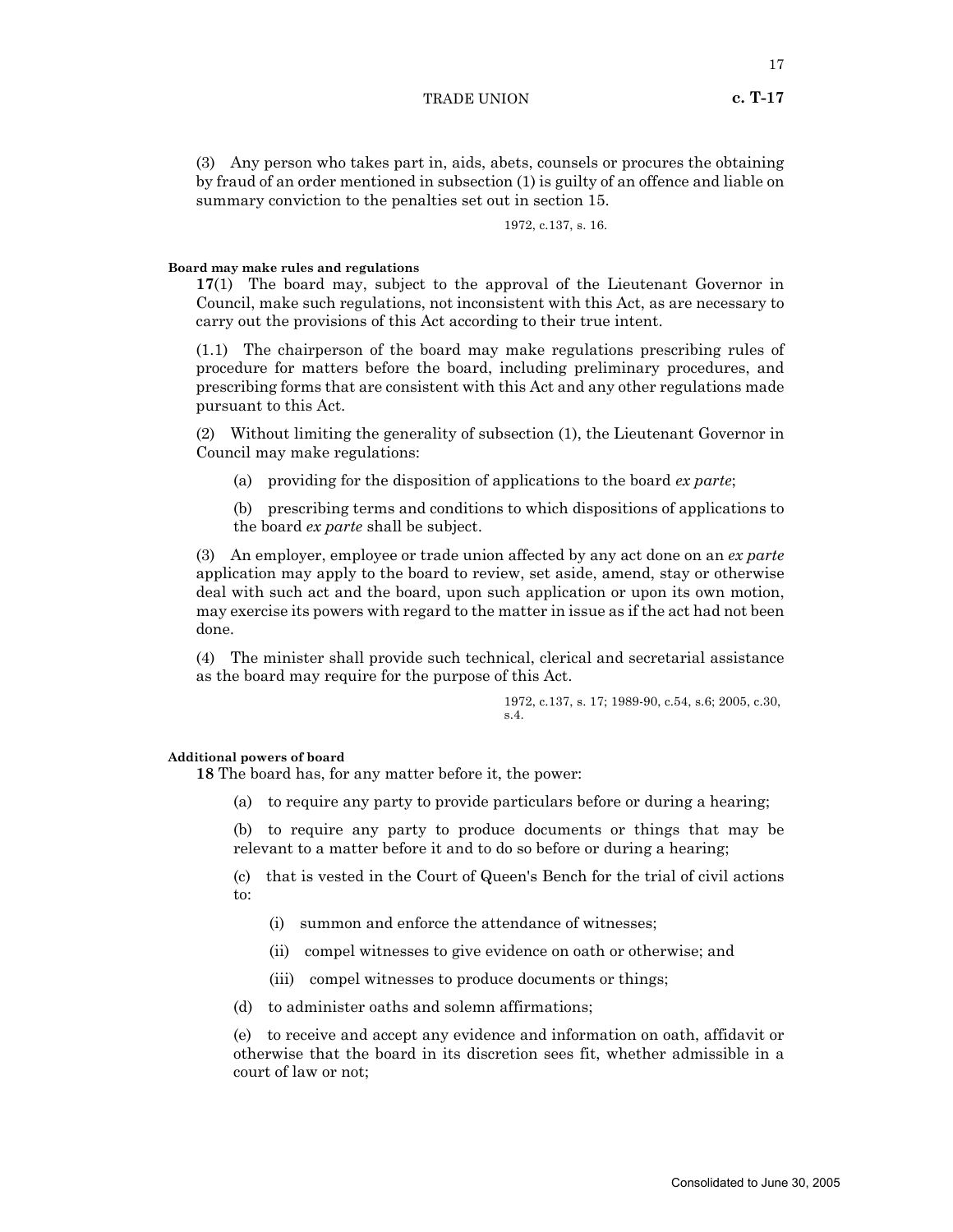18

(f) to determine the form in which evidence of membership in a trade union or communication from employees that they no longer wish to be represented by a trade union is to be filed with the board on an application for certification or for rescission, and to refuse to accept any evidence that is not filed in that form;

(g) to determine the form in which and the time within which any party to a proceeding before the board must file or present any thing, document or information and to refuse to accept any thing, document or information that is not filed or presented in that form or by that time;

(h) to order preliminary procedures, including pre-hearing settlement conferences;

(i) to determine who may attend and the time, date and place of any preliminary procedure or conference mentioned in clause (h);

(j) to conduct any hearing using a means of telecommunications that permits the parties and the board to communicate with each other simultaneously;

(k) to adjourn or postpone the proceeding;

(l) to defer deciding any matter if the board considers that the matter could be resolved by arbitration or an alternative method of resolution;

(m) to bar from making a similar application for any period not exceeding one year from the date an unsuccessful application is dismissed:

- (i) an unsuccessful applicant;
- (ii) any of the employees affected by an unsuccessful application;

(iii) any person or trade union representing the employees affected by an unsuccessful application; or

(iv) any person or organization representing the employer affected by an unsuccessful application;

(n) to refuse to entertain a similar application for any period not exceeding one year from the date an unsuccessful application is dismissed from anyone mentioned in subclauses  $(m)(i)$  to  $(iv)$ ;

(o) to summarily refuse to hear a matter that is not within the jurisdiction of the board;

(p) to summarily dismiss a matter if there is a lack of evidence or no arguable case;

(q) to decide any matter before it without holding an oral hearing;

(r) to decide any question that may arise in the proceeding, including, without restricting the generality of the foregoing, any question as to whether:

(i) a person is a member of a trade union;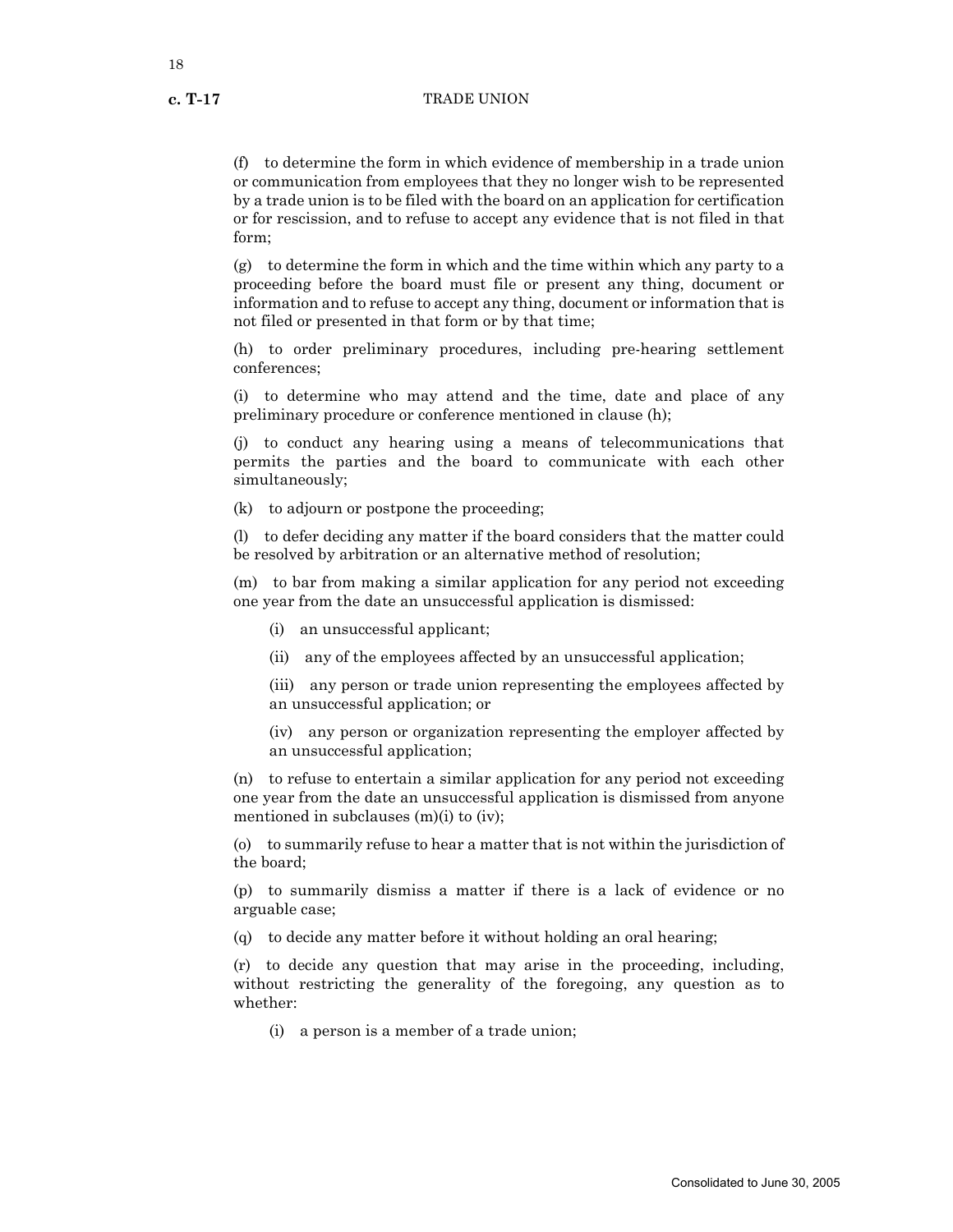19

- (ii) a collective agreement has been entered into or is in operation; or
- (iii) any person or organization is a party to or bound by a collective agreement;

(s) to require any person, trade union or employer to post and keep posted in a place determined by the board, or to send by any means that the board determines, any notice that the board considers necessary to bring to the attention of any employee;

(t) to enter any premises of an employer where work is being or has been done by employees, or in which the employer carries on business, whether or not the premises are those of the employer, and to inspect and view any work, material, machinery, appliances, articles, records or documents and question any person;

(u) to enter any premises of a trade union and to inspect and view any work, material, articles, records or documents and question any person;

(v) to order, at any time before the proceeding has been finally disposed of by the board, that:

(i) a vote or an additional vote be taken among employees affected by the proceeding if the board considers that the taking of such a vote would assist the board to decide any question that has arisen or is likely to arise in the proceeding, whether or not such a vote is provided for elsewhere; and

(ii) the ballots cast in any vote ordered by the board pursuant to subclause (i) be sealed in ballot boxes and not counted except as directed by the board;

(w) to enter on the premises of an employer for the purpose of conducting a vote during working hours, and to give any directions in connection with the vote that it considers necessary;

(x) to authorize any person to do anything that the board may do pursuant to clauses (a), (b), (d), (e), (i), (j), (s), (t), (u) and (w), on any terms and conditions the board considers appropriate, and to require that person to report to the board on anything done.

2005, c.30, s.5.

# **Privileges and immunities**

**18.1** The members of the board shall have the same privileges and immunities as a judge of the Court of Queen's Bench.

2005, c.30, s.6.

# **Proceedings not invalidated by irregularities, etc.**

**19**(1) No proceedings before or by the board shall be invalidated by reason of any irregularity or technical objection, but the board may, at any stage of proceedings before it, allow a party to alter or amend his application, reply, intervention or other process in such manner and upon such terms as may be just, and all such amendments shall be made as may be necessary for the purpose of determining the real questions in controversy in proceedings.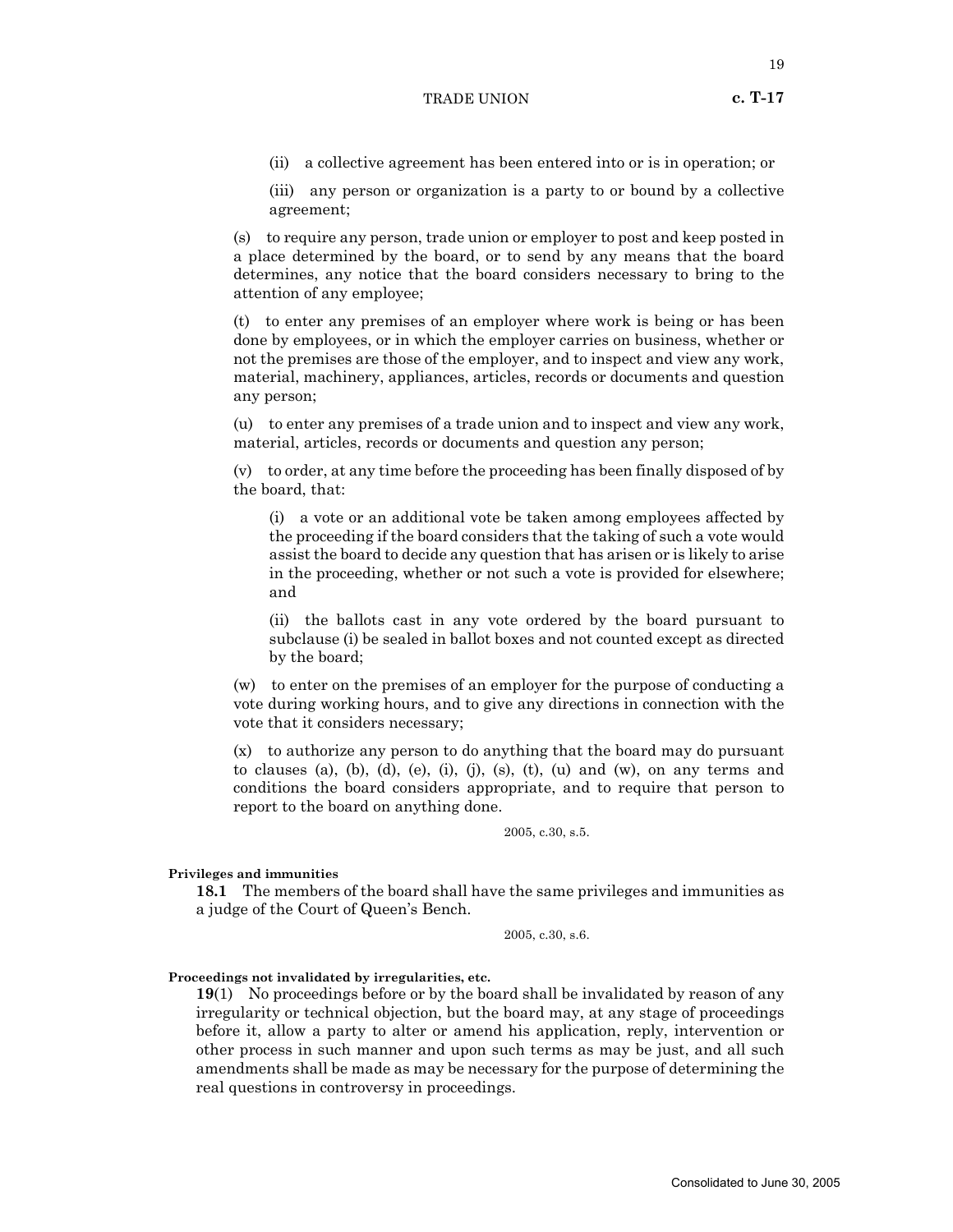(2) The board may at any time and on such terms as the board may think just, amend any defect or error in any proceedings, and all necessary amendments shall be made for the purpose of determining the real question or issue raised by or depending on the proceedings.

(3) For greater certainty but without limiting the generality of subsections (1) and (2), in any proceedings before it, the board may, upon such terms as it deems just, order that the proceedings be amended:

(a) by adding as a party to the proceedings any person or trade union that is not, but in the opinion of the board ought to be, a party to the proceedings;

(b) by striking out the name of a person or trade union improperly made a party to the proceedings;

(c) by substituting the name of a person or trade union that in the opinion of the board ought to be a party to the proceedings for the name of a person or trade union improperly made a party to the proceedings;

(d) correcting the name of a person or trade union that is incorrectly set forth in the proceedings.

(4) The board may at any time correct any clerical error in any order or decision made by the board or any officer or agent of the board.

1972, c.137, s.19.

#### **Notices, how given**

**20** A notice given for any of the purposes of this Act may be given by prepaid registered mail addressed to the last known address of the addressee's residence or place of business.

1972, c.137, s.20.

**No appeal from order or decision of board**

**21** There is no appeal from an order or decision of the board under this Act, the board may determine any question of fact necessary to its jurisdiction, and its proceedings, orders and decisions shall not be reviewable by any court of law or by any *certiorari,* mandamus, prohibition, injunction or other proceeding whatever.

1972, c.137, s.21.

# **Boards of conciliation**

**22**(1) The minister may establish a board of conciliation to investigate, conciliate and report upon any dispute between an employer or employers and a trade union or trade unions, or, if no trade union has been determined under this Act as representing a majority of the employees concerned, between an employer and any of his employees affecting any terms or conditions of employment of any employees of the employer or affecting or relating to the relations between the employer and all or any of his employees or relating to the interpretation of any agreement or clause thereof between an employer and a trade union.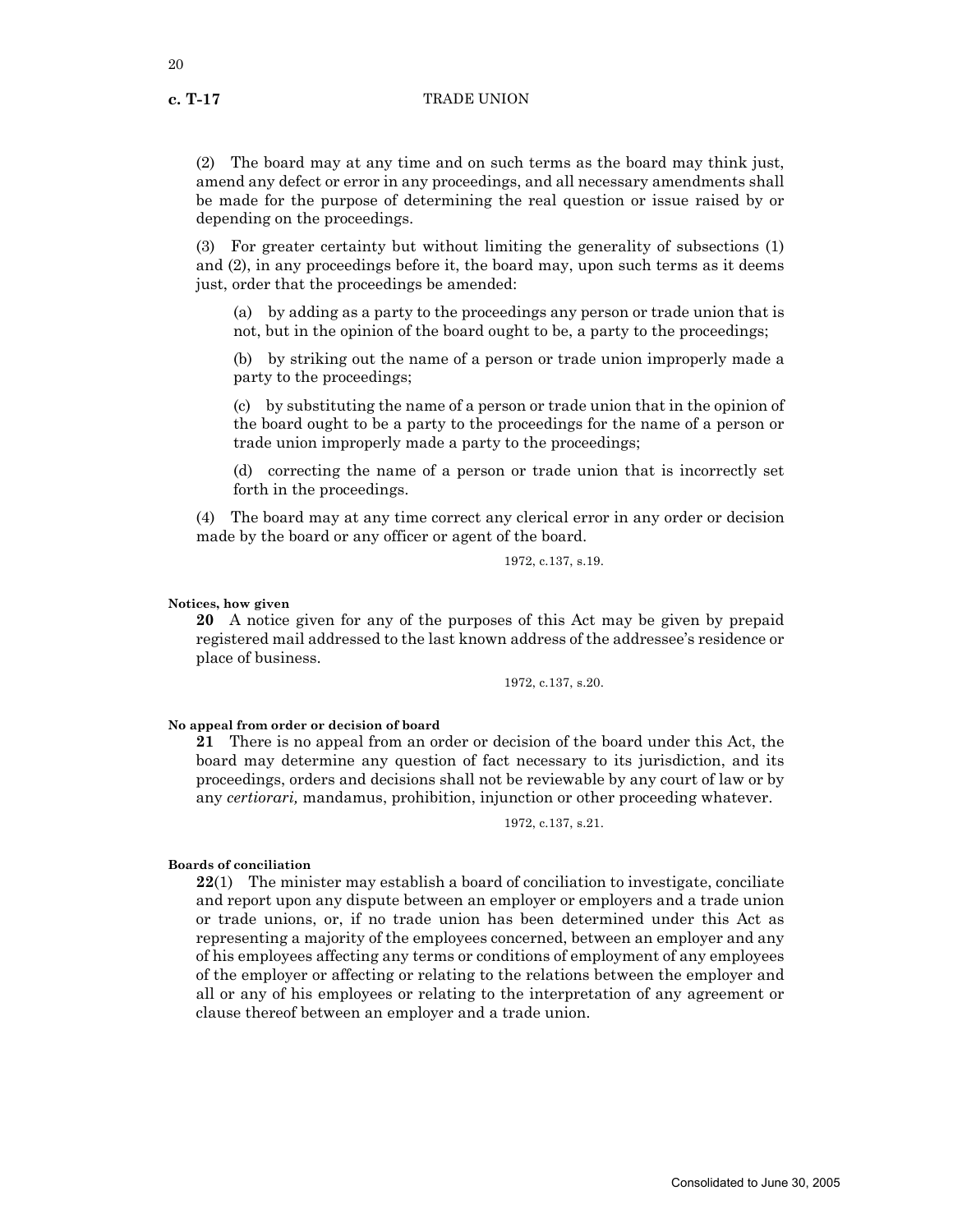1972, c.137, s.22; 1994, c.47, s.10.

**Regulations by minister respecting boards of conciliation**

**23** The minister may make such regulations as he thinks fit in regard to the establishment of boards of conciliation and the appointment of the members including the chairperson thereof by the nomination of the parties to the dispute or by himself and for the sittings, procedure and remuneration of such boards and publication of the reports of such boards with a view to the rapid disposition of any dispute.

1972, c.137, s.23; 1994, c.47, s.11.

#### **Special mediator**

**23.1**(1) On the request of either party to a labour-management dispute or on the minister's own initiative, the minister may:

(a) appoint a special mediator to investigate, mediate and report to the minister on any labour-management dispute; and

(b) establish any terms of reference that the minister considers necessary with respect to any of the following:

- (i) the appointment of the special mediator;
- (ii) the remuneration to be paid to the special mediator;
- (iii) the procedures to be followed by the special mediator;
- (iv) the publication of any reports submitted by the special mediator.
- (2) A special mediator appointed by the minister:

(a) has the powers of a commissioner pursuant to *The Public Inquiries Act*; and

(b) is not bound by the rules of evidence, but may receive and accept any evidence that the special mediator considers appropriate.

1994, c.47, s.12.

# **Provision of information**

**23.2** On the request of an employee, employer or trade union, a labour relations officer may provide information regarding the rights and responsibilities of employees, employers and trade unions pursuant to this Act.

1994, c.47, s.12.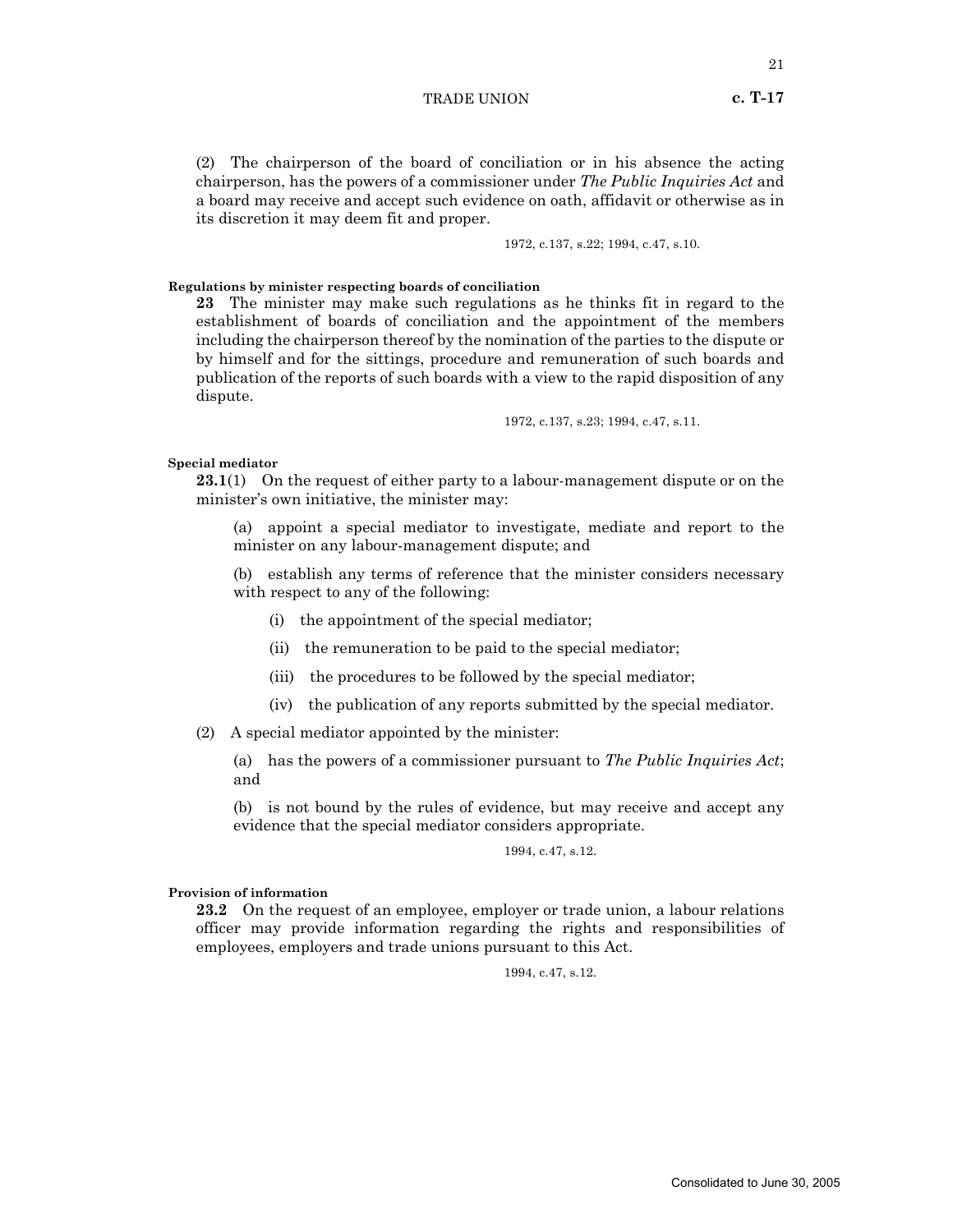# **Board to determine any dispute on request of parties**

**24** A trade union representing the majority of employees in a unit of employees may enter into an agreement with an employer to refer a dispute or disputes or a class of disputes to the board and the board shall hear and determine any dispute referred to it by either party pursuant to such agreement and the finding of the board shall be final and conclusive and shall in regard to all matters within the legislative jurisdiction of the Legislature of Saskatchewan be binding upon the parties and enforceable as an order the board made in accordance with this Act.

$$
1972,\,c.137,\,s.24.
$$

# **Powers of arbitration board, binding effect of findings of, etc.**

**25**(1) All differences between the parties to a collective bargaining agreement or persons bound by the collective bargaining agreement or on whose behalf the collective bargaining agreement was entered into respecting its meaning, application or alleged violation, including a question as to whether a matter is arbitrable, are to be settled by arbitration after exhausting any grievance procedure established by the collective bargaining agreement.

(1.1) Subsections (1.2) to (4) apply to all arbitrations pursuant to this Act or any collective bargaining agreement.

(1.2) The finding of an arbitrator or an arbitration board is:

(a) final and conclusive;

(b) binding on the parties with respect to all matters within the legislative jurisdiction of the Government of Saskatchewan; and

(c) enforceable in the same manner as an order of the board made pursuant to this Act.

(2) An arbitrator or the chairperson of an arbitration board, as the case may be, may:

(a) summon and enforce the attendance of witnesses and compel them to give oral or written evidence on oath in the same manner as a court of record in civil cases;

(b) administer oaths;

(c) accept such oral or written evidence as the arbitrator or the arbitration board, as the case may be, in his or its discretion considers proper, whether admissible in a court of law or not;

(d) enter any premises where work is being done or has been done by the employees or in which the employer carries on business or where anything is taking place or has taken place concerning any of the differences submitted to him or it, and inspect and view any work, material, machinery, appliance or article therein, and interrogate any person respecting any such thing or any of such differences;

(e) authorize any person to do anything that the arbitrator or arbitration board may do under clause (d) and report to the arbitrator or the arbitration board thereon.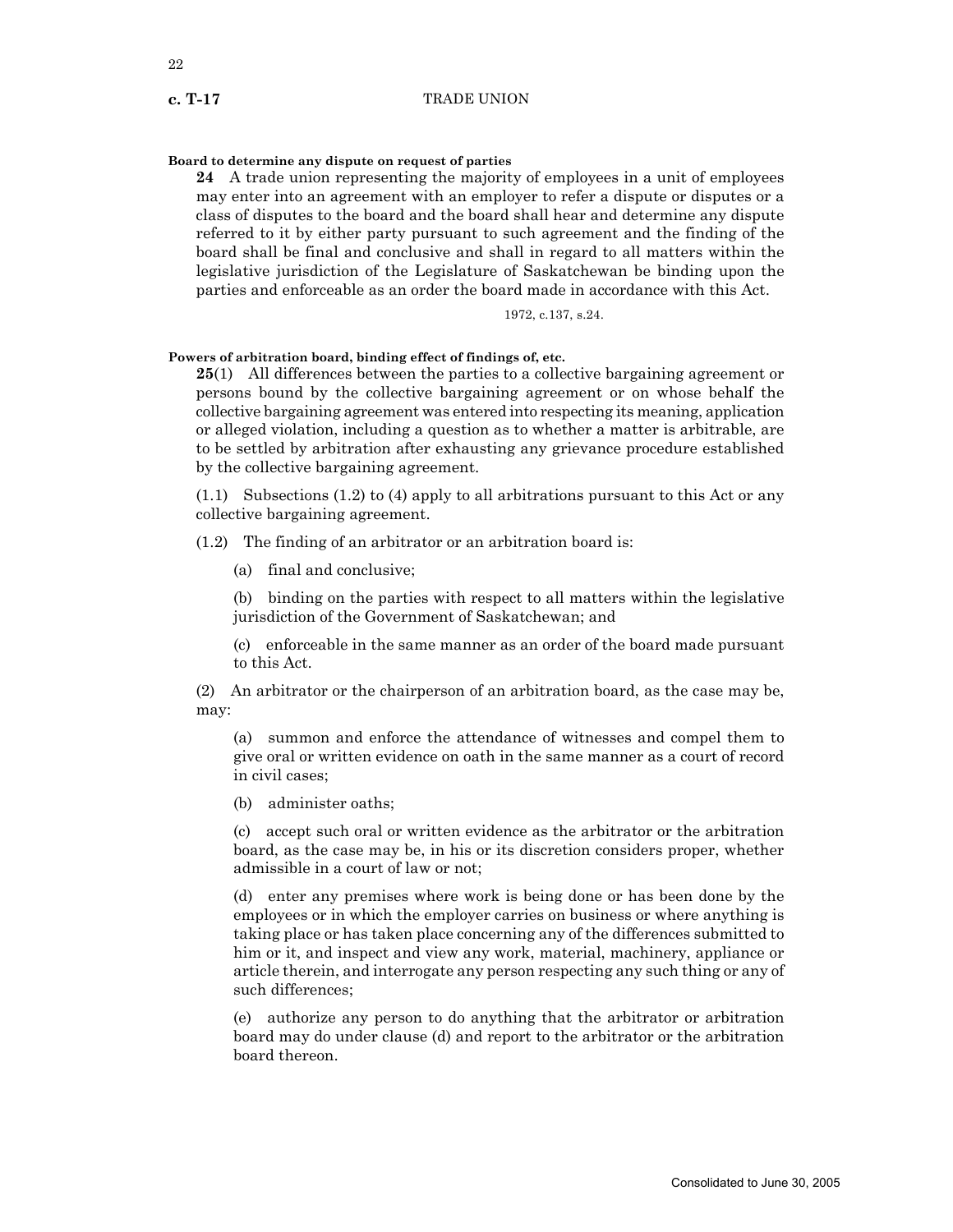(f) relieve, on terms that, in the arbitrator's opinion, are just and reasonable, against breaches of time limits set out in the collective bargaining agreement with respect to a grievance procedure or an arbitration procedure;

(g) dismiss or reject an application or grievance or refuse to settle a difference if, in the opinion of the arbitrator or the arbitration board, there has been unreasonable delay by the person bringing the application or grievance or requesting the settlement and the delay has operated to the prejudice or detriment of the other party; and

(h) encourage settlement of the dispute and, with the agreement of the parties, may use mediation, conciliation or other procedures to encourage settlement at any time during the arbitration.

(3) Where an arbitrator or arbitration board determines that an employee has been discharged or otherwise disciplined by an employer and the collective agreement governing in whole or in part the employment of the employee by the employer does not contain a specific penalty for the infraction that is the subjectmatter of the arbitration, the arbitrator or arbitration board may substitute such other penalty for the discharge or discipline as to the arbitrator or arbitration board seems just and reasonable in the circumstances.

(3.1) An arbitrator shall give a decision within 30 days after the conclusion of the hearing of the matter submitted to arbitration.

(3.2) An arbitration board shall give a decision within 60 days after the conclusion of the hearing of the matter submitted to arbitration.

(3.3) The time for giving a decision pursuant to subsection (3.1) or (3.2) may be extended with the consent of the parties to the arbitration.

(3.4) If an arbitrator or arbitration board gives an oral decision:

- (a) subsections (3.1) and (3.2) do not apply; and
- (b) on the request of either party, the arbitrator or arbitration board shall give written reasons for the decision within a reasonable time.

 $(3.5)$  Subject to subsections  $(3.6)$ ,  $26.1(11)$  and  $26.1(12)$ , each of the parties to an arbitration shall pay an equal share of the remuneration and expenses of an arbitrator appointed pursuant to this Act.

(3.6) If an arbitrator or arbitration board does not give a decision within the time required pursuant to subsection (3.1) or (3.2) or an extension of time consented to pursuant to subsection (3.3), the parties to the arbitration are no longer responsible for payment of the remuneration and expenses of the arbitrator or arbitration board.

(4) *The Arbitration Act, 1992* does not apply to any arbitration under this Act.

1972, c.137, s.25; 1992, c.A-24.1, s.61; 1994, c.47, s.13.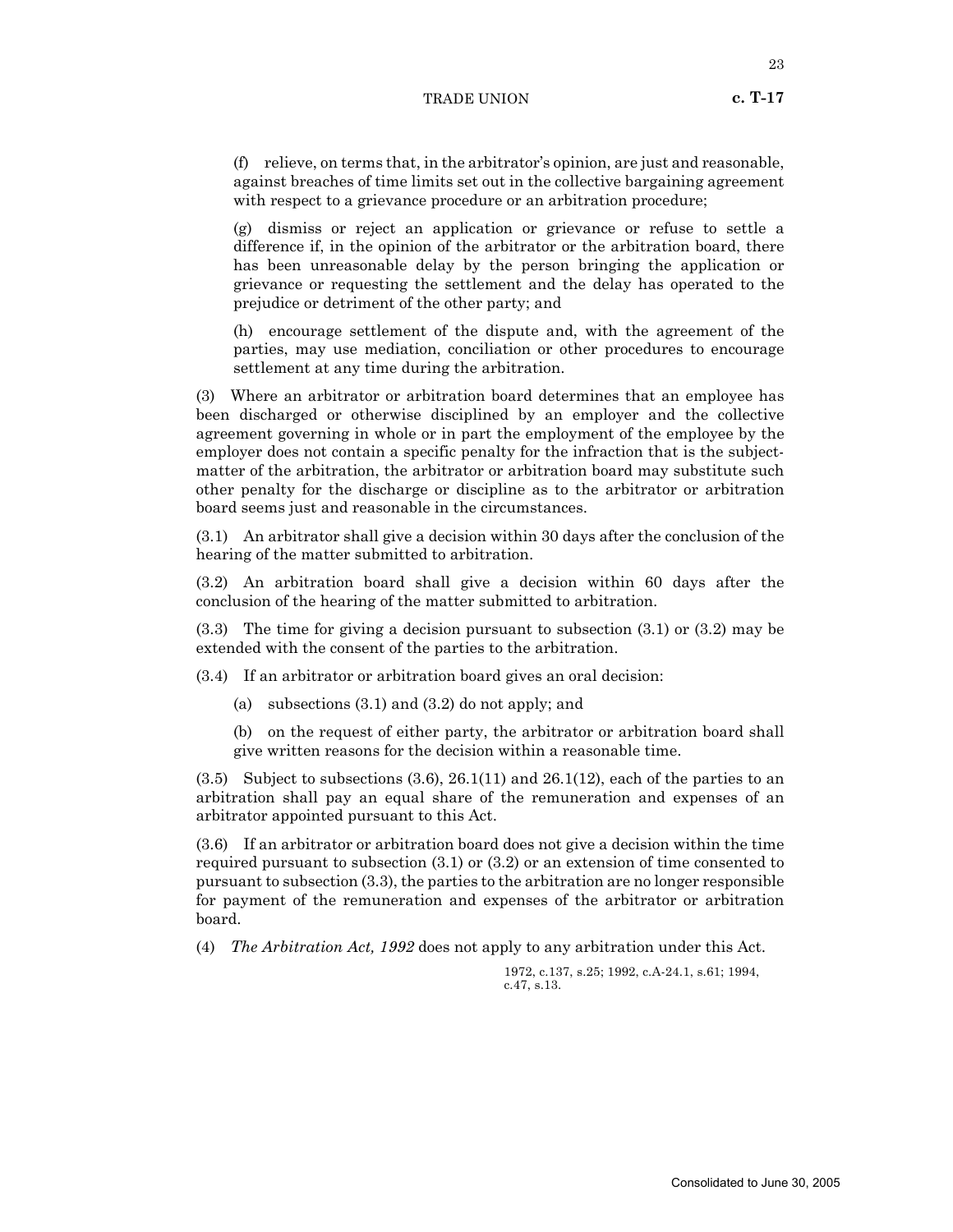# **Fair representation**

**25.1** Every employee has the right to be fairly represented in grievance or rights arbitration proceedings under a collective bargaining agreement by the trade union certified to represent his bargaining unit in a manner that is not arbitrary, discriminatory or in bad faith.

1983, c.81, s.8.

# **Application of arbitration procedure of Act in certain cases**

**26**(1) Subject to section 26.1, the procedure set out in this section applies where a collective bargaining agreement:

(a) does not provide for final settlement of differences respecting its meaning, application or alleged violation, including a question as to whether a matter is arbitrable, by arbitration; or

(b) provides for final settlement of differences respecting its meaning, application or alleged violation, including a question as to whether a matter is arbitrable, by arbitration but does not provide for an arbitration procedure.

(2) Where a difference arises between the parties to a collective bargaining agreement mentioned in subsection (1) respecting its meaning, application or alleged violation, including a question as to whether a matter is arbitrable, a party to the collective bargaining agreement, after exhausting any grievance procedure established by the collective bargaining agreement, may notify the other party in writing that it intends to submit the difference to arbitration.

(3) The notice mentioned in subsection (2) must contain the name of the person, or a list of names of persons, that the party who gives the notice is willing to accept as a single arbitrator.

(4) Within seven days of receiving a notice mentioned in subsection (2), the party who receives the notice shall:

(a) notify the party who gives the notice that it accepts the name of an arbitrator set out in the notice, and the difference shall proceed to arbitration; or

(b) if it does not accept the name of an arbitrator set out in the notice, notify the party who gives the notice of that fact and send that party a list of persons that it is willing to accept as the arbitrator.

(4.1) If the parties cannot agree on an arbitrator within a further period of seven days, either party may ask the minister to appoint an arbitrator.

- (5) A person who:
	- (a) has a pecuniary interest in a matter before the arbitrator; or

(b) is acting or has, within a period of one year prior to the date on which notice of intention to submit the matter to arbitration is given, acted as solicitor, counsel or agent of any of the parties to the arbitration;

is not eligible for appointment as an arbitrator and shall not act as an arbitrator.

- (6) **Repealed.** 1994, c.47, s.14.
- (7) **Repealed.** 1994, c.47, s.14.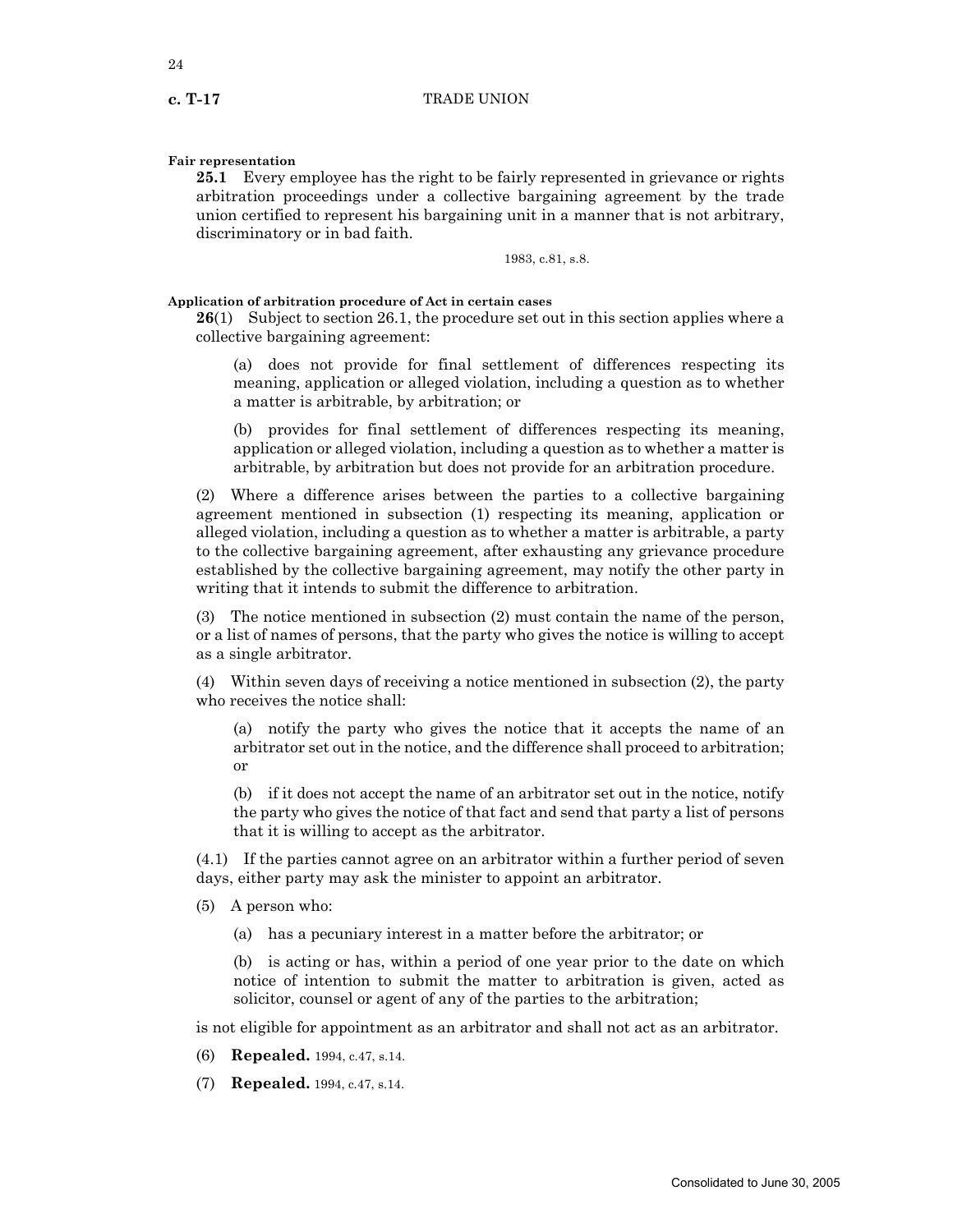- (8) The arbitrator shall:
	- (a) hear:
		- (i) evidence adduced relating to the difference; and
		- (ii) argument by the parties or their counsel; and
	- (b) make a decision on the matter or matters in dispute.

(9) The decision of the arbitrator is binding on the parties and on any person on whose behalf the collective bargaining agreement was made.

- (10) **Repealed.** 1994, c.47, s.14.
- (11) **Repealed.** 1994, c.47, s.14.

1972, c.137, s.26; 1983, c.66, s.22; 1994, c.47, s.14.

# **Arbitration by arbitration board**

**26.1**(1) Either party to a collective bargaining agreement mentioned in subsection 26(1) may elect to have a difference between the parties respecting its meaning, application or alleged violation, including a question as to whether a matter is arbitrable, determined by an arbitration board in accordance with this section instead of by a single arbitrator by giving notice to the other party of that election.

(2) Where a difference arises between the parties to a collective bargaining agreement mentioned in subsection 26(1) respecting its meaning, application or alleged violation, including a question as to whether a matter is arbitrable, a party to the agreement, after exhausting any grievance procedure established by the agreement, may notify the other party in writing that it intends to submit the difference to arbitration.

(3) The notice mentioned in subsection (2) shall contain the name of the person appointed to the arbitration board by the party giving the notice.

(4) Within five days after receiving the notice, the party to whom notice is given shall:

- (a) name the person whom it appoints to the arbitration board; and
- (b) furnish the name of its appointee to the party who gave the notice.

(5) A person is not eligible for appointment as a member of the arbitration board, and shall not act as a member of the arbitration board, if the person:

(a) has a pecuniary interest in a matter before the arbitration board; or

(b) is acting or, within a period of one year prior to the day on which notice of intention to submit the matter to arbitration is given, has acted as solicitor, counsel or agent of any of the parties to the arbitration.

(6) The two appointees named by the parties to the agreement shall, within 10 days after the appointment of the second of them, appoint a third member of the arbitration board who shall be the chairperson of the arbitration board.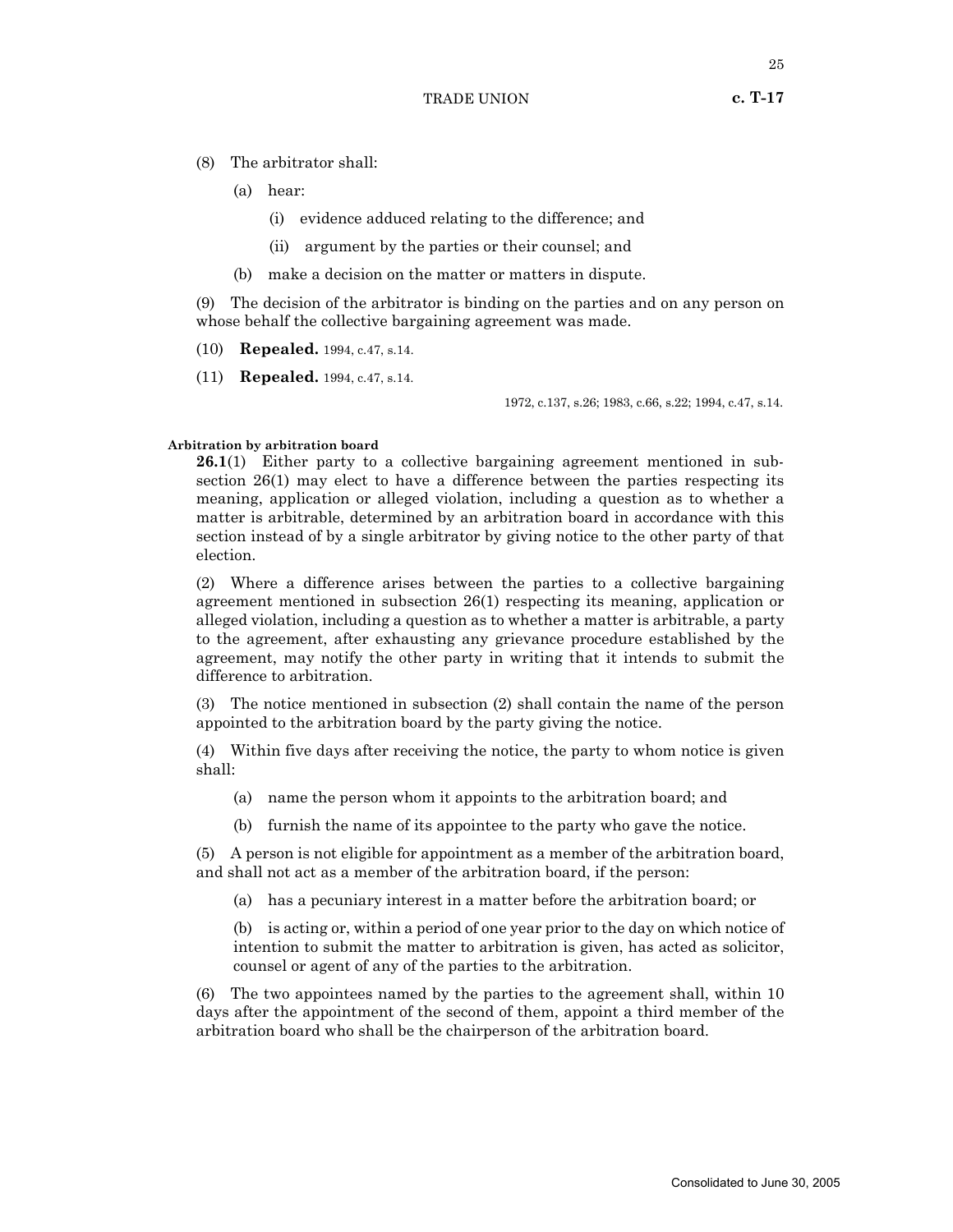(7) Where the party receiving the notice fails to appoint a member of the arbitration board, the chairperson of the Labour Relations Board, on the request of a party to the agreement, shall appoint a member on behalf of the party failing to make an appointment.

(8) Where the two appointees of the parties, including members appointed pursuant to subsection (7), fail to agree on the appointment of a third member of the arbitration board within the time specified in subsection (6), the chairperson of the Labour Relations Board, on the request of a party to the agreement, shall appoint the third member, and the member so appointed shall be the chairperson of the arbitration board.

(9) The arbitration board shall:

- (a) hear:
	- (i) evidence adduced relating to the difference; and
	- (ii) argument by the parties or their counsel; and
- (b) make a decision on the matter or matters in dispute.

(10) The decision of the majority of the members of an arbitration board or, where there is no majority decision, the decision of the chairperson of the arbitration board shall be the decision of the arbitration board.

(11) Where the chairperson of the Labour Relations Board appoints a member of an arbitration board pursuant to subsection (7), the party who failed to make the appointment shall pay the remuneration and expenses of the person so appointed.

(12) Each of the parties shall pay an equal share of the remuneration and expenses of a person appointed pursuant to subsection (6) or (8) as the third member of an arbitration board.

1994, c.47, s.15.

**Arbitration re termination or suspension**

**26.2**(1) Whether there is just cause for the termination or suspension of an employee may be determined by arbitration where:

(a) no collective bargaining agreement is in force;

(b) the board has determined that a trade union represents a majority of employees in the appropriate unit;

(c) the employee is terminated or suspended for a cause other than shortage of work; and

(d) the termination or suspension is not, and has not been, the subject of an application to the board pursuant to clause  $11(1)(e)$ .

(2) Where an arbitration is conducted pursuant to subsection (1), it is to be conducted in accordance with section 26 or 26.3.

(3) The arbitrator shall determine any dispute respecting the application of this section.

1994, c.47, s.15.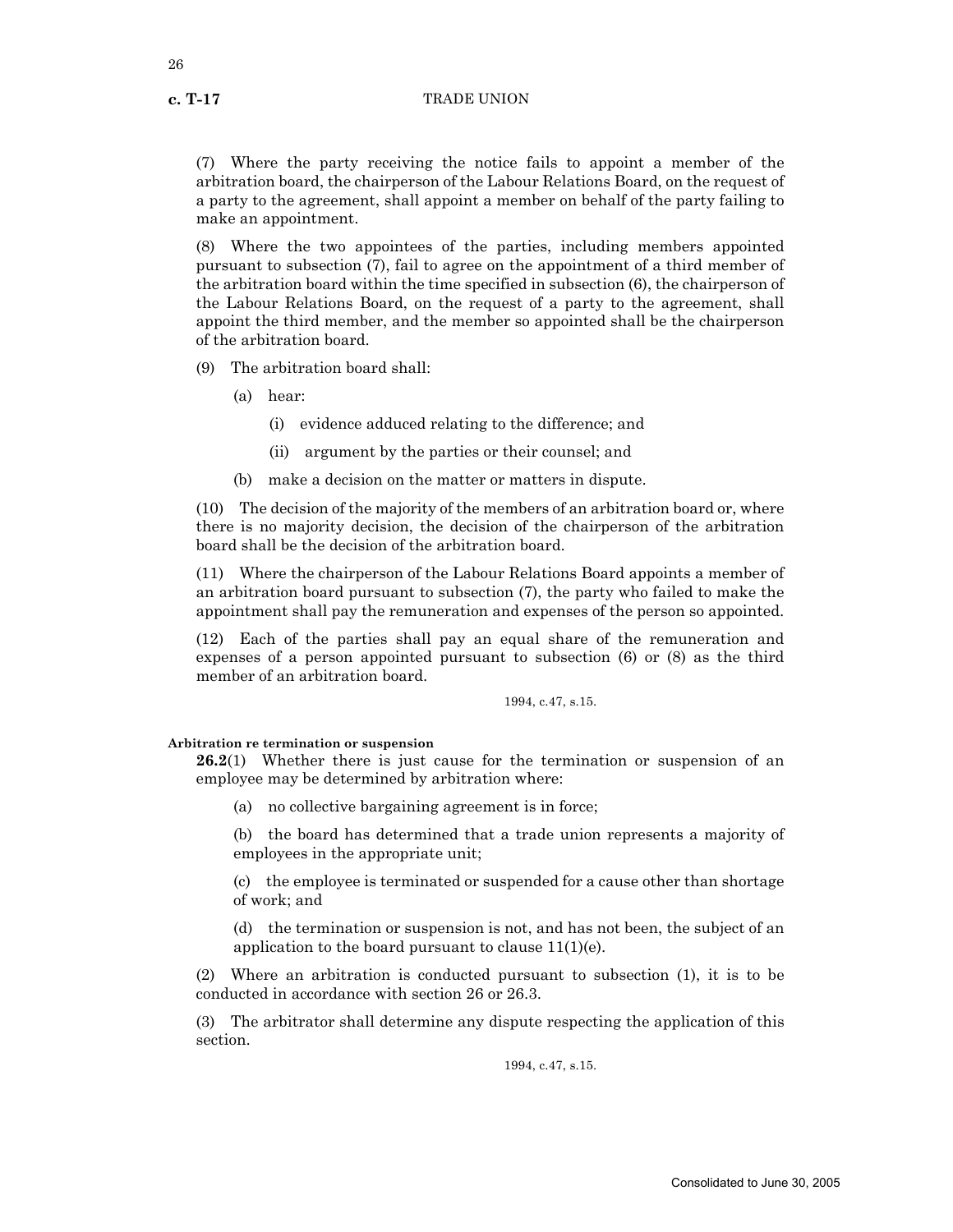# **Expedited arbitration**

**26.3**(1) The parties to a collective bargaining agreement may, at any time after exhausting any grievance procedure established by the collective bargaining agreement, agree to refer a difference between the parties respecting its meaning, application or alleged violation, including a question as to whether a matter is arbitrable, to the minister for resolution by expedited arbitration.

(2) No difference may be referred to the minister pursuant to this section if:

(a) the difference has been referred to arbitration pursuant to the collective bargaining agreement by either party; or

(b) the time, if any, stipulated in or permitted by the collective bargaining agreement for referring the difference to arbitration has expired.

(3) If a difference is referred to the minister pursuant to this section, the minister:

(a) shall appoint an arbitrator to hear and determine the matter arising out of the difference;

(b) shall fix the day, not later than 28 days after the day on which the difference is referred to the minister, on which the hearing by the arbitrator will commence; and

(c) if one party so requests and the other party agrees, may appoint a grievance mediator to assist the parties in settling the grievance before the hearing.

(4) If a grievance mediator is appointed pursuant to subsection (3), the grievance mediator shall, within 10 days after the appointment or within any further time that the minister may allow:

- (a) inquire into the difference;
- (b) endeavour to assist the parties in settling the difference; and

(c) report to the minister on the results of the inquiry and the success of the settlement effort.

(5) If a grievance mediator is not appointed pursuant to subsection (3), or if the parties are unable to settle the difference with the assistance of a grievance mediator appointed pursuant to subsection (3), the arbitrator appointed pursuant to subsection (3) shall:

(a) proceed to hear and determine the matter arising out of the difference; and

(b) subject to subsection (6), issue a decision within 21 days after the conclusion of the hearing.

(6) If jointly requested to do so by the parties to the difference, the arbitrator shall, if possible, issue an oral decision within one day after the conclusion of the hearing and shall issue written reasons within 21 days after the conclusion of the hearing.

(7) In addition to the powers conferred on arbitrators by this Act, an arbitrator appointed pursuant to subsection (3) has all the powers and jurisdiction conferred by the collective bargaining agreement between the parties to the difference.

1994, c.47, s.15.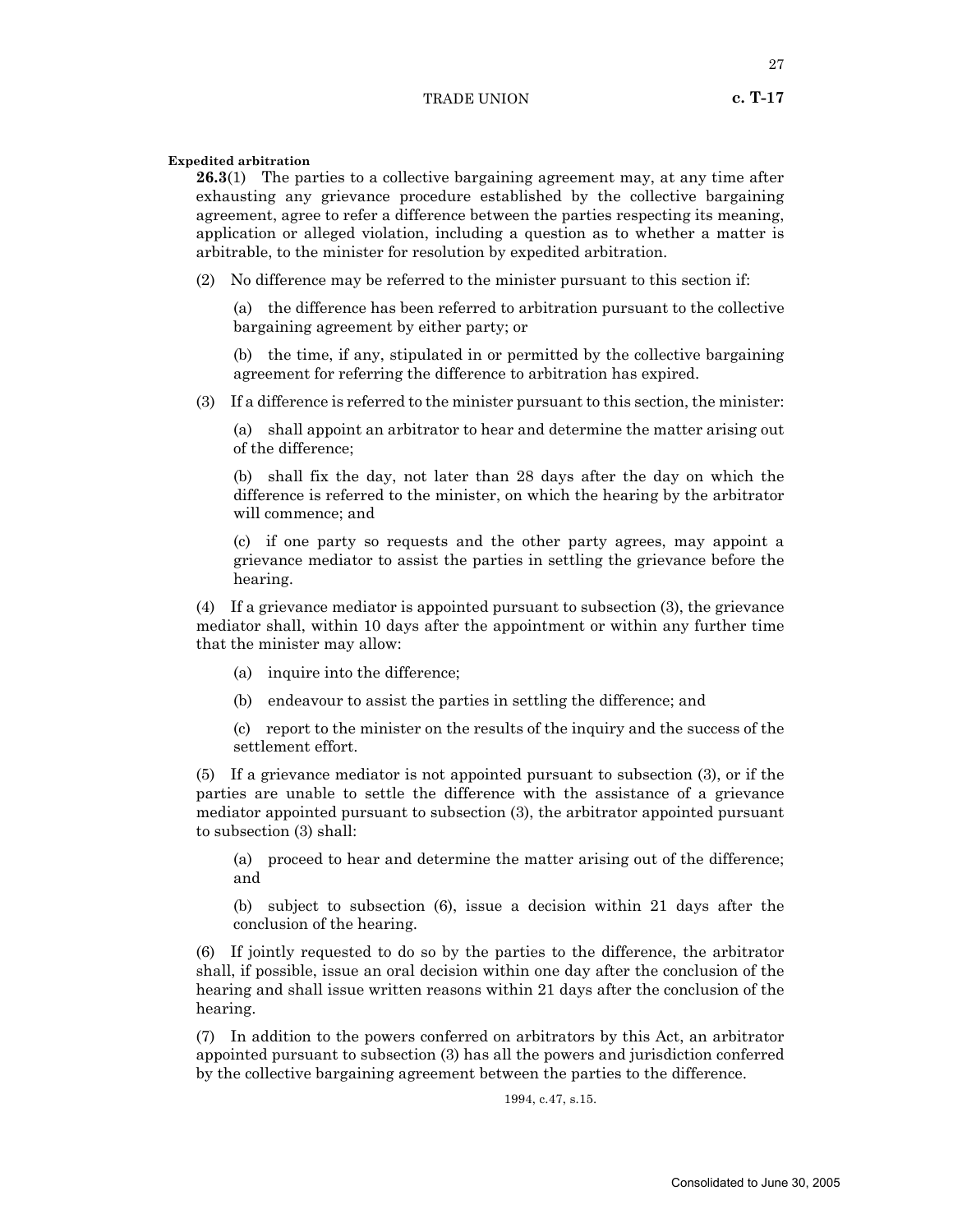28

# **Grievance mediation**

**26.4**(1) Notwithstanding sections 25 and 26 and any provision in a collective bargaining agreement, the parties to the collective bargaining agreement may, at any time after exhausting any grievance procedure established by the collective bargaining agreement, agree to refer one or more grievances pursuant to the collective bargaining agreement to a grievance mediator for the purpose of resolving the grievances in an expeditious and informal manner.

(2) The parties shall not refer a grievance to a grievance mediator unless they have agreed on the nature of any issues in dispute.

(3) On a joint request by the parties, the minister shall appoint a grievance mediator.

(4) A grievance mediator appointed by the minister shall begin proceedings within 10 days after being appointed or on any day that the parties jointly request.

(5) Where the parties jointly request the appointment of a grievance mediator pursuant to this section, any provisions of the collective bargaining agreement that impose a limitation of time with respect to the reference of a grievance to arbitration are deemed to be inoperative.

(6) The grievance mediator shall endeavour to assist the parties to settle the grievance by mediation.

(7) If the parties are unable to settle the grievance by mediation, the grievance mediator shall endeavour to assist the parties to agree on the material facts in dispute, and then the parties may determine the grievance in accordance with the arbitration provisions in the collective bargaining agreement, in accordance with sections 25, 26 or 26.1 or by expedited arbitration.

#### 1994, c.47, s.15.

# **First collective bargaining agreements**

**26.5**(1) If the board has made an order pursuant to clause 5(b), the trade union and the employer, or their authorized representatives, must meet and commence bargaining collectively within 20 days after the order is made, unless the parties agree otherwise.

(1.1) Either party may apply to the board for assistance in the conclusion of a first collective bargaining agreement, and the board may provide assistance pursuant to subsection (6), if:

(a) the board has made an order pursuant to clause  $5(a)$ , (b) or (c);

(b) the trade union and the employer have bargained collectively and have failed to conclude a first collective bargaining agreement; and

(c) one or more of the following circumstances exists:

(i) the trade union has taken a strike vote and the majority of those employees who voted have voted for a strike;

(ii) the employer has commenced a lock-out;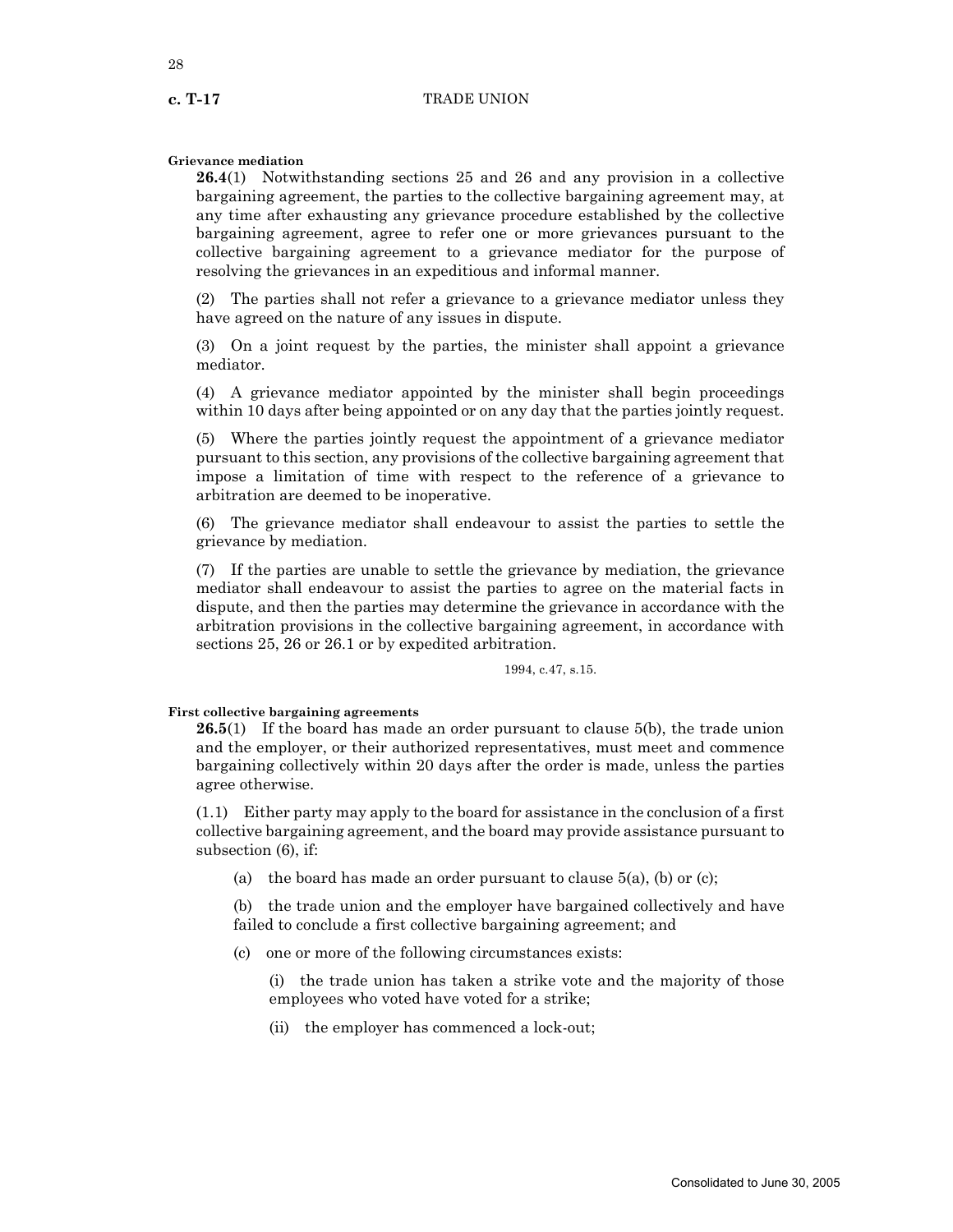29

(iii) the board has made a determination pursuant to clause  $11(1)(c)$ or  $(2)(c)$  and, in the opinion of the board, it is appropriate to assist the parties in the conclusion of a first collective bargaining agreement pursuant to subsection (6);

(iv) 90 days or more have passed since the board made an order pursuant to clause 5(b).

(2) If an application is made pursuant to subsection (1.1), an employee shall not strike or continue to strike, and the employer shall not lock out or continue to lock out the employees.

(3) An application pursuant to subsection (1.1) must include a list of the disputed issues and a statement of the position of the applicant on those issues, including the applicant's last offer on those issues.

(4) All materials filed with the board in support of an application pursuant to subsection (1.1) must be served on the other party within 24 hours after filing the application with the board.

(5) Within 14 days after receiving the information mentioned in subsection (4), the other party must:

(a) file with the board a list of the issues in dispute and a statement of the position of that party on those issues, including that party's last offer on those issues; and

- (b) serve on the applicant a copy of the list and statement.
- (6) On receipt of an application pursuant to subsection  $(1.1)$ :

(a) the board may require the parties to submit the matter to conciliation if they have not already done so; and

(b) if the parties have submitted the matter to conciliation or 120 days have elapsed since the appointment of a conciliator, the board may do any of the following:

(i) conclude, within 45 days after undertaking to do so, any term or terms of a first collective bargaining agreement between the parties;

(ii) order arbitration by a single arbitrator to conclude, within 45 days after the date of the order, any term or terms of the first collective bargaining agreement.

(7) Before concluding any term or terms of a first collective bargaining agreement, the board or a single arbitrator may hear:

(a) evidence adduced relating to the parties' positions on disputed issues; and

(b) argument by the parties or their counsel.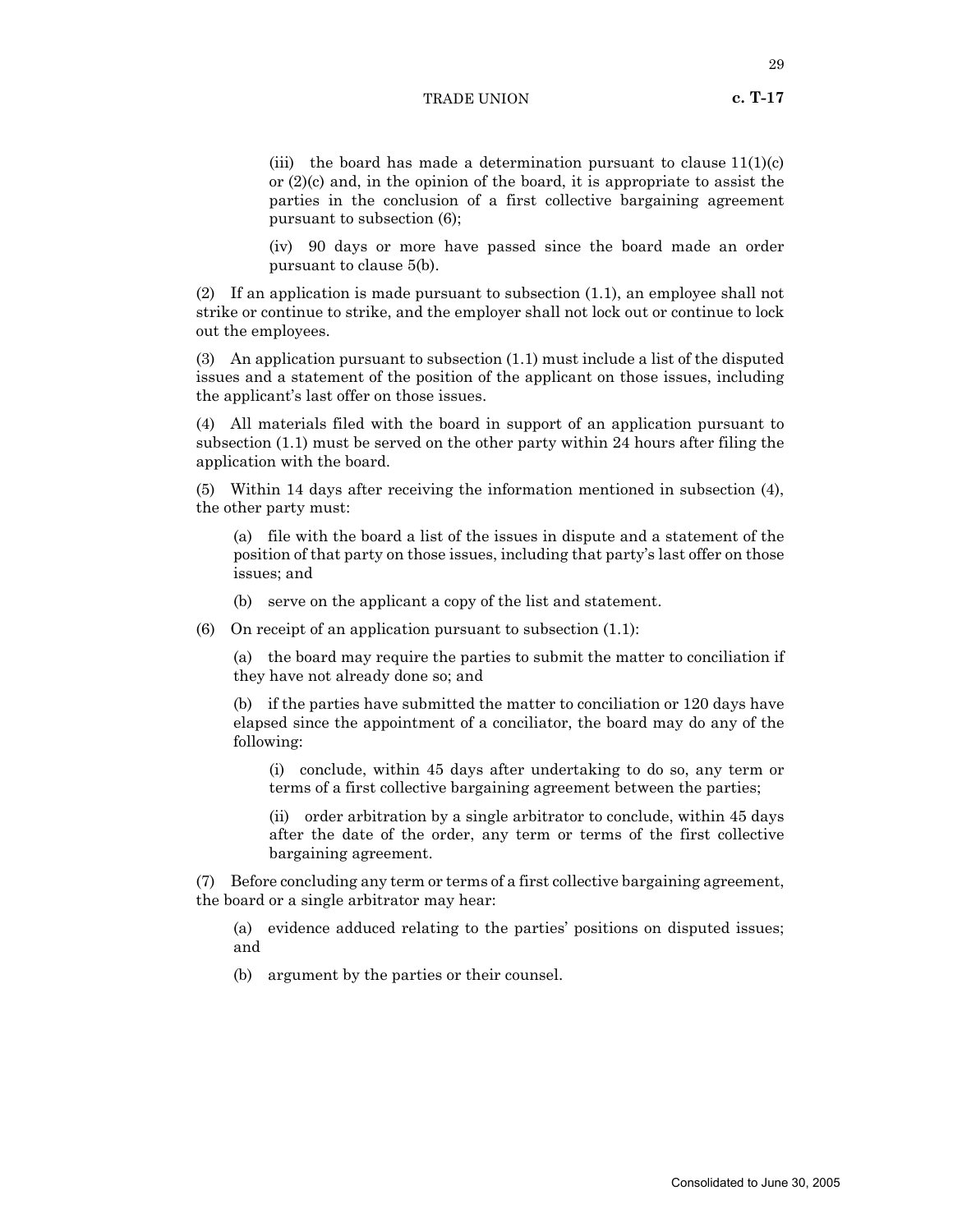(8) Notwithstanding section 33 but subject to subsections (9) and (10), the expiry date of a collective bargaining agreement concluded pursuant to this section is deemed to be two years from its effective date or any other date that the parties agree on.

(9) Notwithstanding section 33 not less than 30 days or more than 60 days before the expiry date of a collective bargaining agreement concluded pursuant to this section, either party may give notice in writing to terminate the agreement or to negotiate a revision of the agreement.

(10) Where a notice is given pursuant to subsection (9), the parties shall immediately bargain collectively with a view to the renewal or revision of the agreement or the conclusion of a new agreement.

1994, c.47, s.15; 2005, c.30, s.7.

**List of arbitrators**

**26.6**(1) The Lieutenant Governor in Council, on the recommendation of the minister after consultation with labour organizations and employer associations, shall establish a list of arbitrators who are designated to conduct arbitrations pursuant to this Act or a collective bargaining agreement.

(2) n.y.p.

1994, c.47, s.15.

(2) Where the minister or the board is required to appoint an arbitrator pursuant to this Act or a collective bargaining agreement, that appointment must be made from the list established pursuant to subsection (1).

1994, c.47, s.15, n.y.p.

## **Trade union not deemed unlawful**

**27** A trade union and the acts thereof shall not be deemed to be unlawful by reason only that one or more of its objects are in restraint of trade.

1972, c.137, s.27.

# **Acts done by two or more members**

**28** An act done by two or more members of a trade union, if done in contemplation or furtherance of a trade dispute, shall not be actionable unless the act would be actionable if done without any agreement or combination.

1972. c.137, s.28.

**Capacity of union to sue, etc.**

**29** For the purposes of this Act, every trade union is deemed to be a person, and may sue or be sued and prosecute or be prosecuted under its own name.

1983, c.81, s.9.

**30 Repealed.** 1983, c.81, s.10.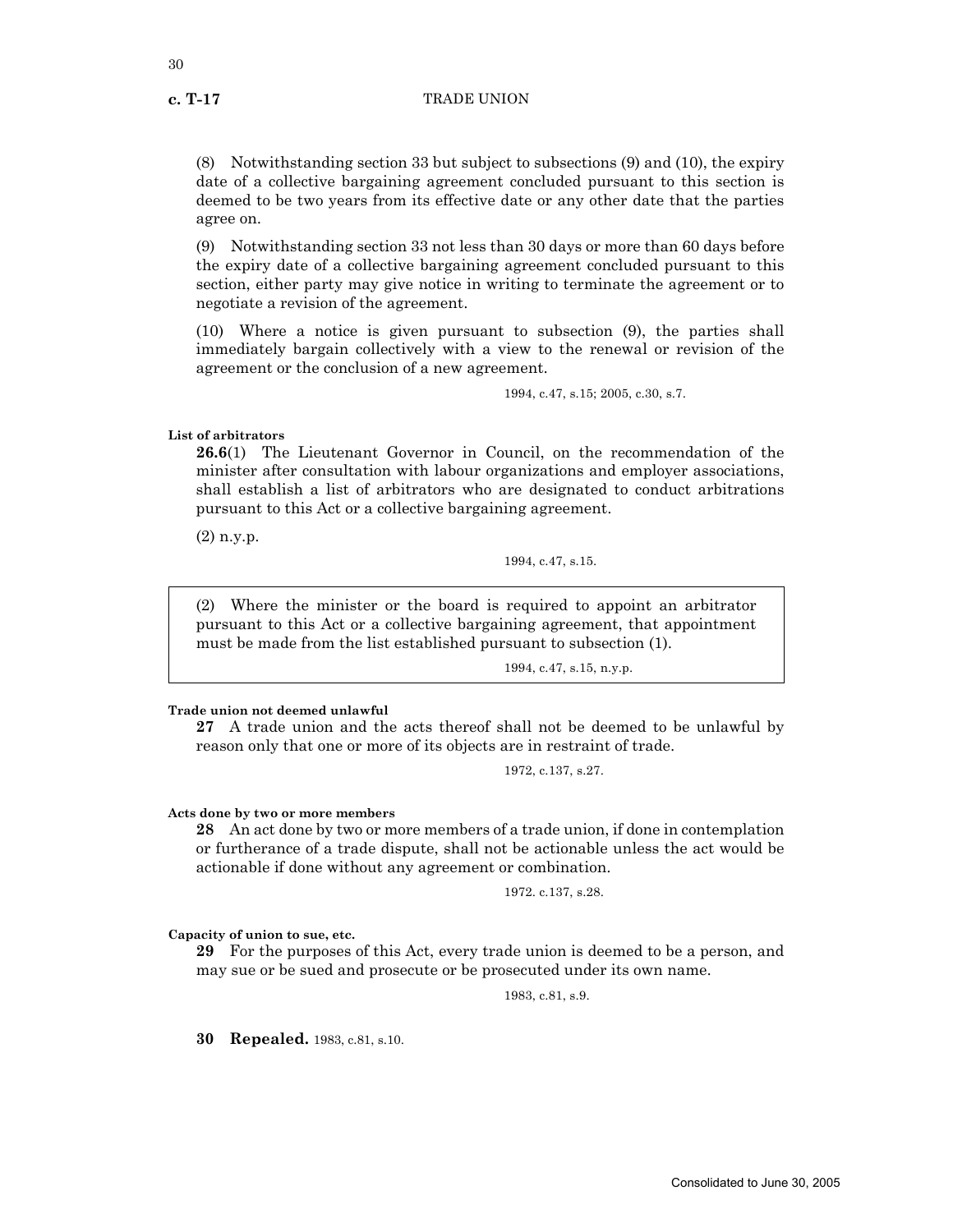### **Copies of collective bargaining agreements, amendments, to be filed with minister**

**31** Each of the parties to a collective bargaining agreement or any document altering, modifying or amending a collective bargaining agreement or any provision thereof or contained therein shall forthwith upon execution of the agreement or document file one copy thereof with the minister and the copies so filed shall be made available by the minister for inspection by any person.

1972, c.137, s.31.

#### **Employer to deduct trade union dues from wages**

**32**(1) Upon the request in writing of an employee, and upon request of a trade union representing the majority of employees in any bargaining unit of his employees, the employer shall deduct and pay in periodic payments out of the wages due to the employee, to the person designated by the trade union to receive the same, the union dues, assessments and initiation fees of the employee, and the employer shall furnish to that trade union the names of the employees who have given such authority.

(2) Failure to make payments and furnish information required by subsection (1) is an unfair labour practice.

$$
1972,\,c.137,\,s.32.
$$

**Period for which collective bargaining agreements are to remain in force**

**33**(1) Except as hereinafter provided, every collective bargaining agreement, whether heretofore or hereafter entered into, shall remain in force for the term of operation provided therein and thereafter from year to year.

- (2) Where a collective bargaining agreement:
	- (a) does not provide for its term of operation;
	- (b) provides for an unspecified term; or
	- (c) provides for a term of less than one year;

the agreement shall be deemed to provide for its operation for a term of one year from its effective date.

(3) Where a collective bargaining agreement hereafter entered into provides for a term of operation in excess of three years from its effective date, its expiry date for the purpose of subsection (4) shall be deemed to be three years from its effective date.

(4) Either party to a collective bargaining agreement may, not less than 30 days or more than 60 days before the expiry date of the agreement, give notice in writing to the other party to negotiate a revision of the agreement and where a notice is given the parties shall forthwith bargain collectively with a view to the renewal or revision of the agreement or the conclusion of a new agreement.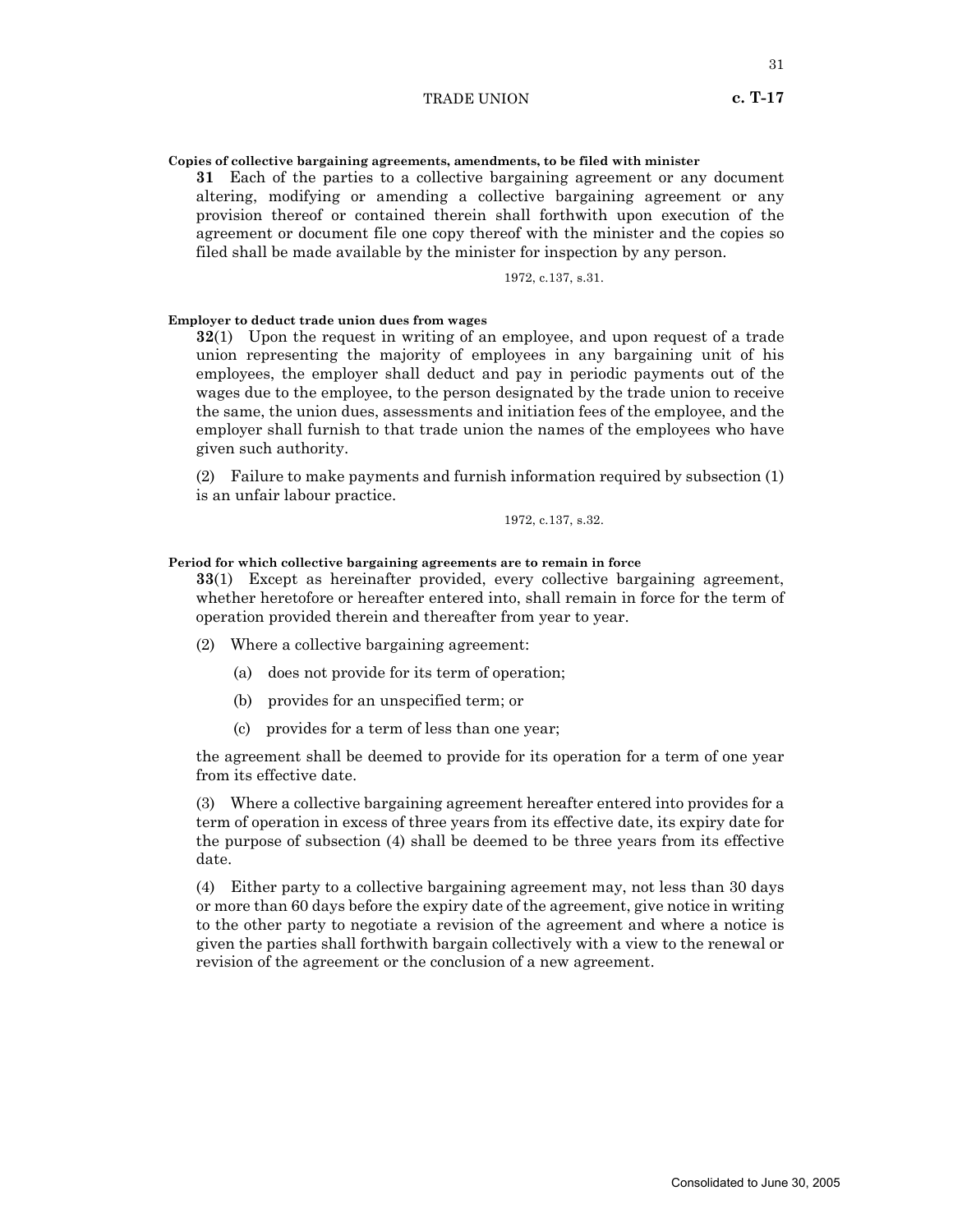(5) A trade union claiming to represent a majority of employees in the appropriate unit of employees or any part thereof to which a collective bargaining agreement applies may, not less than 30 days or more than 60 days before the anniversary date of the agreement, apply to the board for an order determining it to be the trade union representing a majority of employees in the appropriate unit of employees to which the agreement applies, or in any part thereof, and if the board makes such order the employer shall forthwith bargain collectively with that trade union and the former agreement shall be of no force or effect insofar as it applies to any unit of employees in which that trade union has been determined as representing a majority of the employees.

1972, c.137, s.33; 1983, c.81, s.11; 1994, c.47, s.16.

# **Rights of parties after expiry of collective bargaining agreement**

**34**(1) Notwithstanding anything contained in any collective bargaining agreement heretofore entered into or, except as otherwise specifically provided therein, hereafter entered into, where either party to such agreement gives or has given notice in writing pursuant to subsection 33(4) to negotiate a revision of the agreement, the employees in respect of whom the agreement applies and the employer of such employees may, after this section comes into force and after the expiry of the term of operation provided in the agreement, commence to strike or commence a lock-out, as the case may require.

(2) **Repealed.** 1994, c.47, s.17.

1976-77, c.89, s.1; 1994, c.47, s.17.

# **Power to vary expiry dates of collective bargaining agreements in certain cases**

**35** Notwithstanding section 33, where a trade union is, by its locals, councils or otherwise a party to two or more collective bargaining agreements affecting employees employed by the same employer in two or more plants or establishments and the expiry dates of the agreements are not the same, the board may, upon application of the trade union or the employer, and having due regard for the interests of all parties that might be affected, by order fix a date as the expiry date of all the agreements, and the date so fixed shall, notwithstanding anything in any of the agreements, be the expiry date of each of the agreements.

1972, c.137, s.34.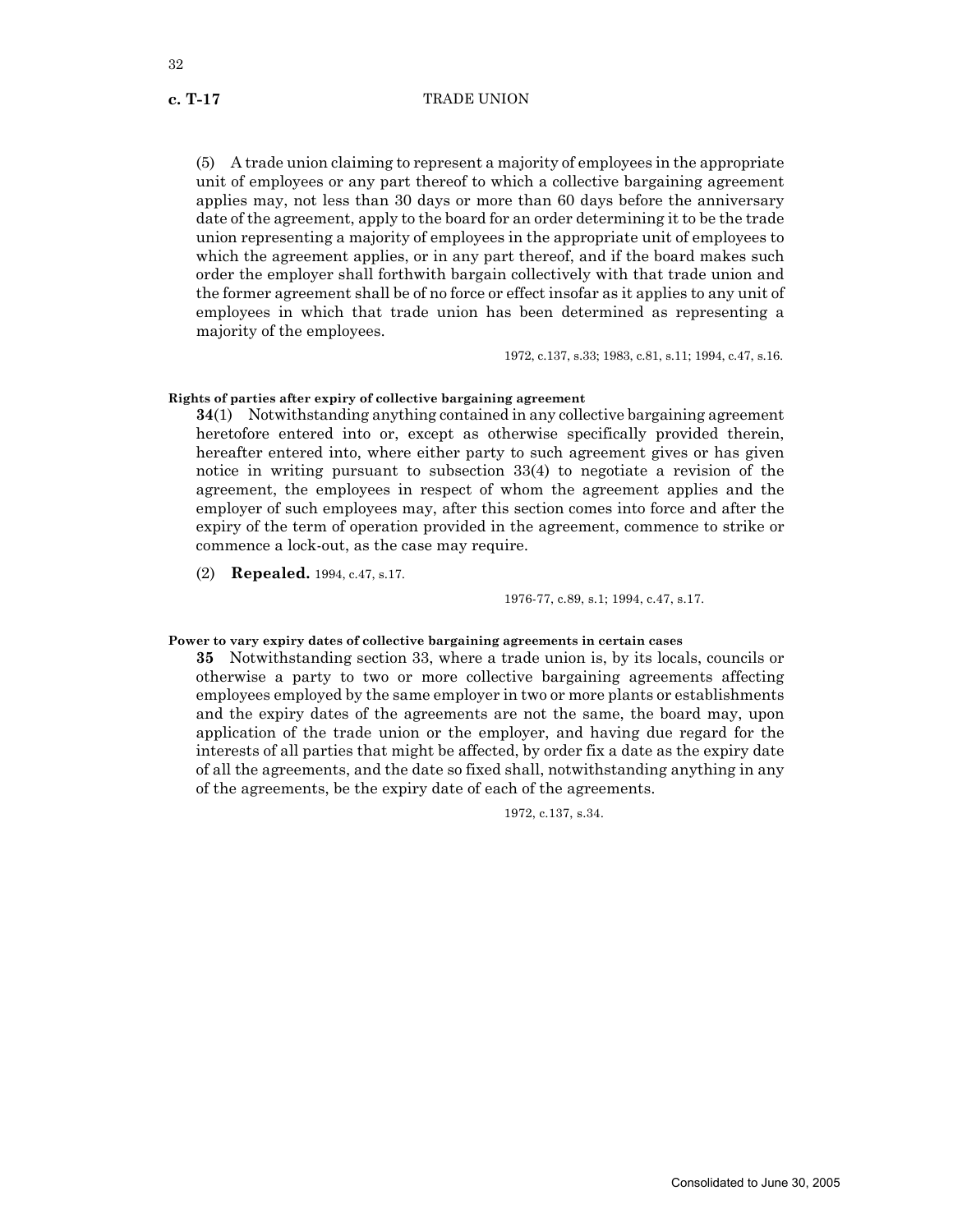**Union security**

**36**(1) Upon the request of a trade union representing a majority of employees in any appropriate unit, the following clause shall be included in any collective bargaining agreement entered into between that trade union and the employer concerned, and, whether or not any collective bargaining agreement is for the time being in force, the said clause shall be effective and its terms shall be carried out by that employer with respect to such employees on and after the date of the trade union's request until such time as the employer is no longer required by or pursuant to this Act to bargain collectively with that trade union:

Every employee who is now or hereafter becomes a member of the union shall maintain his membership in the union as a condition of his employment, and every new employee whose employment commences hereafter shall, within 30 days after the commencement in his employment, apply for and maintain membership in the union, and maintain membership in the union as a condition of his employment, provided that any employee in the appropriate bargaining unit who is not required to maintain his membership or apply for and maintain his membership in the union shall, as a condition of his employment, tender to the union the periodic dues uniformly required to be paid by the members of the union;

and the expression **"the union"** in the clause shall mean the trade union making such request.

(2) Failure on the part of any employer to carry out the provisions of subsection (1) shall be an unfair labour practice.

(3) Where membership in a trade union or labour organization is a condition of employment and:

(a) membership in the trade union is not available to an employee on the same terms and conditions generally applicable to other members; or

(b) an employee is denied membership in the trade union or his membership is terminated for reasons other than the failure of the employee to tender the periodic dues, assessment and initiation fees uniformly required to be paid by all other members of the trade union as a condition of acquiring or maintaining membership;

the employee, if he tenders payment of the periodic dues, assessments and initiation fees uniformly required as a condition of acquiring and maintaining membership:

(c) shall be deemed to maintain his membership in the trade union for purposes of this section; and

(d) shall not lose his membership in the trade union for purposes of this section for failure to pay any dues, assessments and initiation fees that are not uniformly required of all members or that in their application discriminate against any member or members.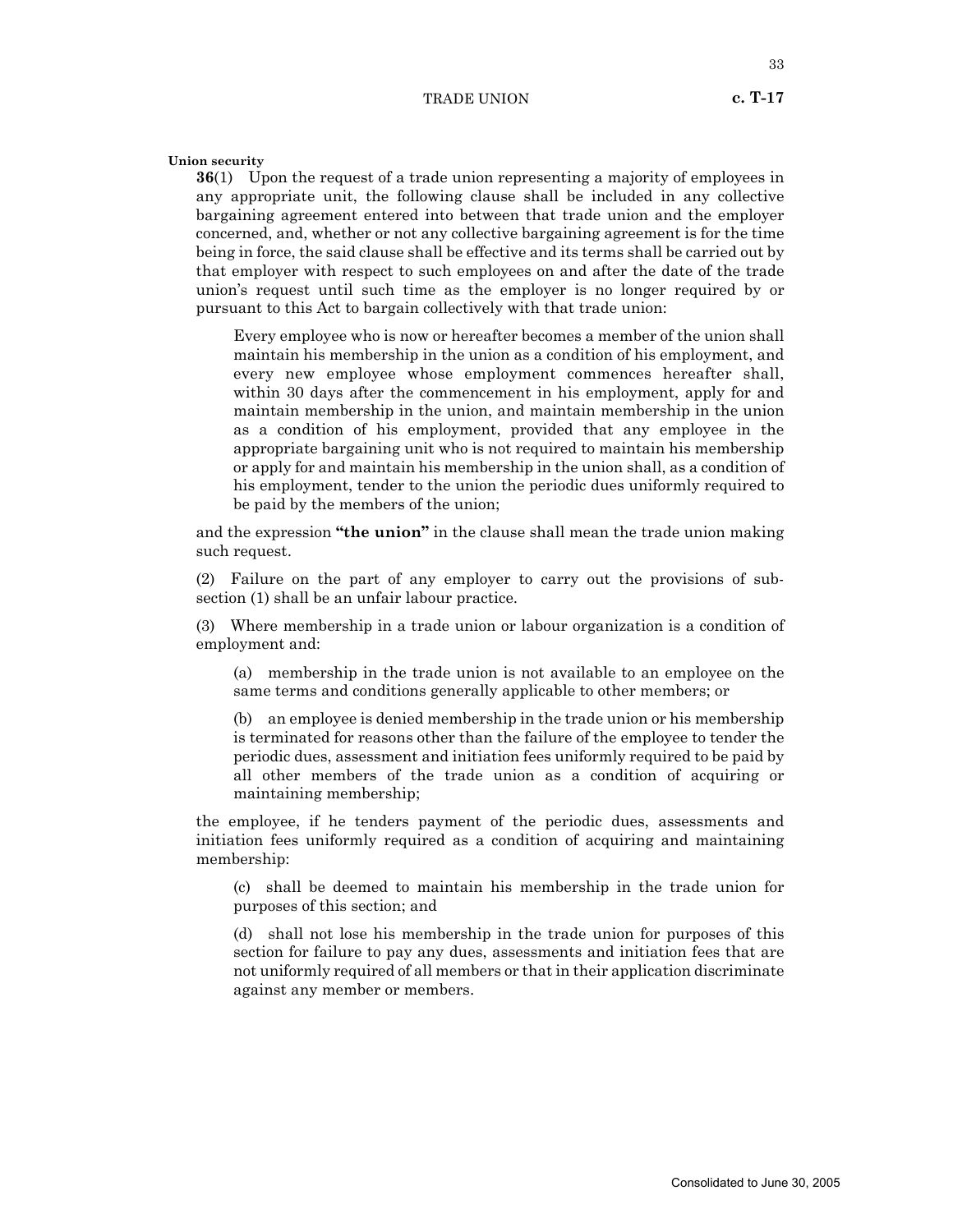(4) Notwithstanding subsection (3), a trade union may assess or fine any of its members who has worked for the struck employer during a strike held in compliance with this Act a sum of not more than the net earnings that employee earned during that strike.

(5) No trade union shall require any member to pay an assessment or fine pursuant to subsection (4) unless the constitution of the trade union provides for the assessment or fine prior to the commencement of the strike.

(6) A fine imposed on a member pursuant to subsection (4) with respect to an action that takes place after the coming into force of this subsection is deemed to be a debt due and owing to the trade union and may be recovered in the same manner as a debt owed pursuant to a contract in a court of competent jurisdiction.

1972, c.137, s.35; 1983, c.81, s.12; 1994, c.47, s.18.

# **Employee-trade union disputes**

**36.1**(1) Every employee has a right to the application of the principles of natural justice in respect of all disputes between the employee and the trade union certified to represent his bargaining unit relating to matters in the constitution of the trade union and the employee's membership therein or discipline thereunder.

(2) Every employee shall be given reasonable notice of union meetings at which he is entitled to attend.

(3) No employee shall unreasonably be denied membership in a trade union.

1983, c.81, s.13.

#### **Transfer of obligations**

**37**(1) Where a business or part thereof is sold, leased, transferred or otherwise disposed of, the person acquiring the business or part thereof shall be bound by all orders of the board and all proceedings had and taken before the board before the acquisition, and the orders and proceedings shall continue as if the business or part thereof had not been disposed of, and, without limiting the generality of the foregoing, if before the disposal a trade union was determined by an order of the board as representing, for the purpose of bargaining collectively, any of the employees affected by the disposal or any collective bargaining agreement affecting any of such employees was in force the terms of that order or agreement, as the case may be, shall, unless the board otherwise orders, be deemed to apply to the person acquiring the business or part thereof to the same extent as if the order had originally applied to him or the agreement had been signed by him.

(2) On the application of any trade union, employer or employee directly affected by a disposition described in this section, the board may make orders doing any of the following:

(a) determining whether the disposition or proposed disposition relates to a business or part of it;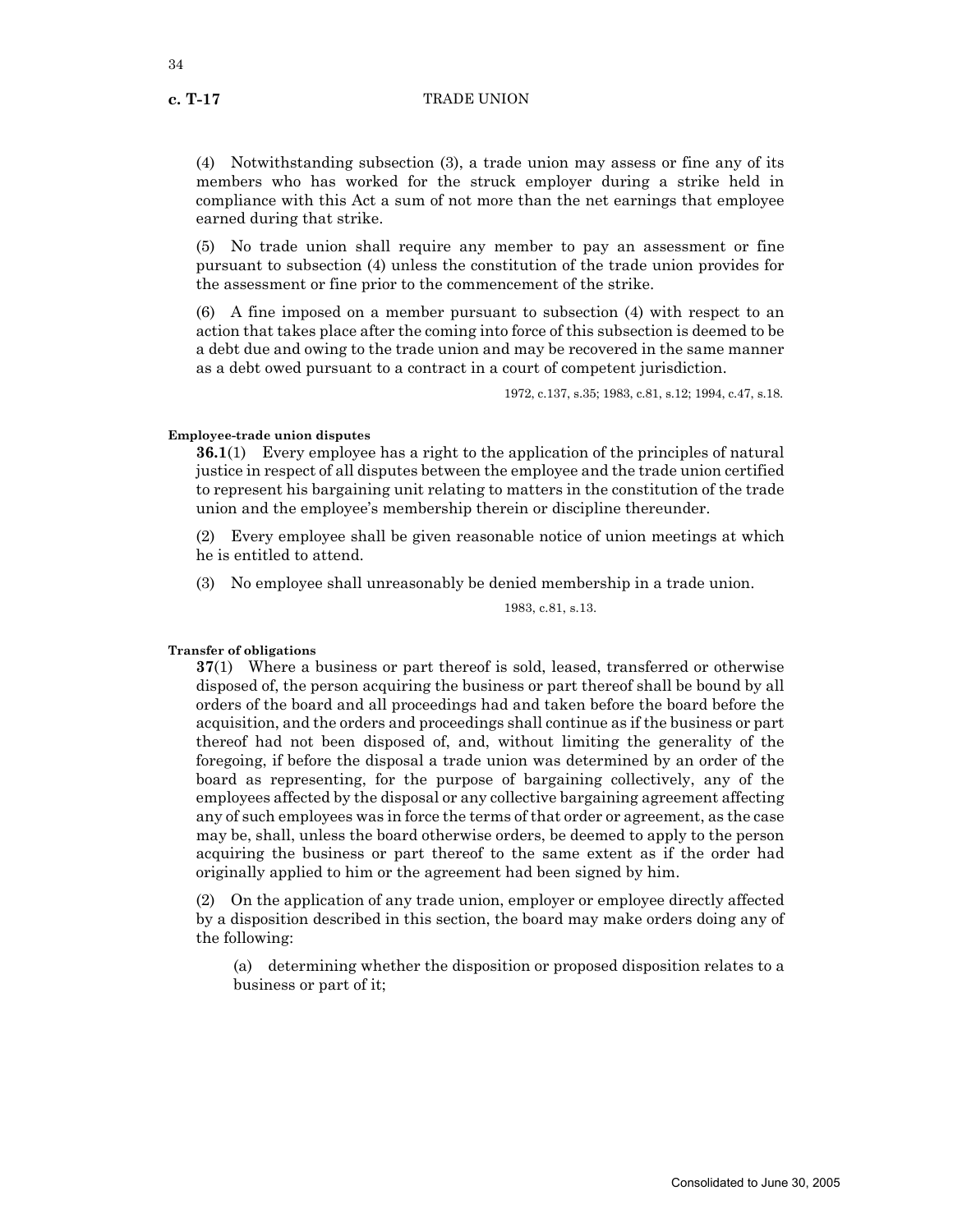(b) determining whether, on the completion of the disposition of a business or of part of the business, the employees constitute one or more units appropriate for collective bargaining and whether the appropriate unit or units will be:

- (i) an employee unit;
- (ii) a craft unit;
- (iii) a plant unit;
- (iv) a subdivision of an employee unit, craft unit or plant unit; or
- (v) some other unit;

(c) determining what trade union, if any, represents a majority of employees in the unit determined to be an appropriate unit pursuant to clause (b);

(d) directing a vote to be taken among all employees eligible to vote in a unit determined to be an appropriate unit pursuant to clause (b);

(e) amending, to the extent that the board considers necessary or advisable, an order made pursuant to clause 5(a), (b) or (c) or the description of a unit contained in a collective bargaining agreement;

(f) giving any directions that the board considers necessary or advisable as to the application of a collective bargaining agreement affecting the employees in a unit determined to be an appropriate unit pursuant to clause (b).

1972, c.137, s.36; 1994, c.47, s.19.

#### **Deemed sale of business**

**37.1**(1) In this section, **"services"** means cafeteria or food services, janitorial or cleaning services or security services that are provided to:

(a) the owner or manager of a building owned by the Government of Saskatchewan or a municipal government; or

(b) a hospital, university or other public institution.

(2) For the purposes of section 37, a sale of a business is deemed to have occurred if:

(a) employees perform services at a building or site and the building or site is their principal place of work;

(b) the employer of employees mentioned in clause (a) ceases, in whole or in part, to provide the services at the building or site; and

(c) substantially similar services are subsequently provided at the building or site under the direction of another employer.

(3) For the purposes of section 37, the employer mentioned in clause  $(2)(c)$  is deemed to be the person acquiring the business or part of the business.

1994, c.47, s.20.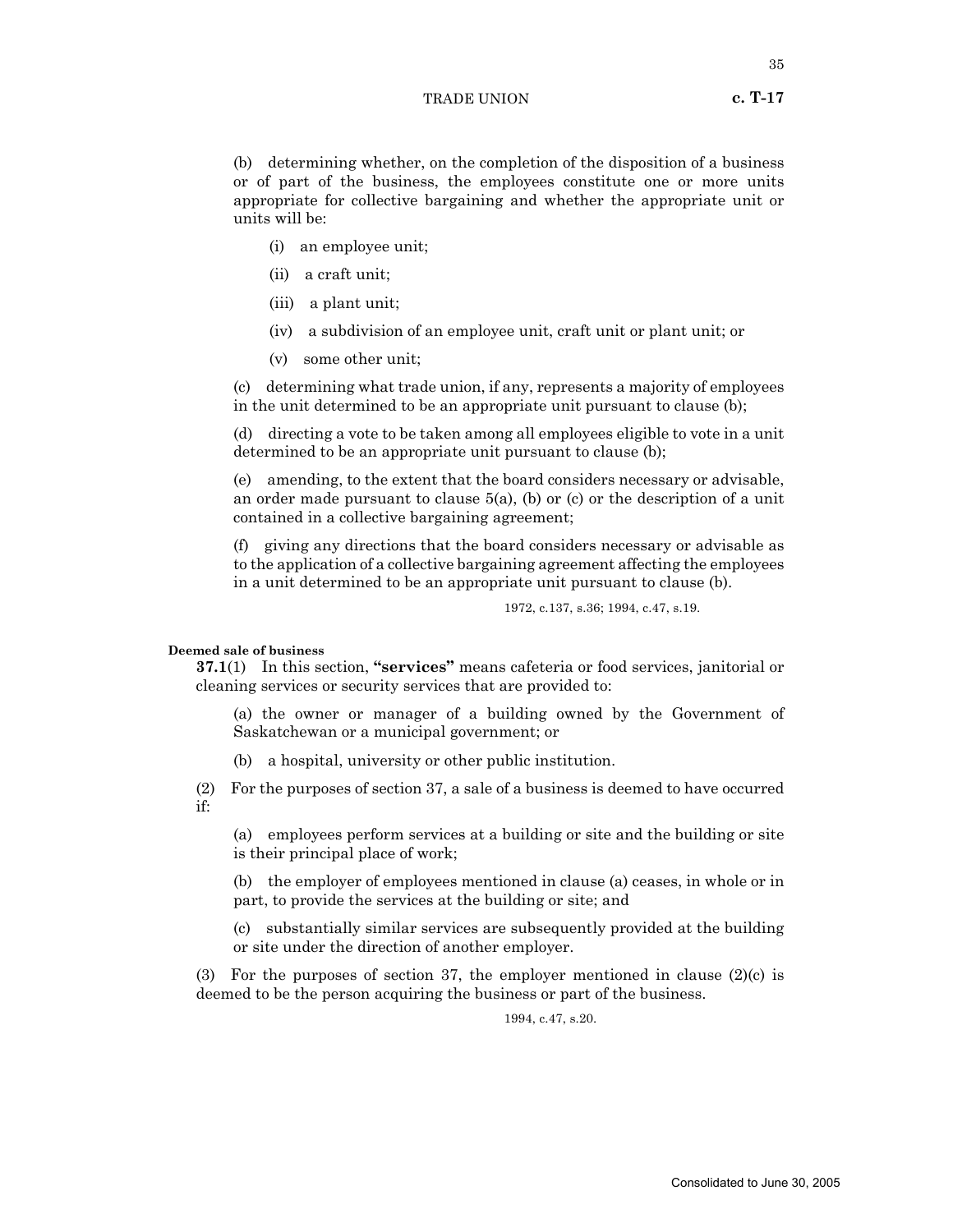#### **Application of section 37 to certain businesses**

**37.2** Unless the board orders otherwise, if collective bargaining relating to a business is governed by the laws of Canada, and the business or part of it becomes subject to the laws of Saskatchewan, section 37 applies, with any necessary modification, and the person owning or acquiring the business or part of it is bound by any collective bargaining agreement in force when the business becomes subject to the laws of Saskatchewan.

1994, c.47, s.20.

#### **Related businesses**

**37.3**(1) On the application of an employer affected or a trade union affected, the board may declare more than one corporation, partnership, individual or association to be one employer for the purposes of this Act if, in the opinion of the board, associated or related businesses, undertakings or other activities are carried on under common control or direction by or through those corporations, partnerships, individuals or associations.

(2) Subsection (1) applies only to corporations, partnerships, individuals or associations that have common control or direction on or after October 28, 1994.

2005, c.30, s.8.

# **Continuation of obligations**

**38** Where an employer has by an order of the board been required to bargain collectively, he shall, while the order remains in force continue to be subject to the order and to any collective bargaining agreement entered into pursuant thereto notwithstanding that after the making of the order and while a collective bargaining agreement remains in force he at any time or from time to time ceases to be an employer within the meaning of this Act and the collective bargaining agreement shall while it remains in force continue to apply at all times during which he is an employer within the meaning of this Act.

1972, c.137, s.37.

#### **Change of name of trade union consequent upon amalgamation, etc.**

**39** Except where otherwise ordered by the board:

(a) no order of the board, collective bargaining agreement or proceeding had or taken under this Act shall be rendered void, terminated, abrogated or curtailed in any way by reason only of:

(i) a change in the name of a trade union;

(ii) the amalgamation, merger or affiliation of a trade union or any part thereof with another trade union; or

(iii) the transfer or assignment by a trade union of its rights or any of its rights under or with respect to any such order, agreement or proceeding to another trade union; and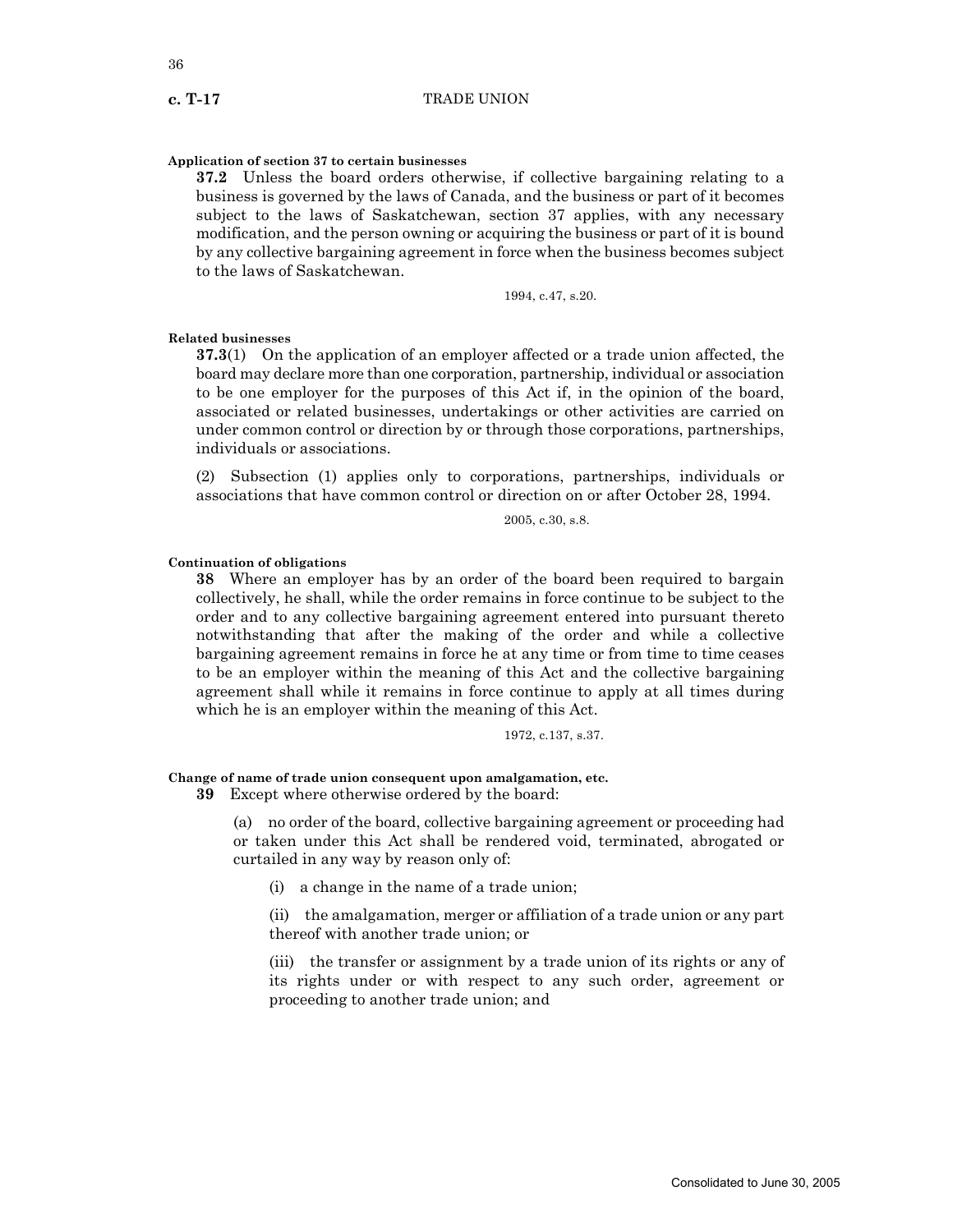37

(b) where a trade union has, as a result of an amalgamation, merger or affiliation with another trade union changed its name, all such orders, agreements and proceedings and all records pertaining to the trade union shall, on and from the effective date of the amalgamation, merger or affiliation and without any order of the board, be deemed to be amended by the substitution of the new name of the trade union for the former name wherever it occurs, and, notwithstanding the change of name, amalgamation, merger, affiliation, transfer or assignment, all such orders, agreements and proceedings shall inure to the benefit of the successor, transferee or assignee, as the case may be, and shall apply to all persons affected thereby.

1972, c.137, s.38; 1984-85-86, c.16, s.39.

#### **Certain information, etc., privileged**

**40**(1) Information obtained for the purpose of this Act in the course of his duties by:

- (a) a member of the board;
- (b) a member of a board of conciliation;
- (c) the executive officer of the board;
- (d) a conciliation officer of the department over which the minister presides;
- (e) a special mediator appointed pursuant to section 23.1;

(f) a grievance mediator appointed pursuant to subsection 26.3(3) or to whom a grievance is referred pursuant to section 26.4;

(g) an arbitrator or a member of an arbitration board, with respect to an arbitration of a matter governed by this Act

shall not be open to inspection by any person or by any court.

(2) None of the persons mentioned in subsection (1) shall be required by any court or the board to give evidence about information obtained for the purposes of this Act in the course of his or her duties.

> 1972, c.137, s.39; 1988-89, c.42, s.105; 1994, c.47, s.21.

#### **Application of Acts of Canada, etc., to certain employees and employers**

**41**(1) The Lieutenant Governor in Council may by order declare that any Act of the Parliament of Canada and any order of the Governor General in Council, whether heretofore or hereafter enacted or made, relating to matters dealt with by this Act shall apply in place of this Act in respect of the employees employed upon or in connection with any work, undertaking or business in the province or in any part thereof, and in respect of the employer or employers of such employees, and any such order, upon its publication in *The Saskatchewan Gazette* or upon such later date as may be named therein, shall have same effect as if enacted in this Act.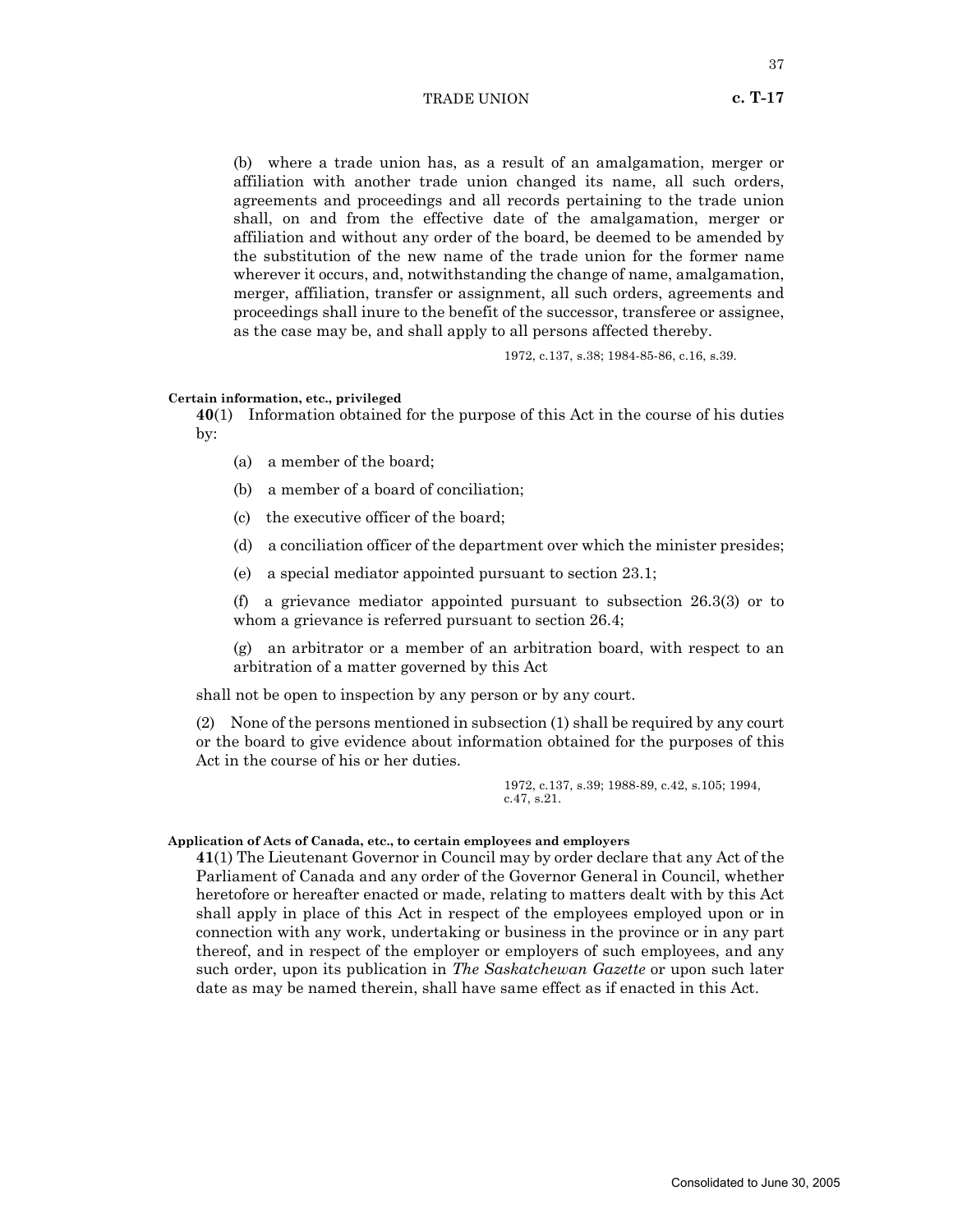(2) The minister, on behalf of the province with the approval of the Lieutenant Governor in Council, may enter into an agreement with the Minister of Labour of Canada or any other person or persons duly authorized in that behalf by the Parliament of Canada, to provide for the administration of any Act of the Parliament of Canada and of any order of the Governor General in Council described in subsection (1) in regard to the employees and employer in respect of whom such Act or order in council may be declared to apply pursuant to subsection (1).

1972, c.137, s. 40.

#### **Powers and duties of board**

**42** The board shall exercise such powers and perform such duties as are conferred or imposed on it by this Act, or as may be incidental to the attainment of the objects of this Act including, without limiting the generality of the foregoing, the making of orders requiring compliance with the provisions of this Act, with any regulations made under this Act or with any decision in respect of any matter before the board.

1972, c.137, s. 41; 1989-90, c.54, s.6.

# **Technological change in employers' businesses, etc.**

**43**(1) In this section, **"technological change"** means:

(a) the introduction by an employer into the employer's work, undertaking or business of equipment or material of a different nature or kind than previously utilized by the employer in the operation of the work, undertaking or business;

(b) a change in the manner in which the employer carries on the work, undertaking or business that is directly related to the introduction of that equipment or material; or

(c) the removal or relocation outside of the appropriate unit by an employer of any part of the employer's work, undertaking or business.

 $(1.1)$  Nothing in this section limits the application of clause  $2(f)$  and sections 37, 37.1, 37.2 and 37.3 or the scope of the obligations imposed by those provisions.

(2) An employer whose employees are represented by a trade union and who proposes to effect a technological change that is likely to affect the terms, conditions or tenure of employment of a significant number of such employees shall give notice of the technological change to the trade union and to the minister at least ninety days prior to the date on which the technological change is to be effected.

- (3) The notice mentioned in subsection (2) shall be in writing and shall state:
	- (a) the nature of the technological change;

(b) the date upon which the employer proposes to effect the technological change;

(c) the number and type of employees likely to be affected by the technological change;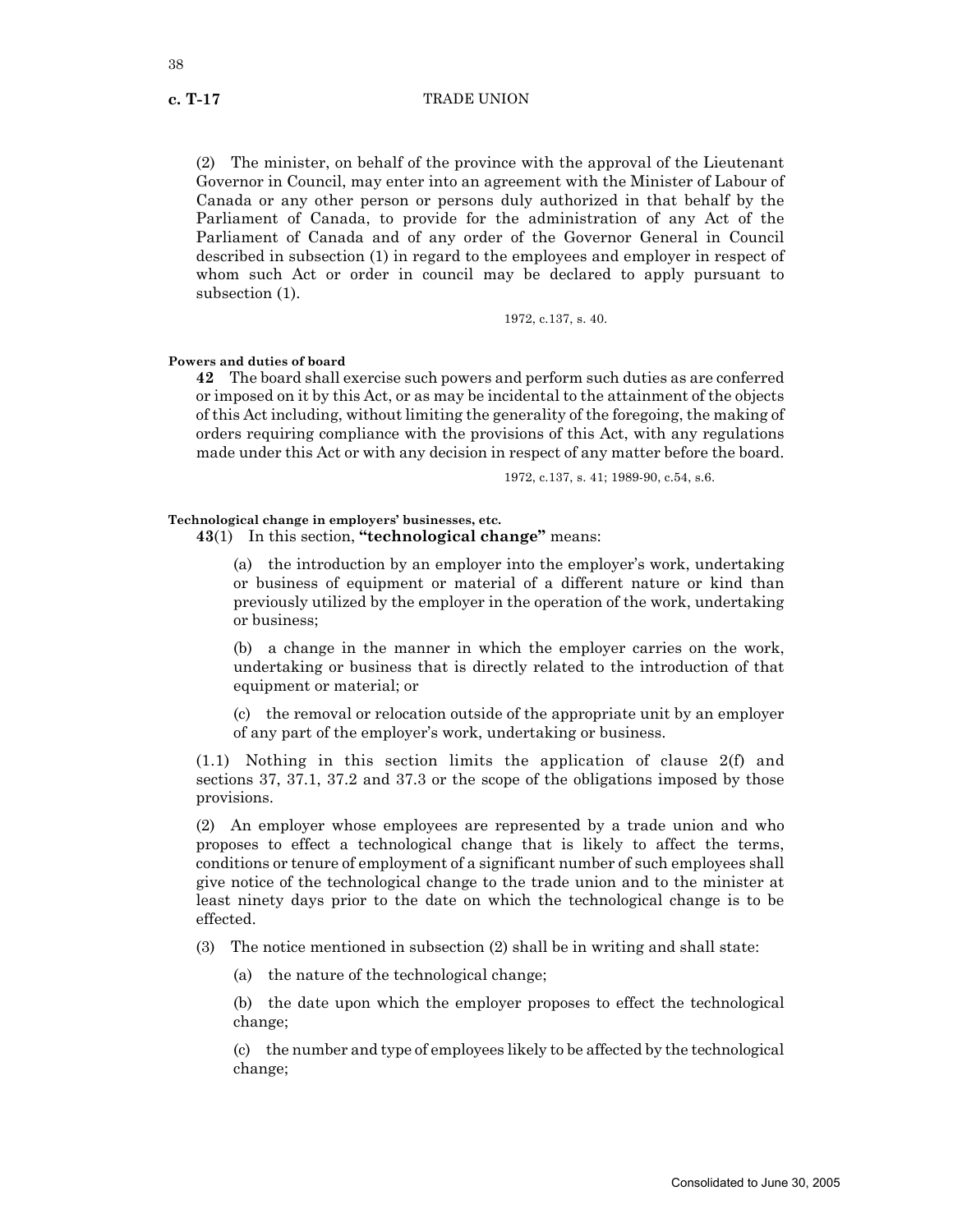(e) such other information as the minister may by regulation require.

(4) The minister may by regulation specify the number of employees or the method of determining the number of employees that shall be deemed to be "significant" for the purpose of subsection (2).

(5) Where a trade union alleges that an employer has failed to comply with subsection (2), and the allegation is made not later than thirty days after the trade union knew, or in the opinion of the board ought to have known, of the failure of the employer to comply with that subsection, the board may, after affording an opportunity to the parties to be heard, by order;

(a) direct the employer not to proceed with the technological change for such period not exceeding ninety days as the board considers appropriate;

(b) require the reinstatement of any employee displaced by the employer as a result of the technological change; and

(c) where an employee is reinstated pursuant to clause (b), require the employer to reimburse the employee for any loss of pay suffered by the employee as a result of his displacement.

(6) Where a trade union makes an allegation pursuant to subsection (5), the board may, after consultation with the employer and the trade union, make such interim orders under subsection (5) as the board considers appropriate.

(7) An order of the board made under clause (a) of subsection (5) is deemed to be a notice of technological change given pursuant to subsection (2).

(8) Where a trade union receives notice of a technological change given, or deemed to have been given, by an employer pursuant to subsection (2), the trade union may, within thirty days from the date on which the trade union received the notice, serve notice on the employer in writing to commence collective bargaining for the purpose of developing a workplace adjustment plan.

(8.1) On receipt of a notice pursuant to subsection (8), the employer and the trade union shall meet for the purpose of bargaining collectively with respect to a workplace adjustment plan.

(8.2) A workplace adjustment plan may include provisions with respect to any of the following:

(a) consideration of alternatives to the proposed technological change, including amendment of provisions in the collective bargaining agreement;

- (b) human resource planning and employee counselling and retraining;
- (c) notice of termination;
- (d) severance pay;

(e) entitlement to pension and other benefits, including early retirement benefits;

(f) a bipartite process for overseeing the implementation of the workplace adjustment plan.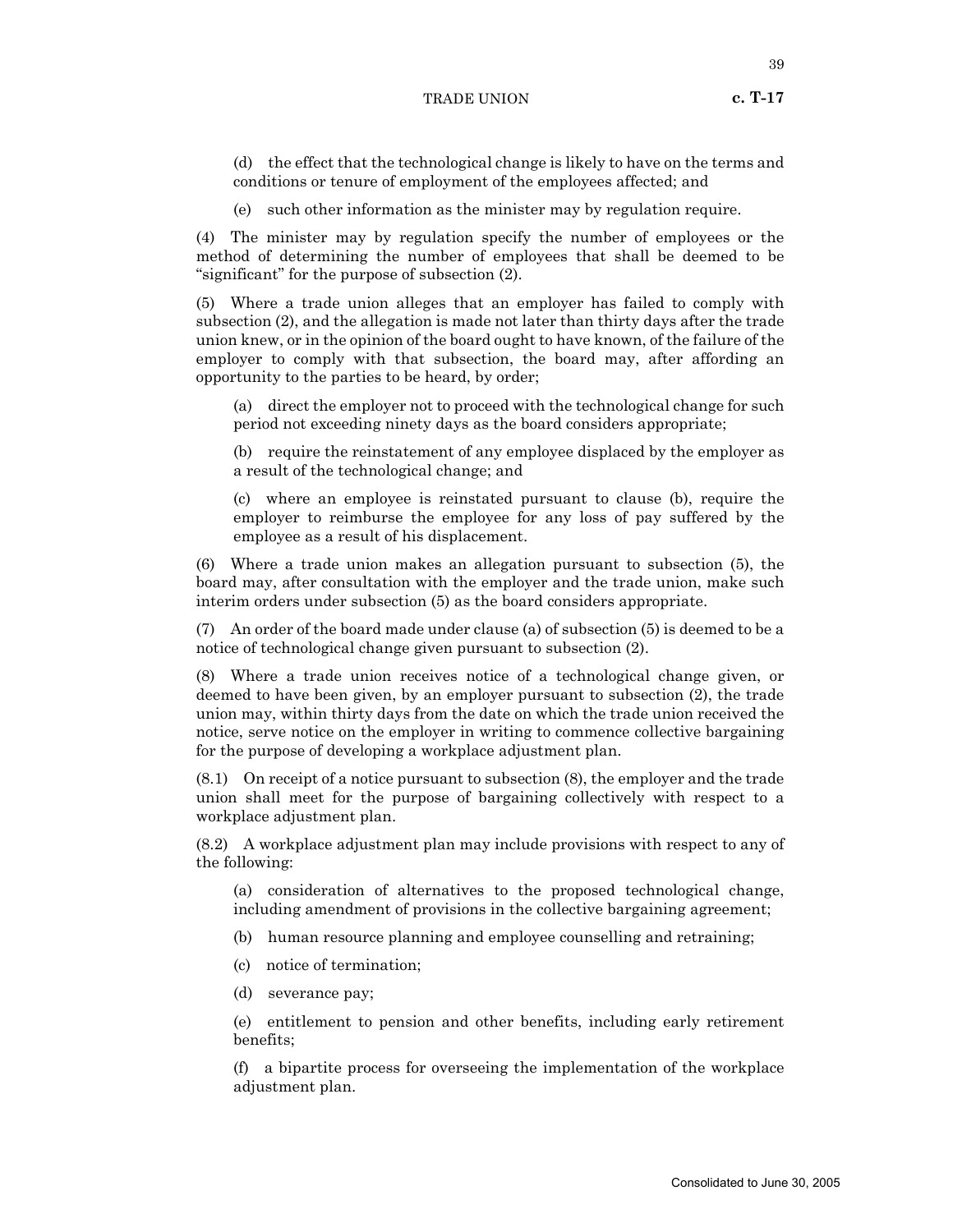(8.3) Not later than 45 days after receipt by the trade union of a notice pursuant to subsection (2), the employer or the trade union may request the minister to appoint a conciliator to assist the parties in bargaining collectively with respect to a workplace adjustment plan.

(9) **Repealed.** 1994, c.47, s.22.

(10) Where a trade union has served notice to commence collective bargaining under subsection (8), the employer shall not effect the technological change in respect of which the notice has been served unless:

(a) a workplace adjustment plan has been developed as a result of bargaining collectively; or

(b) the minister has been served with a notice in writing informing the minister that the parties have bargained collectively and have failed to develop a workplace adjustment plan.

(c) **Repealed.** 1994, c.47, s.22.

(11) This section does not apply where a collective bargaining agreement contains provisions that specify procedures by which any matter with respect to the terms and conditions or tenure of employment that are likely to be affected by a technological change may be negotiated and settled during the term of the agreement.

(12) On application by an employer, the board may make an order relieving the employer from complying with this section if the board is satisfied that the technological change must be implemented promptly to prevent permanent damage to the employer's operations.

1972, c.133, s.2; 1994, c.47, s.22.

#### **Prohibition re lock-out during term of agreement**

**44**(1) No employer shall cause a lock-out during the term of a collective bargaining agreement.

(2) No employee bound by a collective bargaining agreement shall strike during the term of the collective bargaining agreement and no person, employee or trade union shall declare, authorize or participate in a strike during that term or counsel a strike to be effective during that term.

1983, c.81, s.14.

#### **Vote on employer's final offer**

**45**(1) Where a strike has continued for 30 days:

- (a) the trade union;
- (b) the employer; or

(c) any employees of the employer involved in the strike where those employees represent at least 25% of the bargaining unit or 100 employees, whichever is less;

may apply to the minister for the appointment of a special mediator pursuant to section 23.1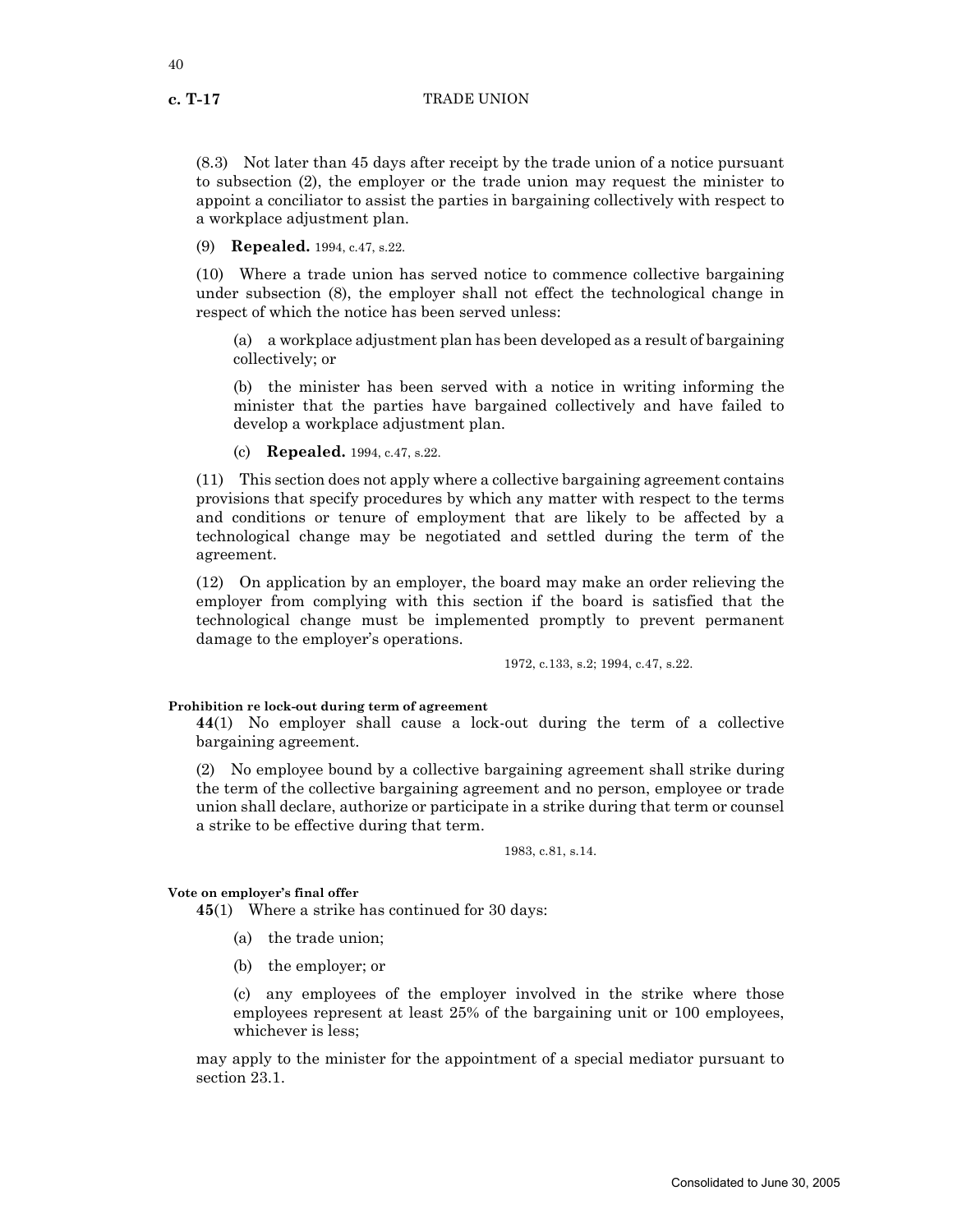(1.1) A special mediator appointed for the purposes of subsection (1), in addition to the powers conferred by section 23.1, may:

(a) investigate and meet with any or all of the parties to a labourmanagement dispute; and

(b) if the special mediator considers it advisable, recommend that the board conduct a vote among the striking employees to determine whether a majority of the employees voting, whose ballots are not spoiled, are in favour of accepting the employer's final offer and returning to work.

(2) On the recommendation of a special mediator pursuant to clause  $(1.1)(b)$ , the board shall conduct the vote recommended, and subsection 11(8) applies, with any necessary modification, to the vote.

(3) Every employee who is involved in the strike and who has not secured permanent employment elsewhere is entitled to vote for the purposes of this section.

(4) No more than one vote in respect of the same strike shall be held or conducted under this section.

(5) Where, pursuant to this section, employees have voted to accept an employer's final offer and to return to work, the employer shall not withdraw that offer.

1983, c.81, s.14; 1994, c.47, s.23.

#### **Reinstatement of employees after strike or lock-out**

**46**(1) Following the conclusion of a strike or lock-out, where an employer and a trade union have not reached an agreement for reinstating striking or locked-out employees, the employer shall reinstate striking or locked-out employees in accordance with this section.

(2) Subject to subsection (3), an employer shall reinstate each striking or lockedout employee to the position that the employee held when the strike or lock-out began.

(3) If there is not sufficient work for all striking or locked-out employees after the conclusion of a strike or lock-out, the employer shall:

(a) reinstate striking or locked-out employees:

(i) in accordance with any provisions in the collective bargaining agreement respecting recall based on seniority as defined in the collective bargaining agreement in force in that bargaining unit; or

(ii) where there are no provisions in the collective bargaining agreement respecting recall based on seniority, in accordance with each employee's length of service, as determined when the strike or lock-out began, in relation to the length of service of other employees in the bargaining unit who were employed when the strike or lock-out began; and